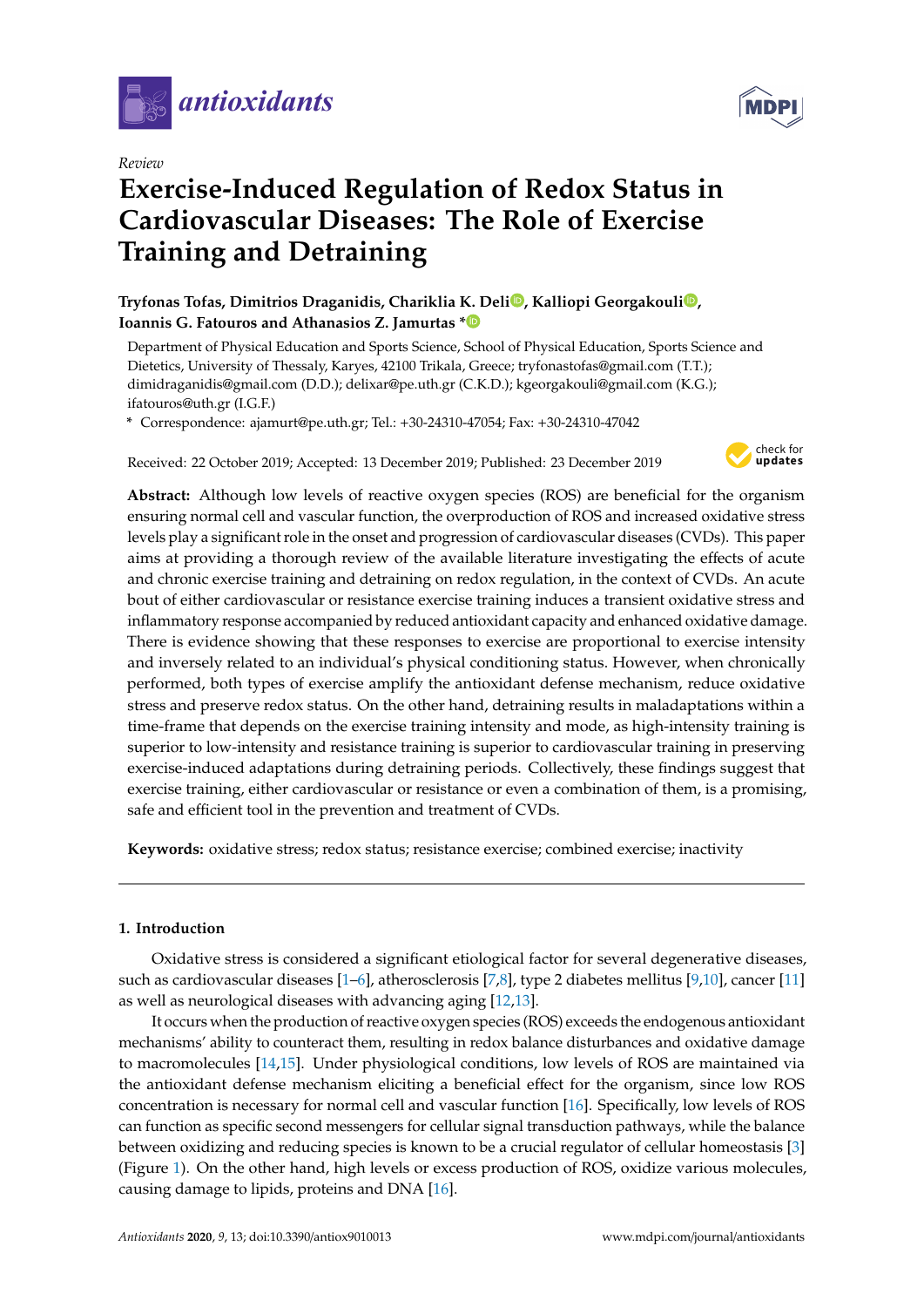<span id="page-1-0"></span>

**Figure 1.** Roles of ROS in physiological vs. pathological state. **Figure 1.** Roles of ROS in physiological vs. pathological state.

Furthermore, numerous reports are indicate that ROS act as a stimulator of inflammation [\[17–](#page-27-2)[20\]](#page-27-3). Actually, the increased production of ROS results in redox-status disturbances promoting the development of a chronic inflammatory response via activation of the redox-sensitive transcriptional factor, Nuclear factor-kappa B (NF-κB), that drives the expression of various pro-inflammatory mediators such as C-reactive protein (CRP) and the cytokines Interleukin-6 (IL-6), Interleukin-1β (IL-1β) and tumor necrosis factor-α (TNF-α) [\[18](#page-27-4)[–20\]](#page-27-3). Given that chronic inflammation has been associated with the development of numerous diseases such as cardiovascular diseases (CVDs), atherosclerosis, diabetes mellitus (mainly type 2), metabolic syndrome, chronic obstructive pulmonary diseases (COPD) as well as cancer [\[21](#page-27-5)[–24\]](#page-27-6), it is evident that oxidative stress plays an important role in the pathogenesis and development of these pathological conditions. Moreover, in terms of CVDs, there is abundant evidence suggesting that oxidative stress is the driving force for atherosclerosis, ischemia-reperfusion injury, chronic ischemic heart disease, cardiomyopathy, heart failure, hypertension, myocardial infraction, angina pectoris, and even ensuing arrhythmias [\[25,](#page-27-7)[26\]](#page-27-8).

To date, although it has been established that oxidative stress plays major role in the development of CVDs, large interventional studies have failed to consistently show beneficial effects after antioxidant supplementation in preventing or treating CVDs [\[27–](#page-27-9)[29\]](#page-27-10). One possible reason might be that ROS are not universally harmful since repeated, low-level exposure to ROS is a vital trigger for up-regulating endogenous antioxidants [\[30\]](#page-27-11). Thus, researchers have directed their attention towards non-pharmacological therapies in order to reduce oxidative stress focusing mostly on exercise training and physical activity. In the present review, we provide an overview of the role of oxidative stress in the onset and progression of CVDs and outline the available evidence regarding the effects of acute and chronic exercise training and physical activity interventions on oxidant/antioxidant status in the context of CVDs. The role of detraining and physical inactivity is also discussed. physical activity interventions on oxidant status in the context of  $C$ 

## 2. Oxidative Stress and Cardiovascular Disease

**2. CVD** and endothelial dysfunction are characterized by a chronic inflammatory response and  $\frac{1}{2}$ CVDs, predisposing individuals to atherosclerotic manifestations and cardiovascular complications such as atherosclerosis, hypertension, ischemic heart disease and cardiac myopathy [33]. oxidative stress [\[31](#page-27-12)[,32\]](#page-27-13). Oxidative stress is the driving force in the pathogenesis and development of most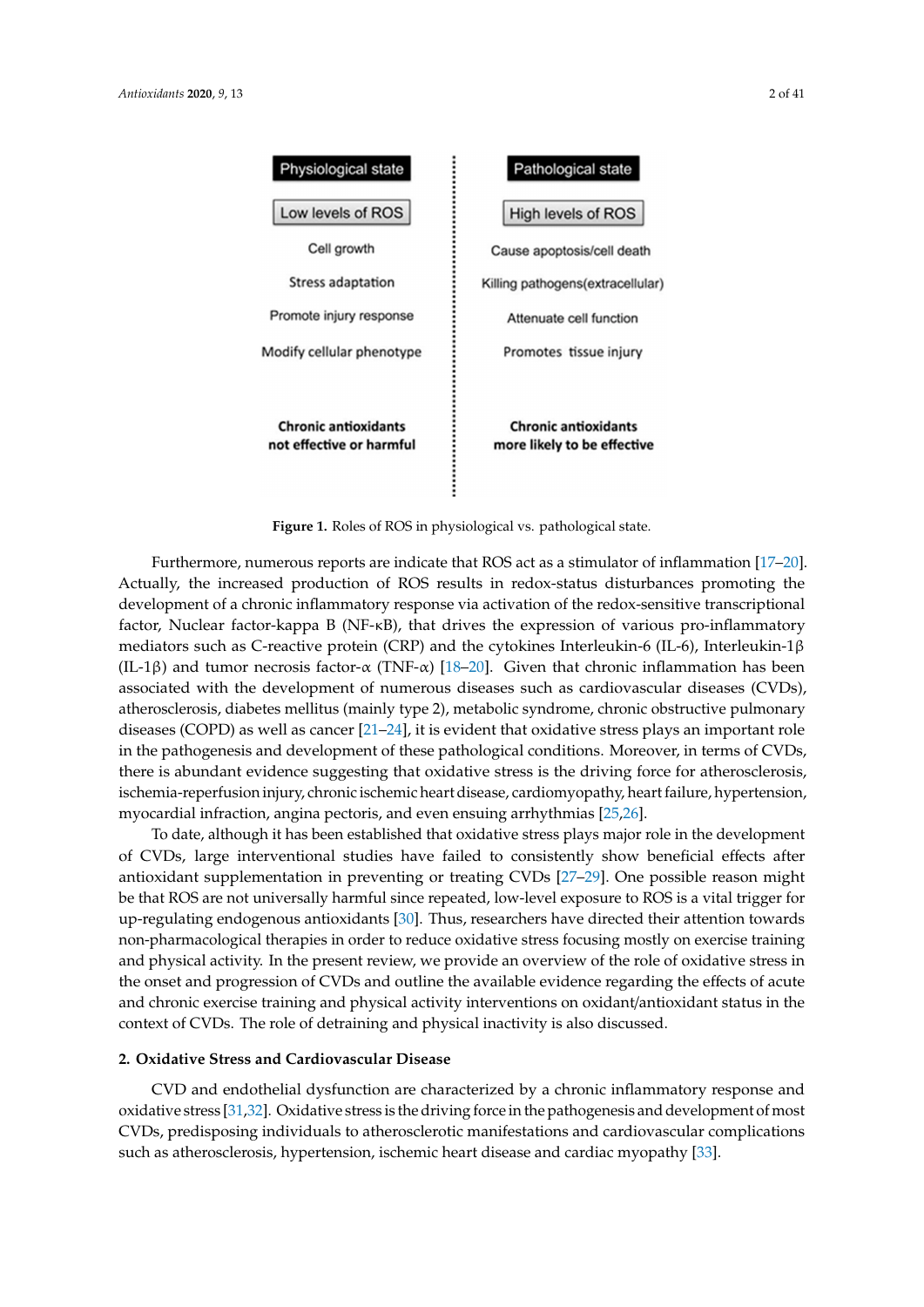Elevated ROS levels has been shown to contribute to vascular dysfunction both in animal models and clinical studies [\[34–](#page-27-15)[37\]](#page-27-16). According to Ungvari et al. [\[35\]](#page-27-17), ROS-mediated activation of retrograde signaling pathways, including NF-κB, lead to chronic low-grade systemic inflammation promoting the development of vascular diseases in the elderly. Furthermore, Machi et al. [\[38\]](#page-27-18) suggested that impairment of heart function may be related to increased oxidative stress in the tissue. While low levels of ROS are considered beneficial for various biological processes such as endothelial function, vascular tone and cardiac function, when excessively produced, ROS, can disrupt cellular signaling and induce cellular damage [\[25\]](#page-27-7). Indeed, enhanced activation of oxidative stress and inflammatory mediators can either directly cause injury to myocardium or increase the atherosclerotic process [\[39\]](#page-28-0). Specifically, in CVDs where generation of ROS is increased and the renin angiotensin system is often upregulated, these redox-sensitive events may contribute to cellular processes involved in vascular dysfunction and structural remodeling [\[40\]](#page-28-1).

Lipid peroxidation and protein oxidation due to increased ROS production, result in overexpression of redox genes, intracellular calcium overload and DNA fragmentation, causing damage to vascular smooth muscle cells (VSMCs), endothelial cells or myocardial cells [\[37,](#page-27-16)[41–](#page-28-2)[43\]](#page-28-3). In addition, lipid peroxidation is also actively involved in the peroxidative modification of low-density lipoprotein (LDL) [\[37,](#page-27-16)[41–](#page-28-2)[43\]](#page-28-3), that when oxidized (i.e., oxidized LDL) plays a key role in the development of atherosclerosis [\[44\]](#page-28-4). Moreover, Zembron-Lancy et al. [\[32\]](#page-27-13), have recently shown that levels of oxidized low density lipoprotein (oxLDL), protein carbonyls (PC) and lipid peroxidases (LPO) were elevated in elderly men and were highly correlated with common CVD factors such as LDL, high-density lipoprotein (HDL) and Framingham score. Thus, a vicious cycle of oxidative stress and oxidative stress-induced atherosclerosis is evident leading to development and propagation of atherosclerosis [\[45\]](#page-28-5).

Detection and measurement of circulating biomarkers of oxidative stress though, is a challenging process, since blood circulation may function independently of the vascular wall's individual structures [\[15\]](#page-27-0). Nevertheless, it has been noticed that several markers of oxidative stress in plasma were increased in CVD patients [\[46\]](#page-28-6), while plasma levels of oxLDL is considered to be a prognostic indicator of mortality in subjects with congestive heart failure [\[46,](#page-28-6)[47\]](#page-28-7). In addition, many oxidative stress biomarkers, such as serum lipid hydroperoxides, plasma malondialdehyde (MDA) or urine F2-isoprostanes, are utilized as a prognostic tool for assessing the risk of CVDs [\[15,](#page-27-0)[41\]](#page-28-2). A recent study showed a significant increase in MDA, oxLDL and PC, and a significant decrease in superoxide dismutase (SOD) activity, in menopausal women with CVD as compared to their healthy counterparts [\[41\]](#page-28-2).

Thus far, it is well-documented that multiple factors are involved in the pathophysiology of CVDs and oxidative stress is undoubtedly a strong contributor to the atherogenic process [\[30\]](#page-27-11). Treatments with dietary supplements and antioxidants aiming at reducing or alleviating the damaging effects of oxidative stress have long been considered as potential strategies to prevent or reduce CVD progression. With this aim antioxidant substances have received far more attention, due to their direct influence on antioxidant capacity and oxidative stress levels [\[30\]](#page-27-11).

#### **3. Antioxidants, Oxidative Stress and Cardiovascular Disease**

Antioxidants are substances that offer protection against a wide spectrum of diseases, due to their ability to neutralize free radicals produced by either endogenous metabolic processes or exogenous sources, preventing as such the ROS-mediated damage to lipids, proteins and DNA and providing cellular protection [\[30\]](#page-27-11). The enzymatic and non-enzymatic antioxidant systems are the primary antioxidant mechanisms in human body that work synergistically to protect cells and organ systems against ROS-mediated damage [\[6,](#page-26-1)[48–](#page-28-8)[50\]](#page-28-9). The former includes endogenously produced substances such as the enzymes catalase, glutathione peroxidase (GPx) and SOD, while the latter comprises substances derived from diet and dietary supplements such as vitamins (A, C and E), polyphenols, carotenoids as well as the *N*-acetylcysteine [\[51–](#page-28-10)[53\]](#page-28-11).

Interestingly though, the available evidence from interventional trials [\[6,](#page-26-1)[30\]](#page-27-11) have failed to confirm the beneficial effects of antioxidant supplements administration on CVDs, reported by previous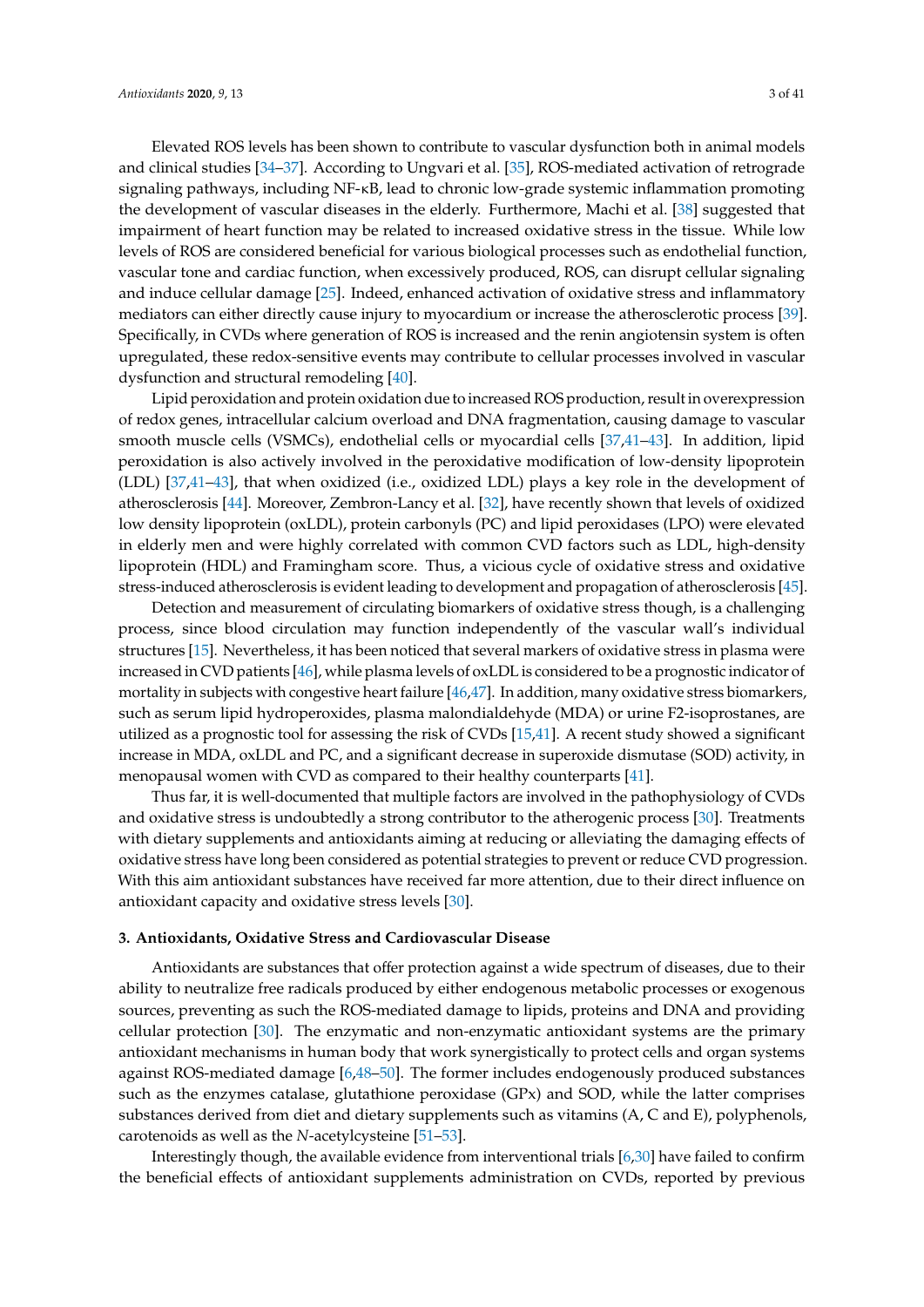observational cohort studies [\[54\]](#page-28-12). Specifically, according to a literature review performed by Chen and colleagues [\[6\]](#page-26-1), oral antioxidant supplements have been ineffective as either preventative or therapeutic agents in CVDs. Furthermore, associations between plasma concentrations of antioxidant vitamins (A, C and E) and protection against cardiovascular disease have shown to be elusive and large interventional studies that used these vitamins have failed to conclusively show any benefit [\[30\]](#page-27-11).

In contrast to antioxidant supplements, chronic exercise training has been characterized as a non-pharmacological tool to prevent or treat many CVDs since it elicits cardio-protective effects via multiple mechanisms. Specifically, there has been reported that regular exercise is capable of improving insulin sensitivity and lipid metabolism, regulating autonomic function [\[55\]](#page-28-13), reducing blood pressure and blood viscosity, enhancing endothelial nitric oxide production as well as improving leptin sensitivity [\[56\]](#page-28-14). Moreover, exercise increases the mitochondrial biogenesis, fatty acid oxidation and the dilation of blood vessels, that results in improved myocardial perfusion and lower inflammation, reducing as such the risk for atherosclerosis [\[57\]](#page-28-15). In particular, regular exercise offers indirect antioxidant protection by enhancing the activity of the endogenously produced antioxidant enzymes [\[58–](#page-28-16)[60\]](#page-28-17). It should be highlighted though, that exercise induces intensity-, duration- and type-dependent effects on antioxidant mechanisms and oxidative stress levels. Very intense or exhaustive exercise (either acute or prolonged) increases oxidation and downregulates the antioxidant defense resulting in excessive damage to macromolecules [\[61](#page-28-18)[,62\]](#page-29-0), whereas low-to-moderate intensity exercise (particularly repeated exercise bouts) enhances the activity of antioxidant enzymes and consequently lowers the levels of generated ROS and improves the cellular adaptation to subsequent stress [\[63,](#page-29-1)[64\]](#page-29-2). For instance, a significant decrease in SOD, GPx, and catalase activity has been reported following exhaustive high intensity exercise [\[61,](#page-28-18)[62\]](#page-29-0), while an 8-week training program of moderate intensity resulted in improved total antioxidant capacity and reduce lipid oxidation [\[65\]](#page-29-3).

Therefore, in an attempt to enhance our understanding of how exercise training regulates oxidative stress in CVDs, we provide a thorough review of the related literature in the following sections by presenting all the available evidence regarding the effect of exercise training mode/type (cardiovascular vs. resistance vs. combined), intensity (low vs. moderate vs. high) and duration (acute vs. chronic/regular vs. inactivity).

## **4. Exercise, Cardiovascular Disease and Oxidative Stress**

Numerous epidemiological studies have convincingly demonstrated the beneficial effect of physical exercise on CVD outcomes, and thus, it has been considered as a valuable therapeutic approach for CVDs [\[56](#page-28-14)[,66–](#page-29-4)[69\]](#page-29-5). The favorable effect of regular exercise on CVDs progress is primarily attributed on the exercise-mediated enhancement of the antioxidant capacity and reduction of oxidative stress levels that subsequently results in redox balance preservation and cellular homeostasis [\[63](#page-29-1)[,64\]](#page-29-2).

Indeed, there has been documented that regular exercise increases the expression of major antioxidant enzymes and reduces that of pro-oxidant ones [\[70\]](#page-29-6). A recent study has shown that 8 weeks of cardiovascular exercise (CVE) training, enhanced the total antioxidant capacity (TAC) and reduced MDA levels in myocardium while it also ameliorated the cardiac damage induced by oxidative stress in ovariectomized rats [\[65\]](#page-29-3). The improved oxidative stress status induced by exercise was associated with cystathionine-γ-lyase expression (CSE) in myocardium, suggesting that this improvement might be at least partially due to the upregulation of CSE expression [\[65\]](#page-29-3).

As reviewed by Radak and his colleagues [\[64\]](#page-29-2), regular exercise plays a preventive role against ROS-dependent diseases and the molecular mechanism underlying this favorable effect could be linked to redox status homeostasis. In fact, the exercise-induced activation of transcriptional factors promotes a molecular cascade that results in increased activation of antioxidant enzymes, DNA repair enzymes and the ubiquitin-proteasome system [\[64\]](#page-29-2). Subsequently, these cellular events lead to an improved physiological function and enhanced resistance to oxidative stress [\[64\]](#page-29-2).

In addition, another proposed mechanism through which exercise regulates lipid metabolism and promotes antiatherogenic benefits, is the ligand-depended activation of the redox-sensitive transcription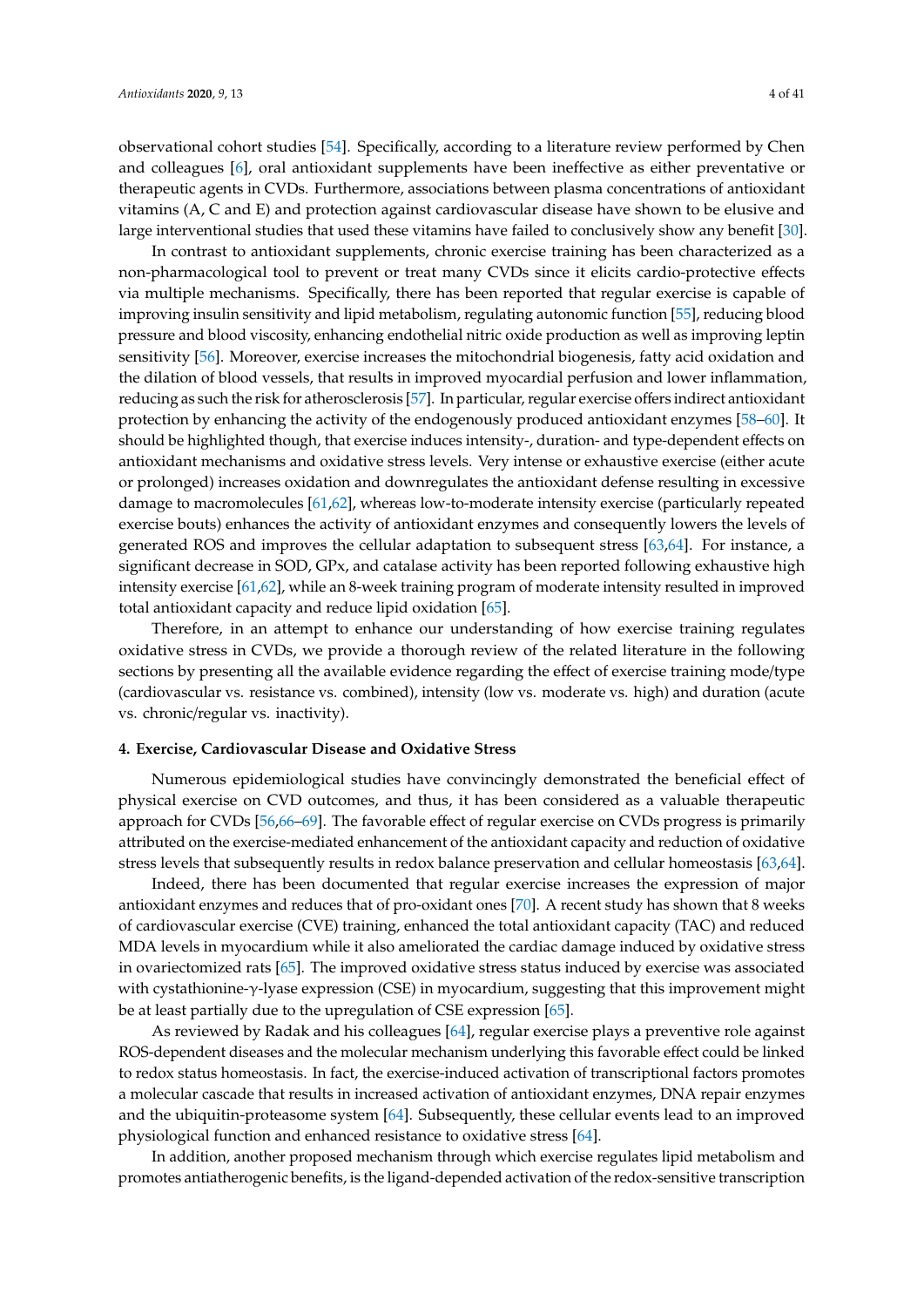factors, peroxisome proliferator activated receptor  $\gamma$  (PPAR $\gamma$ ) and liver X receptors (LXRs) [\[71–](#page-29-7)[73\]](#page-29-8). Specifically, the exercise-mediated generation of free radicals increases the circulating levels of oxidized low-density lipoprotein (oxLDL) resulting in activation of PPARγ and LXRα in monocytes, and subsequently increased expression of their target genes, CD36, ABCA1 and ABCG1 [\[71–](#page-29-7)[73\]](#page-29-8). The transcriptional activation of CD36 by PPARγ promotes the cellular uptake of oxLDL while the upregulation of ABCA1 and ABCG1 by LXRα enhance the reverse cholesterol transport, thus inducing beneficial effects to blood lipid profile by increasing the HDL cholesterol levels and reducing that of LDL, total cholesterol and triglycerides [\[72\]](#page-29-9). The paradoxical here is that, although it is well-described that free radicals are associated with increased oxidative stress and damage to macromolecules following an acute bout of intense or exhaustive exercise [\[74\]](#page-29-10) and they are also critically implicated in the pathogenesis of CVDs [\[33\]](#page-27-14) and age-related chronic diseases [\[12](#page-26-7)[,13\]](#page-26-8), the aforementioned mechanism suggests that generation of low levels of free radicals in response to regular exercise is essential for an antiatherogenic effect to occur. The rationale for this phenomenon is the "hormesis" theory for the exercise-mediated production of ROS, proposed by Radak et al. [\[75\]](#page-29-11). According to this theory, participation in regular exercise promotes transient increases in ROS formation that evoke adaptive responses rather than damaging effects, and activate cellular signal transduction pathways that promote beneficial adaptations. The "hormesis" theory may also explain the blunted activation of PPARγ and LXR $\alpha$  observed when exercise is accompanied by dietary antioxidant supplementation [\[76](#page-29-12)[–78\]](#page-29-13). It is the antioxidant-mediated reduction in exercise-induced generation of free radicals that leads to lower oxLDL generation and subsequently to downregulation of PPARγ and LXRα, diminishing as such the associated health-related benefits [\[76](#page-29-12)[–78\]](#page-29-13).

## *4.1. E*ff*ect of Exercise on Hypertension and Oxidative Stress*

The pathogenesis of hypertension is a complex process, involving, amongst others, regulation of kidney NaCl handling, alterations to arterioles and regulator mechanisms in the brain [\[79\]](#page-29-14). Both exercise and physical activity promote a blood pressure lowering effect through various mechanisms [\[79,](#page-29-14)[80\]](#page-29-15). For instance, the exercise-mediated reduction in peripheral vascular resistance, sympathetic nervous system activity and renin-angiotensin-aldosterone that result in prevention of left ventricular hypertrophy, is a proposed mechanism [\[79\]](#page-29-14). In addition, the favorable changes occurred in inflammatory status, endothelial function, arterial compliance, body mass, renin-angiotensin system activity, parasympathetic activity, renal function, insulin sensitivity and oxidative stress, in response to exercise, are also considered potent mechanistic links between exercise and lower blood pressure [\[80\]](#page-29-15). However, in the present review we focus on the available evidence examining the effect of exercise on hypertension through oxidative stress regulation.

Oxidative stress has been repeatedly associated with human essential hypertension [\[26,](#page-27-8)[81\]](#page-29-16). Notably, numerous clinical studies provided evidence that ROS production is elevated in hypertensive patients, since they have detected increased plasma levels of oxidative stress biomarkers related to protein and lipid oxidation such as thiobarbituric acid-reactive substances (TBARS) and 8-epi-isoprostanes, while at the same time the activity of antioxidant enzymes such as SOD, GPx and catalase was substantially decreased [\[82–](#page-29-17)[84\]](#page-30-0). Therefore, a notable reduction in ROS production mediated by the enhanced level of antioxidant protection has been proposed to be a major mechanism through which exercise lowers blood pressure [\[85\]](#page-30-1).

Exercise training has been widely recommended as an effective non-pharmacological therapeutic approach for hypertensive patients [\[86–](#page-30-2)[88\]](#page-30-3). The beneficial effect of exercise on these patients is primarily attributed on the decreased levels of oxidative stress and the improved redox status [\[87,](#page-30-4)[89](#page-30-5)[,90\]](#page-30-6) that have as a consequence the reduction of blood pressure [\[85\]](#page-30-1).

Specifically, Trape and colleagues [\[89\]](#page-30-5) reported that a higher level of training status is associated with improved nitrite concentration as well as systolic and diastolic blood pressure, suggesting that the mechanism underlying the control of blood pressure includes a higher antioxidant capacity achieved by higher level of training status and consequently, higher nitric oxide bioavailability. Furthermore,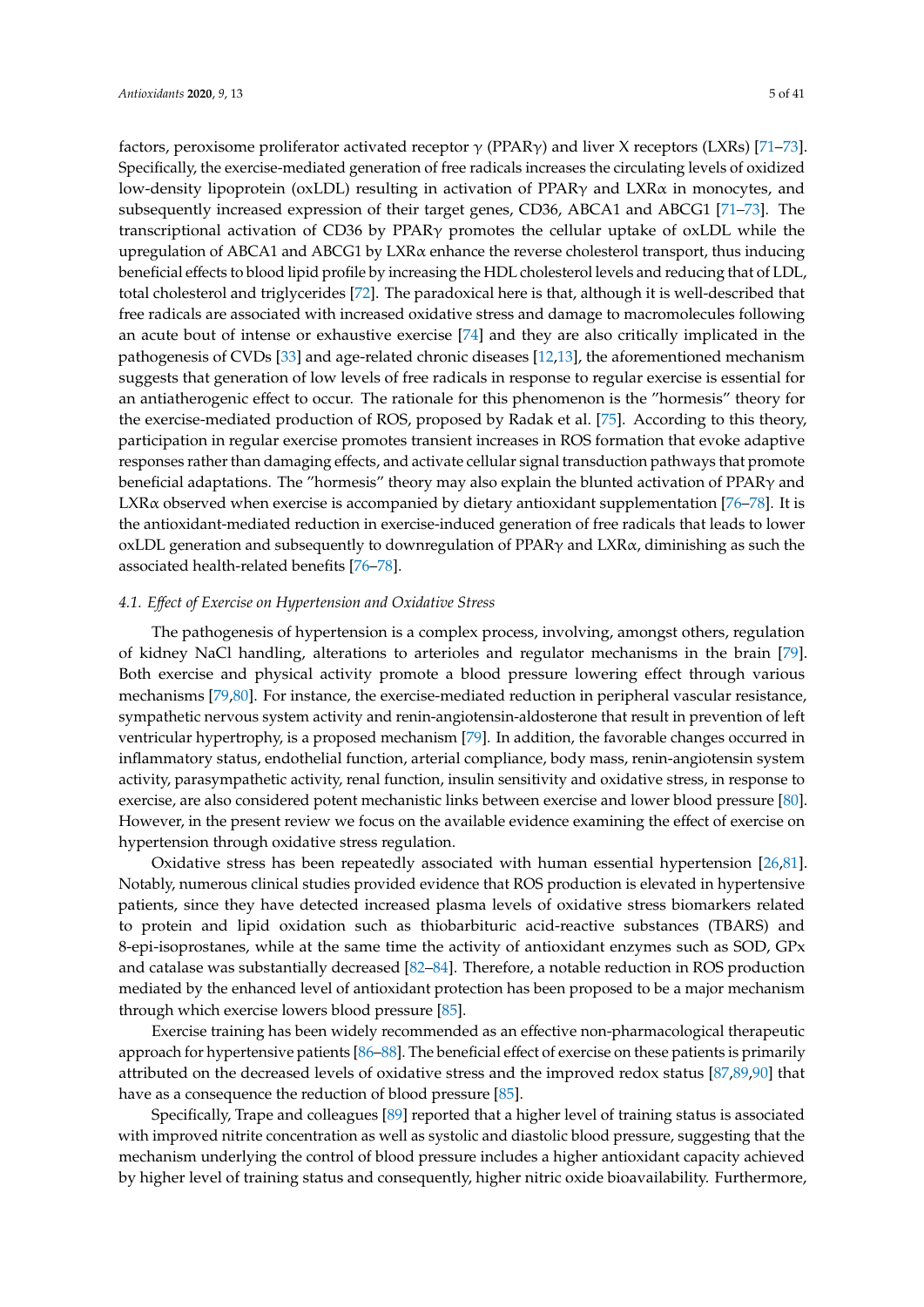exercise training at a moderate intensity has a beneficial effect in preventing the development of hypertension by lowering inflammatory cytokines and thus preventing pathological changes to vessel cells and normalizing changes in blood pressure [\[87\]](#page-30-4). Also, Cook and colleagues [\[91\]](#page-30-7) have shown that resistance exercise (RE) training is an effective type of exercise in modulating matrix remodeling proteins and oxidative stress, strengthening as such the role of RE training in the potential prevention of the early onset of hypertension. These findings are consistent with recent evidence that CVE training of moderate intensity and interval training reduces blood pressure and also provides a favorable change in antioxidant status by reducing levels of MDA in plasma [\[92](#page-30-8)[,93\]](#page-30-9).

Moreover, exercise training has been reported to increase nitric oxide (NO) production and decrease NO inactivation, leading to increased NO bioavailability and improved endothelial function in animal models of hypertension and in patients with essential hypertension [\[86\]](#page-30-2). These findings suggest that endothelial dysfunction in hypertension is reversible, and that regular exercise may safely and efficiently utilized to combat the elevated blood pressure. A previous study in rats has shown that 12-weeks of low-intensity CVE training decreases oxidative stress and increases NO bioavailability, allowing a complete reversal of the augment contractile response observed in small mesenteric arteries [\[94\]](#page-30-10). Thus, it has been suggested that the exercise-induced reduction of oxidative stress is responsible for the improvement in coronary artery endothelial dysfunction in hypertension [\[94\]](#page-30-10).

In addition, ten weeks of swimming training, reduced cardiac oxidative stress, exacerbated cardiac hypertrophy, improved ventricular function, induced resting bradycardia and decreased blood pressure in spontaneously hypertensive rats [\[95\]](#page-30-11). Although it seems paradoxical that swimming training enhanced cardiac hypertrophy in this study, a previous observation that endurance training promotes cardiac performance by converting the pathological cardiac hypertrophy, induced by hypertension, into physiological hypertrophy [\[96\]](#page-30-12), provides an explanation of this finding. A previous study also reported that a 3-week intervention with low-fat, high-fiber diet combined with low-intensity CVE training induced a remarkable improvement in blood pressure, oxidative stress and NO availability, in hypertensive patients [\[97\]](#page-30-13). Likewise, Agarwal et al. [\[98\]](#page-30-14) reported that 4 weeks of moderate-intensity CVE training in hypertensive rats not only reduced blood pressure and improved cardiac function but also reduced inflammatory cytokines and norepinephrine, diminished activation of NF-κB and decreased oxidative stress, as indicated by the reduction in inducible nitric oxide synthase (iNOS) expression and the increased levels of cooper/zinc containing superoxide dismutase (Cu/ZnSOD) within the paraventricular nucleus (PVN). PVN is a crucial brain region that serves as an autonomic control center regulating cardiovascular, neuroendocrine and physiological functions [\[99,](#page-30-15)[100\]](#page-30-16). Alterations in PVN neurons can influence the sympathetic outflow in hypertension by modulating vasopressin release while exercise training has been proposed to affect PVN neuronal activity by preserving their normal function in hypertension [\[99](#page-30-15)[,100\]](#page-30-16).

Although Sturgeon and colleagues [\[101\]](#page-31-0) noted that changes in cholesterol levels but not oxidative stress or endothelial biomarkers were related to changes in blood pressure following 6 months of moderate CVE training, a previous study indicated that improvement of the enzymatic antioxidant defense resulted in reduced mean arterial blood pressure (MABP) [\[102\]](#page-31-1). In addition, the authors reported that MABP was correlated with both nitrotyrosine and 8-hydroxyl-2'-deoxyguanosine (8-OHdG), with a 25% reduction of oxidative stress inducing a decrease in MABP by 10 mm Hg [\[102\]](#page-31-1).

Collectively, these data indicate that exercise training decreases blood pressure and improves endothelium-dependent vasodilation in hypertensive patients through the increased bioavailability of NO in the vascular wall.

#### *4.2. E*ff*ect of Exercise on Heart failure and Oxidative Stress*

Oxidative stress has been shown to play a crucial role in the pathophysiology of cardiac remodeling and development of heart failure (HF) [\[70](#page-29-6)[,103–](#page-31-2)[105\]](#page-31-3), causing cardiomyocyte death, abnormalities in transduction of myocardial β-adrenergic receptor signaling and contractile dysfunction [\[106,](#page-31-4)[107\]](#page-31-5). As reviewed in the recent work by Heinonen and colleagues [\[108\]](#page-31-6), the increased extravascular compressive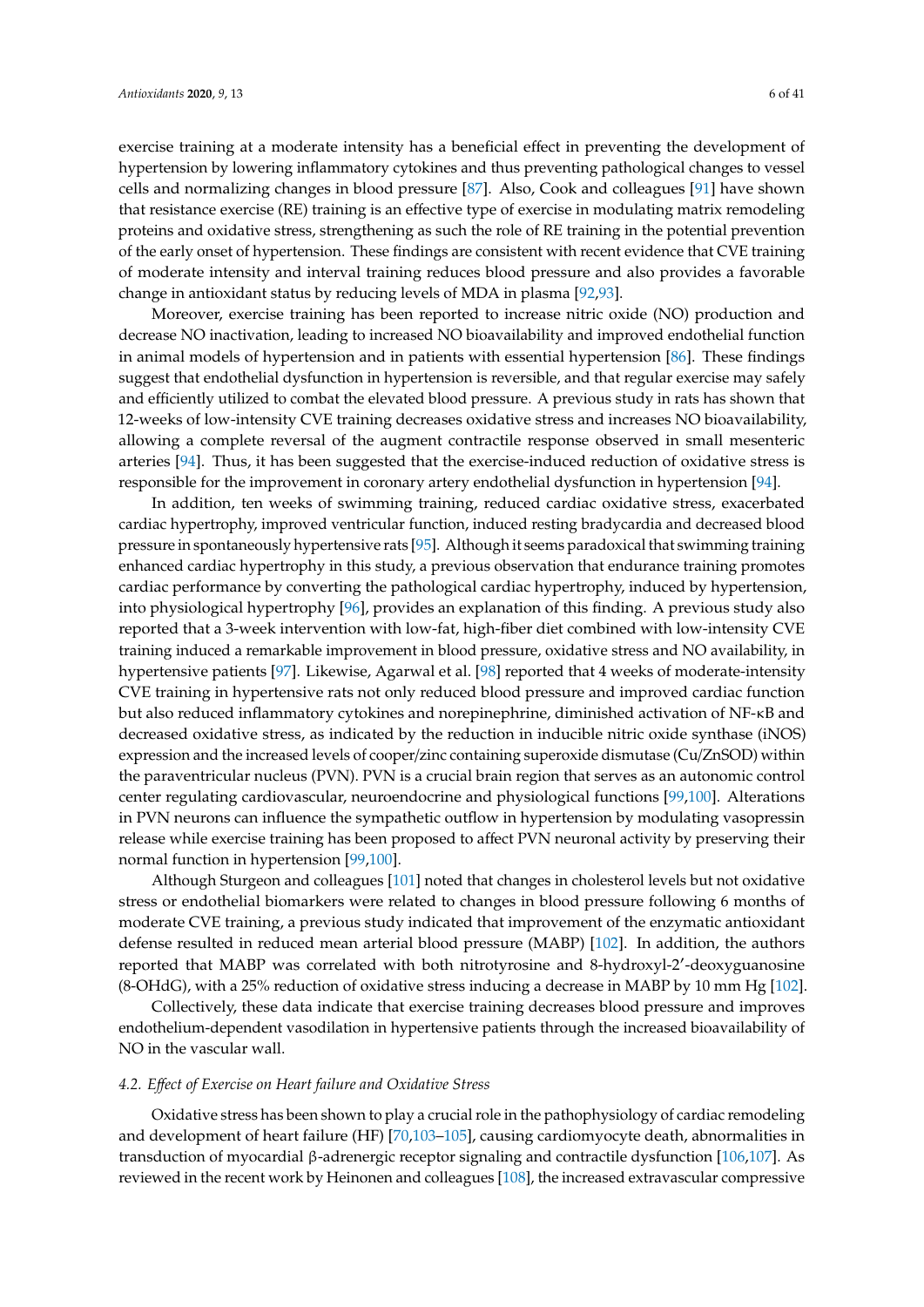forces and coronary microvascular dysfunction developed in the failing heart induce an imbalance to myocardial oxygen.

Chronic HF is also associated with increased oxidative stress [\[109\]](#page-31-7), as indicated by reduced levels of antioxidants, redox status disturbances and increased lipid peroxidation in HF patients [\[110\]](#page-31-8). Previous studies have shown that, oxidative stress markers such as lipid peroxides and levels of 8-OHdG are elevated in serum and urine of patients with HF, with the urinary 8-OHdG levels reflecting the clinical severity of HF on the basis of symptomatic status and cardiac dysfunction [\[110–](#page-31-8)[113\]](#page-31-9). Furthermore, the activity of antioxidant enzymes such as serum paraoxonase-1 (PON-1), myocardium manganese superoxide dismutase (MnSOD), SOD, calatase, GPx and thioredoxin reductase are diminished in HF patients [\[113](#page-31-9)[,114\]](#page-31-10). In addition to redox status perturbations and oxidative stress, the presence of increased levels of pro-inflammatory cytokines as well as low levels of anti-inflammatory cytokines is also evident in patients with HF [\[105,](#page-31-3)[115\]](#page-31-11), suggesting therefore, that HF is characterized by a pro-oxidant and pro-inflammatory response that regulates the onset and progression of the disease.

Extensive research on this field has demonstrated that exercise training offers multiple benefits in HF patients, both at clinical and molecular level, and thus, engagement in regular exercise has become a class I recommendation in all national and international guidelines for the prevention and treatment of chronic HF [\[116\]](#page-31-12). Indeed, participation in regular exercise has been proposed to enhance the patients' physical performance and their quality of live, by improving parameters related to skeletal muscle, cardiovascular system and endothelial function as well as by promoting metabolic and neurohumoral adaptations [\[117\]](#page-31-13). One of the most striking exercise-mediated benefits in HF is the decrease in sympathetic nervous activity [\[118,](#page-31-14)[119\]](#page-31-15), associated with decreased oxidative stress, pro-inflammatory cytokines [\[120\]](#page-32-0) and iNOS expression [\[121,](#page-32-1)[122\]](#page-32-2). Negrao and colleagues [\[119\]](#page-31-15) reported that only exercise training has been shown to be able to restore the neurohormonal balance and reverse many key features of the skeletal myopathy in patients with HF from systolic dysfunction. In addition, both animal-based research and human studies, have demonstrated that physical exercise is a powerful signal that improves peripheral function in chronic HF and increases the mitochondrial volume and enzyme content, improving the metabolic capacity [\[119](#page-31-15)[,123](#page-32-3)[,124\]](#page-32-4). Moreover, regular exercise enhances the endothelial function via an increase in shear stress that promotes nitric oxide synthase (NOS) expression and activity, resulting in more bioavailable NO [\[123\]](#page-32-3). Koba et al. [\[124\]](#page-32-4) suggested that oxidative stress in the medulla mediates central command dysfunction, while exercise training in chronic HF is capable of normalizing central command dysfunction through its antioxidant effects in the medulla.

An antioxidant effect is also induced by exercise training in HF via reduction of NAD (P)H oxidase (gp91 $P<sup>hox</sup>$ , p22 $P<sup>hox</sup>$ , and Nox4) and augmentation of the activity of radical scavenger enzymes [\[70](#page-29-6)[,125](#page-32-5)[,126\]](#page-32-6). Specifically, Gao et al. [\[70\]](#page-29-6) showed that CVE training normalized the sympathetic outflow and arterial baroflex function in chronic HF rabbits, that was mediated via regulation of SOD expression and downregulation of gp91<sup>phox</sup> expression in rostral ventrolateral medulla. More recently, in the work by Zucker et al. [\[123\]](#page-32-3) it was reviewed that exercise training reduces sympathetic outflow in HF state and components of the renin ANG II system, with ROS playing an important role in this process both in the central nervous system and the periphery nitric oxide (NO).

Eight weeks of CVE training (swimming) enhanced the left ventricular end-diastolic pressure, increased the levels of the anti-inflammatory cytokine IL-10, reduced TBARS in skeletal muscle and decreased lipid peroxidation in Wistar rats with chronic HF [\[115\]](#page-31-11). Likewise, CVE training over an 8-week period attenuated cardiac endoplasmic reticulum stress in post-myocardial infraction HF rats by recovering the cardiac proteasome activity, which is related to improved left ventricular (LV) function and exercise capacity [\[127\]](#page-32-7). Gomes et al. [\[109\]](#page-31-7), also showed that 8 weeks of low-intensity exercise training improved cardiac structure and function, reduced oxidative stress, preserved antioxidant enzyme activity, reduced the expression of total c-Jun NH2-terminal kinase (JNK) and increased the phosphorylation of extracellular signal-regulated kinase (ERK) 1/2 in rats with aortic stenosis-induced HF, without any changes observed either in NADPH oxidase activity or NF-κB pathway protein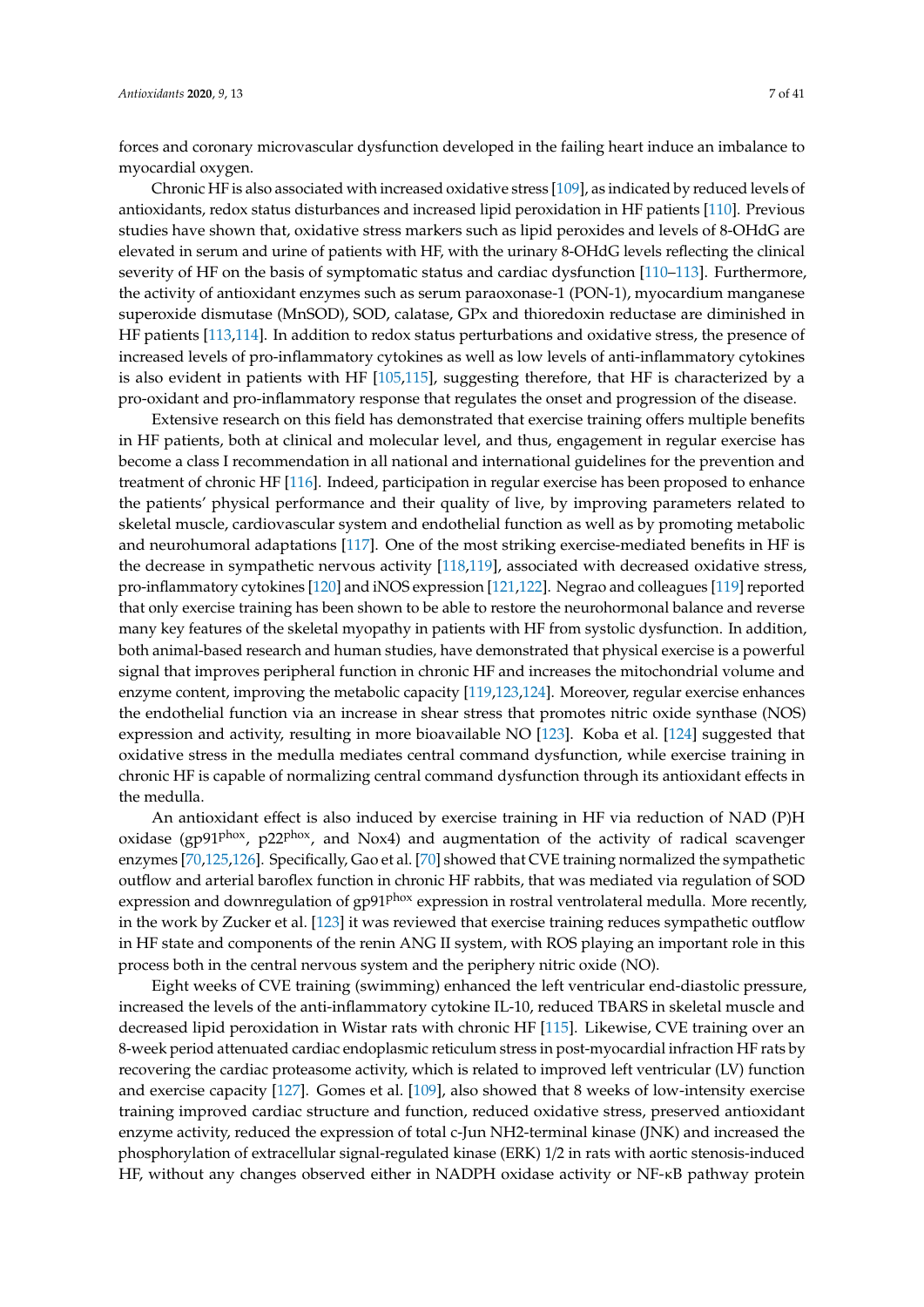expression. Furthermore, mice with clinical sings of HF exhibited reduced lipid hydro peroxides, restored iNOS expression and increased activity of citrate synthase in red portion of gastrocnemius paralleled by increased capillaries per muscle fiber, following 8 weeks of running at a maximal lactate steady-state workload [\[121\]](#page-32-1). In line with these findings, improved cardiac function, resistance to oxidative stress-induced cell death, increased systolic calcium ions  $(Ca^{2+})$  transient amplitude and improved diastolic Ca<sup>2+</sup> removal have been also reported in HF rats following CVE interval training lasted for eight weeks [\[128\]](#page-32-8).

In a human study, eight weeks of unsupervised, home-based exercise training induced a significant improvement in physical work capacity and led to a normalization of hypoxanthine levels (a pro-oxidant substrate and a marker of hypoxia) in patients with stable HF [\[129\]](#page-32-9). In addition, Tsarouhas et al. [\[130\]](#page-32-10) reported that unsupervised, daily physical activity of moderate intensity was able to ameliorate the lipid and glycemic profile of HF patients, with simultaneous attenuation of inflammation and oxidative stress. According to these findings, 6 months of regular CVE training increased catalase and GPx activity in skeletal muscle by 42% and 41% respectively, and decreased lipid peroxidation by 57% in HF patients [\[125\]](#page-32-5). However, the authors noted that despite the augmentation in catalase and GPx levels, exercise training failed to affect total SOD activity, suggesting a persistent impairment of superoxide radical detoxification in the skeletal muscle [\[125\]](#page-32-5). Hence, these results suggest that exercise training represents a costless and effective therapeutic strategy for HF, by preserving redox status and cellular homeostasis.

The available evidence regarding the effects of exercise on HF patients with diastolic and systolic HF is limited and equivocal. Klempfner et al. [\[131\]](#page-32-11) reported that a 6-month structured exercise training program induced comparable improvement in exercise capacity in both HF patients with preserved ejection fraction (exhibit abnormal diastolic function) and those with reduced ejection fraction (exhibit abnormal systolic function). On the other hand, there has been shown that despite the increase in cardiac output and preservation of low-left ventricular diastolic pressure were equally diminished in HF patients with preserved and reduced ejection fraction during a graded exercise protocol on a treadmill, there was a substantial difference among the two groups in the response of left ventricular systolic and diastolic pressure to exercise [\[132\]](#page-32-12). The authors concluded, that the pathophysiological mechanisms underlying HF with preserved and HF with reduced ejection fraction differ substantially, and therefore the exercise-mediated effects on these clinical conditions are also distinguishing [\[132\]](#page-32-12).

To conclude, it should be highlighted that most of the current evidence regarding the effect of exercise training on HF patients relies on data from patients assigned as either functional class II or III, according to the New York Heart Association (NYHA) [\[133,](#page-32-13)[134\]](#page-32-14). There is limited information regarding the beneficial role of exercise in patients with unstable HF or those categorized as NYHA functional class IV [\[133,](#page-32-13)[134\]](#page-32-14). Therefore, it reasonable that exercise prescription is currently proposed for NYHA class II and III HF patients and to NYHA class IV ones who are asymptomatic in the resting state [\[133\]](#page-32-13).

## *4.3. E*ff*ect of Exercise on Atherosclerosis and Oxidative Stress*

Atherosclerosis is a chronic inflammatory disease of arteries, associated with blood lipid disorder, mitochondrial DNA damage and oxidative stress [\[34\]](#page-27-15). Accumulating evidence suggests that endothelial dysfunction is an early event in the progression of atherosclerosis [\[135\]](#page-32-15). Notably, the dysregulation of the endothelial lining occurred in the lesion-prone areas of the arterial vasculature has been proposed to be a major stimulator of the atherosclerotic process [\[136\]](#page-32-16).

Enhanced lipid peroxidation and decreased antioxidant protection, predominantly found in metabolic diseases, or unhealthy lifestyle can induce endothelial dysfunction and atherosclerosis [\[137\]](#page-32-17). According to Davignon and Ganz [\[138\]](#page-32-18), a defect in the production or activity of nitric oxide leads to endothelial dysfunction, triggered by impaired endothelium-dependent vasodilation. Nitric oxide counteracts the effect of endothelium-derived vasoconstrictors and inhibits oxidation of low-density lipoprotein [\[138\]](#page-32-18). Clinical studies have shown that formation of ROS is a critical event in the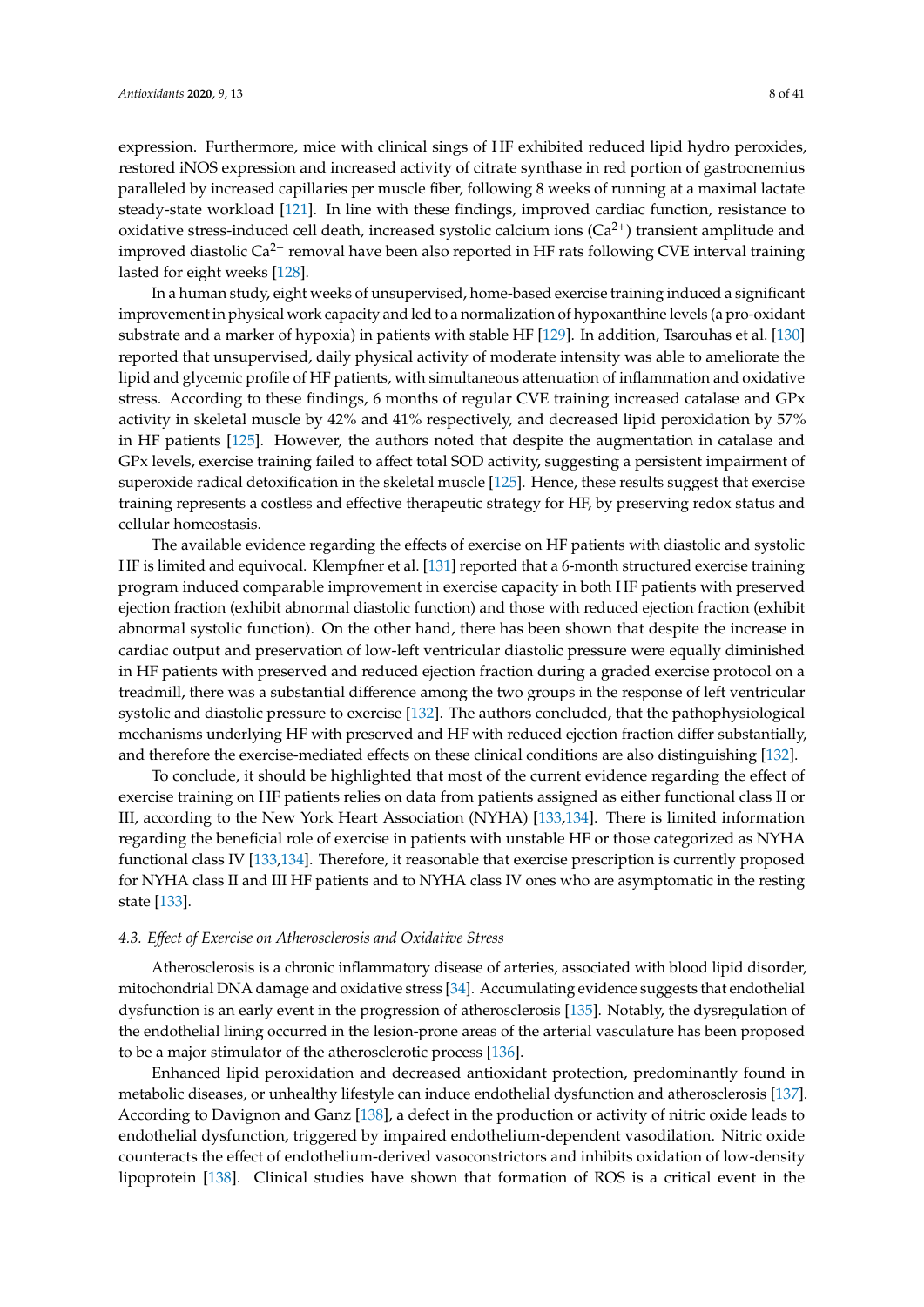development of atherosclerosis [\[110\]](#page-31-8) and upregulation of oxidative stress and downregulation of the antioxidant defense mechanism are evident in subjects with coronary artery disease (CAD) [\[137\]](#page-32-17). Therefore, regulation of redox status and metabolism of lipoproteins have been proposed as two potential mechanisms through which exercise promotes beneficial effects on atherosclerosis [\[139\]](#page-32-19).

Various types of exercise training are able to induce beneficial effects on the progression of subclinical atherosclerosis [\[140](#page-33-0)[–143\]](#page-33-1). Regular physical activity not only improves clinical symptoms but also affects the progression of atherosclerosis by reducing the rupture of atherosclerotic plaque and enhancing the endothelial-related relaxation, which is protective against endothelial NOS (eNOS-NO) dysfunction in atherosclerosis [\[135,](#page-32-15)[140,](#page-33-0)[144](#page-33-2)[–147\]](#page-33-3). These effects are at least partially attributed to improved endothelial dysfunction mediated by increased NO bioavailability [\[148\]](#page-33-4).

In addition, a recent study showed that 12 weeks of voluntary wheel running training reduced atherosclerotic plaque area in apolipoprotein E Knockout (apoE<sup> $-/-$ </sup>) mice with 5/6 nephrectomy [\[144\]](#page-33-2). Similarly, Kadoglou at al. [\[145\]](#page-33-5) reported that following 6 weeks of treadmill training, vulnerable atherosclerotic plaques were stabilized via the modulation of inflammatory pathways and matrix metalloproteinases in diabetic apoE<sup>−/−</sup> mice. Moreover, 4 weeks of treadmill training in low lipoprotein receptor knockout (LDLr−/−) mice resulted in reduced atherosclerotic plaque formation that was attributed to modulation of lipid metabolism, possibly by stimulating cholesterol reverse transport lipoprotein genes and through a set of anti-inflammatory cytokine genes [\[149\]](#page-33-6). These results are in agreement with a previous study, reporting that swimming training for 8 weeks reduced atherosclerosis by providing increased antioxidant protection via the vascular NO system, in apolipoprotein E deficient mice [\[146\]](#page-33-7).

The role of combined exercise and diet on lipid profile, inflammation and atherosclerosis [\[150\]](#page-33-8) as well as their association with oxidative stress [\[151\]](#page-33-9), has been also examined. Specifically, Lee et al. [\[151\]](#page-33-9), utilized a combination of swimming training and dietary supplementation over an 8-week period, reporting that oxidative stress was reduced by reducing 4-hydroxynonenal (4-HNE), aorta vasodilatation was enhanced through increased NO and eNOS expression in aorta, while CRP and pro-inflammation proteins were reduced, in aged rats with diet-induced atherosclerosis.

Previous studies proposed that increased activation antioxidant enzymes may reduce atherosclerosis through the co-activation of vascular relaxation mediated by NO, as the superoxide  $(O_2^-)$  dismutation increases the bioavailability of NO in endothelial cells and in the presence of the  $O_2^-$ NO shifts to formation of peroxynitrite (ONOO<sup>-</sup>) [\[137,](#page-32-17)[152,](#page-33-10)[153\]](#page-33-11). Furthermore, according to Teodoro et al. [\[139\]](#page-32-19), moderate- and low-intensity CVE training performed daily for 30 min over an 8-week period, increased the activity of the antioxidant enzymes SOD and GPx, decreased lipid hydroperoxides and PC formation and decreased atherosclerotic lesions in mouse models with atherosclerosis.

## **5. Cardiovascular Exercise and Oxidative Stress**

Advanced research has indicated that signaling pathways that are actively involved in the regulation of mitochondrial oxidative stress, biogenesis and function, emerged as potential therapeutic targets for the amelioration of vascular dysfunction and prevention of age-related vascular diseases [\[35,](#page-27-17)[154\]](#page-33-12). According to Chen et al. [\[155\]](#page-33-13), protection of mitochondria from bioenergetics failure and oxidative stress, factors that lead to apoptosis in the ischemic tissue, may open a new vista to the development of more effective neuroprotective strategies against ischemia-induced brain damage. Furthermore, a previous study suggested that low oxidative stress levels promote the expression of intracellular antioxidants resulting in enhanced myocardial tolerance to ischemia [\[156\]](#page-33-14). Therefore, these data strongly suggest that myocardial adaptation to oxidative stress may be a potential tool for counteracting the ischemic/reperfusion injury.

Hypothetically, an increased rate of electron flow via the mitochondrial electron transport chain caused by increased oxygen consumption during CVE, could amplify free radical production. In the resting state, ROS are produced at a rate that the antioxidant defense mechanism is able to compete with, preserving their levels at normal ranges [\[157\]](#page-33-15). During CVE though, ROS production increases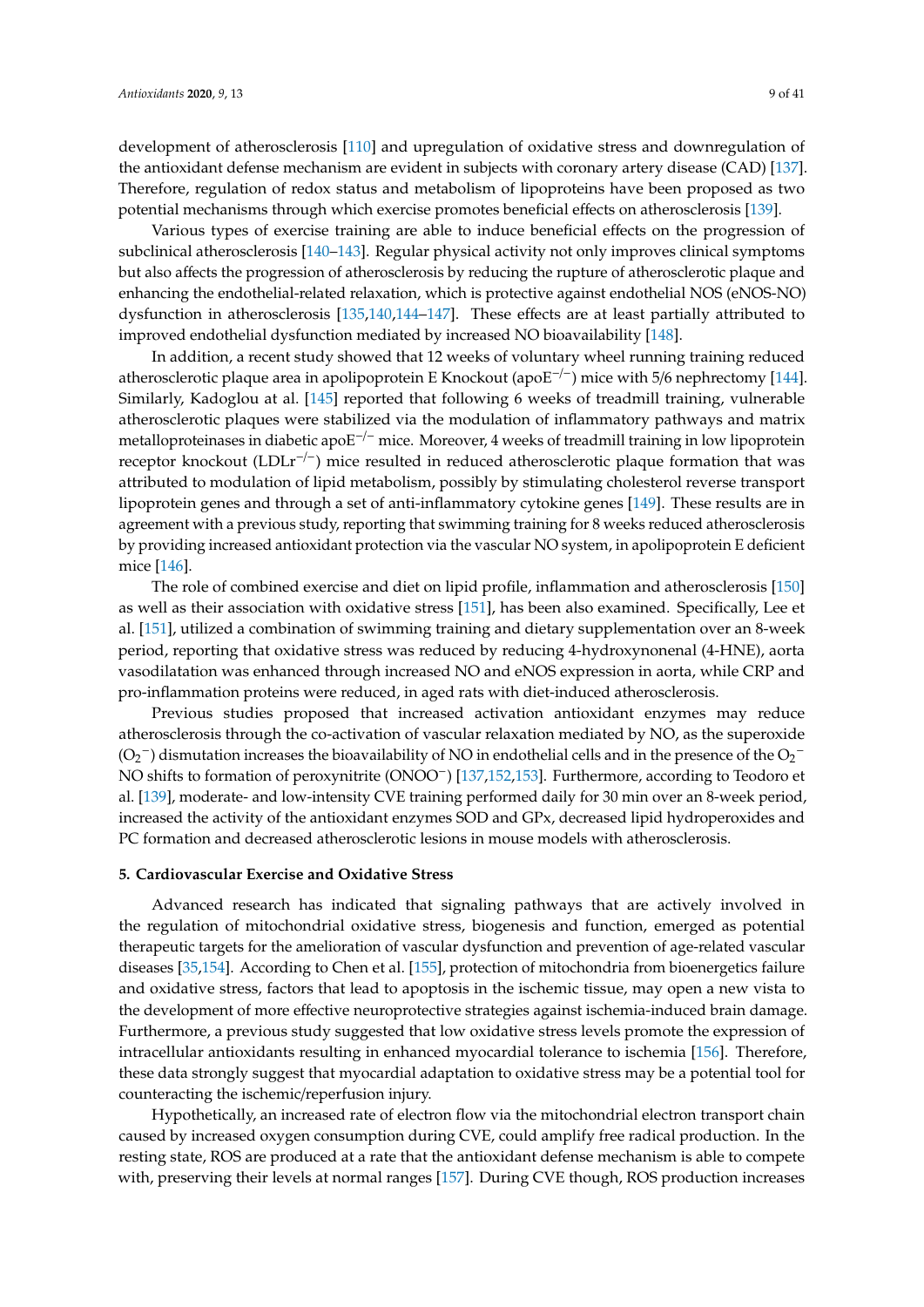in parallel with oxygen consumption [\[158\]](#page-33-16) while the antioxidant system is launched to maintain redox balance [\[159\]](#page-34-0). However, CVE improves mitochondrial function, increases the number of muscle mitochondria [\[160](#page-34-1)[–162\]](#page-34-2) and results also in enhanced adaptation to oxidative stress by increasing the level of antioxidants [\[85\]](#page-30-1). Therefore, it is evident that CVE increases both ROS production and the antioxidant enzyme activity, promoting a net effect of improved efficiency of the antioxidant defense mechanism despite the increased oxygen consumption [\[159](#page-34-0)[,163\]](#page-34-3). Given that the effects of regular exercise differ substantially from those induced by acute exercise bouts, we present these exercise modes separately in the next paragraphs.

## *5.1. Acute Cardiovascular Exercise*

Repeated bouts of sustained and/or high intensity CVE, such as that required for marathon training and competition, evoke systemic vascular remodeling that shifts the effect of CVE from cardio-protective to atherogenic [\[164\]](#page-34-4). Mastaloudis et al. [\[157\]](#page-33-15) have shown that extreme endurance exercise promotes lipid peroxidation with concomitant increased vitamin E disappearance. In addition, Kliszczewicz et al. [\[165\]](#page-34-5) proposed that the oxidative stress response is proportional to the exercise intensity performed. In this study, following an acute bout of exercise (at 90% of maximum heart rate (HRmax)), plasma lipid hydroperoxides (LOOH) and ferric-reducing antioxidant power (FRAP) were increased immediately post exercise and remained elevated as far as 2 h post-exercise, whereas PC and trolox-equivalent antioxidant capacity (TEAC) were decreased immediately post exercise and remained low for 1–2 h following exercise, in healthy individuals. Similarly, another study also showed that a single bout of prolonged, moderate-intensity CVE (3-h walk at 30% of heart rate reserve) did not increase the lipid peroxidation levels, whereas an increase in the antioxidant defense was observed at the end of the exercise [\[166\]](#page-34-6). Furthermore, there has been reported that a single bout of high-intensity interval training (8x1min at 100% or 90% of Peak Power on a cycloergometer), promotes lymphocyte oxidative stress and reduces lymphocyte proliferation in response to super-antigenic stimulation [\[167\]](#page-34-7).

The work by Brito et al. [\[168](#page-34-8)[,169\]](#page-34-9) has indicated that exercise intensity regulates the lipid peroxidation in the heart, aorta, lung and trachea in Wistar rats. Actually, it was observed that low-intensity swimming exercise promotes acute vasorelaxant activity and increases lipid peroxidation, whereas high-intensity swimming exercise (above the anaerobic threshold) reduces the relaxant effect of exercise and leads to a further elevation in lipid peroxidation [\[168](#page-34-8)[,169\]](#page-34-9). A previous study though, reported that regular, low-intensity CVE prevents the oxidative stress response to an acute bout of exhaustive CVE, by upregulating the antioxidant enzymes' activity [\[170\]](#page-34-10). In addition, Seifi-skishahr and colleagues [\[171\]](#page-34-11) did recently suggest that the effect of a high-intensity exercise bout on glutathione redox ratio depends on the individual's physical conditioning status and also, proposed that engagement in exercise training of moderate intensity may improve health by shifting the "redox" balance towards a more reduced environment, encountering stressful conditions. The authors also provided evidence that training status affects the GSH/GSSG ration in plasma and red blood cells, and the cysteine/cystine (Cys/CySS) ratio in plasma, both in the basal state and following exercise. Table [1](#page-12-0) lists all studies that examined the effects of acute CVE on redox status.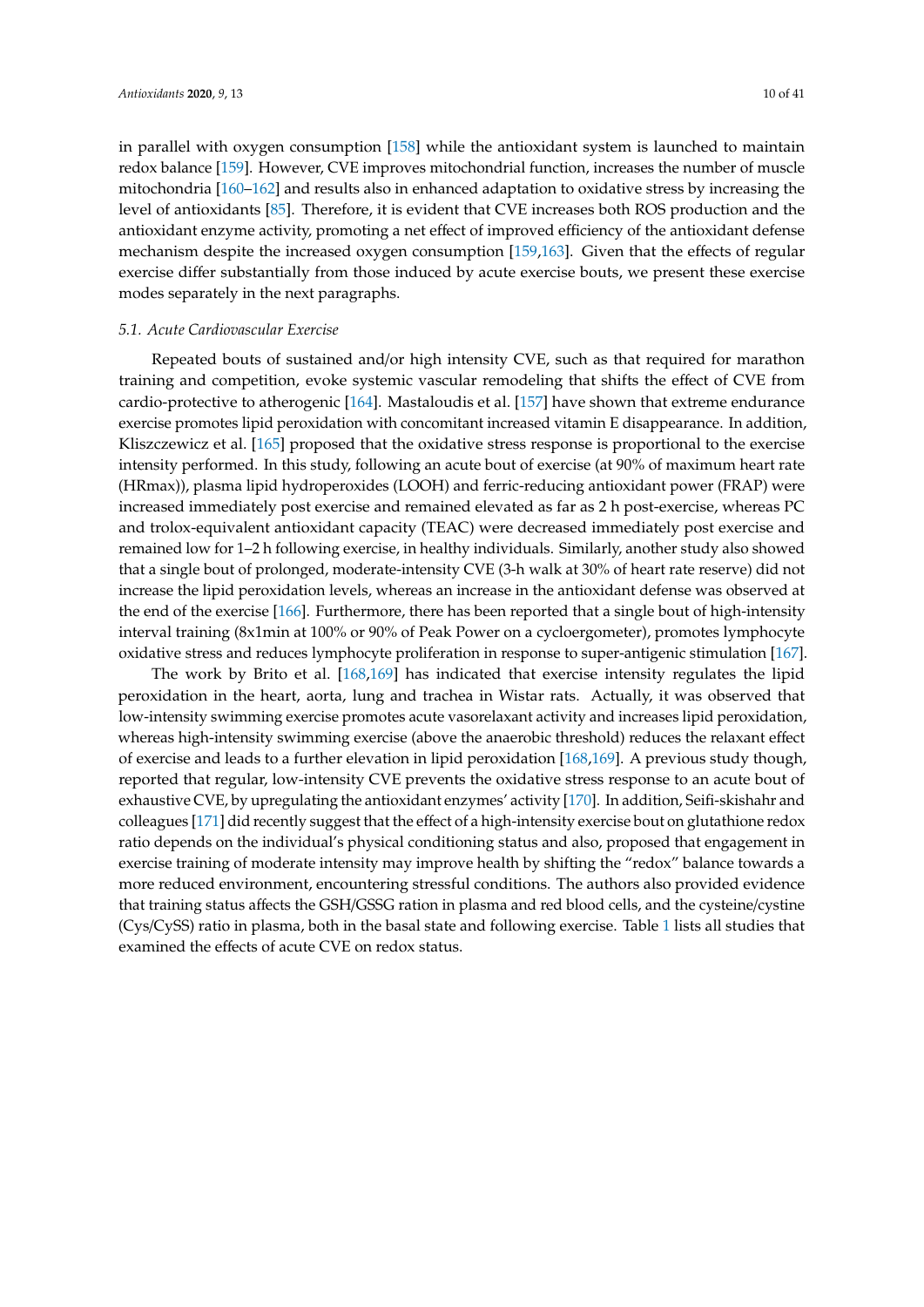| <b>Exercise Type</b> | <b>Study Subjects</b>                                                                                                                                                                                | <b>Training Protocol</b>                                                                                                                                                                                                                 | Findings                                                                                                                                                                                                                                                             | Reference                            |
|----------------------|------------------------------------------------------------------------------------------------------------------------------------------------------------------------------------------------------|------------------------------------------------------------------------------------------------------------------------------------------------------------------------------------------------------------------------------------------|----------------------------------------------------------------------------------------------------------------------------------------------------------------------------------------------------------------------------------------------------------------------|--------------------------------------|
| <b>CVE</b>           | Young males ( $n = 16$ )                                                                                                                                                                             | High intensity interval test on<br>cycloergometer:<br>8 bouts of 1 min at 100% of peak power<br>Blood samples: pre, immediately post,<br>30 min post exercise                                                                            | ↑ TBARS 30 min post exercise<br>$\leftrightarrow$ GSH, SOD<br>↓ CAT 30 min post exercise<br>↓ Lymphocyte proliferative                                                                                                                                               | Gomes et al.,<br>2016 [109]          |
| <b>CVE</b>           | Healthy males ( $n = 10$ )                                                                                                                                                                           | CrossFit protocol: 5 pull-ups, 10<br>push-ups, 15 air-squats in 20 min (as<br>many rounds as possible)<br>High intensity treadmill protocol:<br>Running (90% HRmax) for 20 min                                                           | immediately post, 1-h and 2-h post exercise<br>Oxidative stress markers:<br>↑ LOOH<br>$\downarrow$ PC<br>Antioxidant capacity markers:<br>↑ FRAP<br><b>J TEAC</b>                                                                                                    | Kliszczewicz et<br>al., 2015 [165]   |
| <b>CVE</b>           | Diabetes patients and healthy group                                                                                                                                                                  | A single bout of a 3 h walk, 30% heart<br>rate reserve                                                                                                                                                                                   | $\leftrightarrow$ Oxidative stress in both groups<br>↑ anti-oxidant defense                                                                                                                                                                                          | Francescato et al.,<br>2014 [166]    |
| CVE (swimming)       | Male Wistar rats (6 groups): 30<br>Control group (C): sedentary<br>G3: below anaerobic threshold<br>G4: below an. threshold.<br>G5: an. threshold.<br>G6: an. threshold.<br>G8: above an. threshold. | 1-h swimming carrying metal ring:<br>3% (G3), 4% (G4), 5% (G5), 6% (G6), 8%<br>(G8) of their body weight                                                                                                                                 | ↑ lipid peroxidation (MDA) in trachea and<br>lung in all exercise groups<br>G3: 1 MDA in rat trachea<br>G4: ↑ MDA in rat trachea<br>G5: ↑ MDA in rat trachea<br>G6: 11 MDA in rat trachea<br>G8: $\uparrow \uparrow \uparrow$ MDA in rat trachea                     | Brito et al., 2015<br>$[168]$        |
| CVE (swimming)       | Male Wistar rats (6 groups): 30<br>Control group (C): sedentary<br>G3: below anaerobic threshold<br>G4: below an. threshold.<br>G5: an. threshold.<br>G6: an. threshold.<br>G8: above an. threshold. | 1-h swimming carrying metal ring:<br>3% (G3), 4% (G4), 5% (G5), 6% (G6), 8%<br>(G8) of their body weight                                                                                                                                 | ↑ MDA in heart and aorta in all exercise groups<br>G3: ↑ MDA in aorta & heart<br>G4: ↑ MDA in aorta & heart<br>G5: ↑ MDA in aorta & heart<br>G6: $\uparrow \uparrow$ MDA in aorta & $\uparrow$ MDA in heart<br>G8: $\uparrow \uparrow \uparrow$ MDA in aorta & heart | Brito et al., 2015<br>[169]          |
| <b>CVE</b>           | Young males ( $n = 30$ , age = $21 \pm 2$ , 3<br>groups)<br>$WT = Well\text{-}trained group (n = 10)$<br>$MT =$ moderate trained group ( <i>n</i> = 10)<br>UT = untrained group ( $n = 10$ )         | All groups performed an acute bout of<br>aerobic exercise:<br>5 min running with 50% $VO2$ max<br>& 30 min running 70% VO <sub>2</sub> max<br>Blood samples: pre, immediately post,<br>10 min post and 30 min post exercise<br>protocol. | ↑ GSH in MT compared with UT & WT groups<br>↓ GSSG in MT compared with UT & WT<br>groups<br>↑ GSH/GSSG MT compared with UT & WT<br>groups<br>↑ Cortisol and CK after exercise in all groups                                                                          | Seifi-Skishahr et<br>al., 2016 [171] |

## **Table 1.** Effects of Acute Exercise on Redox Status.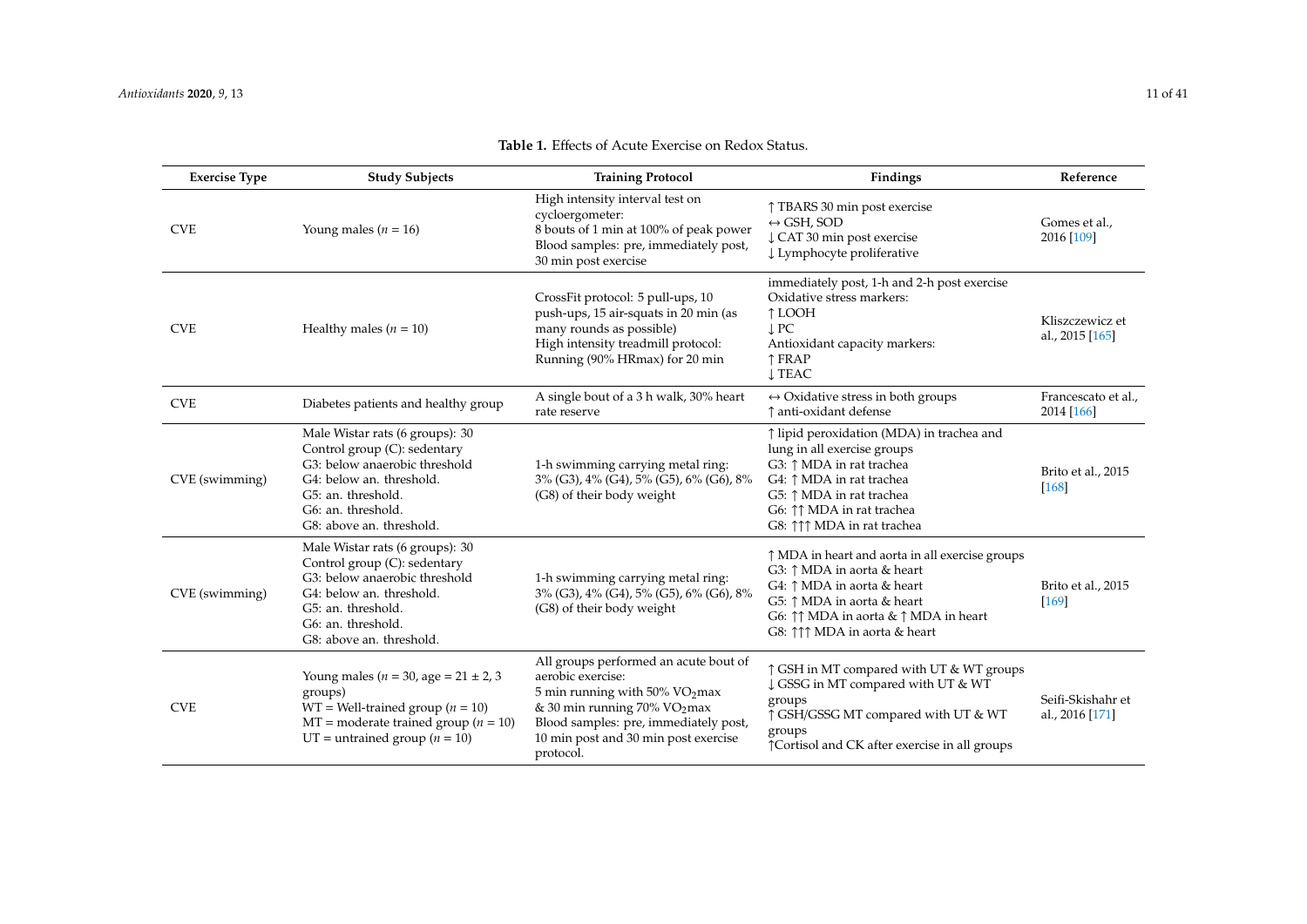| Table 1. Cont. |  |  |
|----------------|--|--|
|----------------|--|--|

| <b>Exercise Type</b> | <b>Study Subjects</b>                                                                                                                                                                                 | <b>Training Protocol</b>                                                                                                                                                                                                                                                                                                                                                                                                                                                     | Findings                                                                                                                                                                                                                                                                                                                                                                                         | Reference                           |
|----------------------|-------------------------------------------------------------------------------------------------------------------------------------------------------------------------------------------------------|------------------------------------------------------------------------------------------------------------------------------------------------------------------------------------------------------------------------------------------------------------------------------------------------------------------------------------------------------------------------------------------------------------------------------------------------------------------------------|--------------------------------------------------------------------------------------------------------------------------------------------------------------------------------------------------------------------------------------------------------------------------------------------------------------------------------------------------------------------------------------------------|-------------------------------------|
| CVE and RE           | Women $(45-55 \text{ y})$<br>Resistance group (RE): Followed 2 y<br>resistance training program<br>Aerobic group (AE): Followed 2 y<br>aerobic training program<br>Control group (C): sedentary women | Acute bout of exercise:<br>RE: 10 rep. ~75-80% of $1RM \times 10$<br>stations<br>AE: 50 min on cycle ergometer ~75-80%<br>of HR<br>C: No exercise<br>Blood samples: pre, post, 1h post<br>exercise                                                                                                                                                                                                                                                                           | Rest: Levels of SOD and CAT in RE and AE ><br>C group.<br>Post exercise: $\downarrow$ SOD and CAT in RE and AE.<br>↑ TBARS & protein carbonyls<br>1 h post exercise: $\downarrow$ SOD and CAT in RE and AE.<br>Oxidative stress: TBARS return at baseline<br>levels, protein oxidation remains elevated                                                                                          | Cardoso et al.,<br>2012 [172]       |
| RE                   | Men                                                                                                                                                                                                   | 10 exercises $\times$ 9 rep. ~75% of 1 RM<br>Blood samples: 30 min pre,<br>immediately post exercise                                                                                                                                                                                                                                                                                                                                                                         | ↑ Lipid oxidation<br>↑ antioxidant concentrations                                                                                                                                                                                                                                                                                                                                                | Ramel et al., 2004<br>$[173]$       |
| RE                   | Trained men                                                                                                                                                                                           | Acute bout of exercise:<br>$3 \times 10$ rep. ~75% of 1 RM<br>90 s rest between sets                                                                                                                                                                                                                                                                                                                                                                                         | ↑ TBARS (42%), AOPP (28%), uric acid (27%)<br>and GSH $(14%)$ , uric acid $(36%)$                                                                                                                                                                                                                                                                                                                | Deminice et al.,<br>2010 [174]      |
| RE                   | Males ( $n = 16$ , age = $25 \pm 4$ , 2 groups)<br>Untrained group (UT, $n = 8$ )<br>Resistance trained group (RT, $n = 8$ )                                                                          | Both groups performed one acute bout<br>of a progressive RT protocol (leg<br>extension): $1 \times 17$ reps at 50% of 1 RM,<br>$1 \times 14$ reps at 60% of 1 RM, $1 \times 12$ reps<br>at 70% of 1 RM, $2 \times 5$ reps at 80% of 1<br>RM, $3 \times 3$ reps at 90% of 1 RM,<br>5 min rest between each intensities,<br>90-120 sec. rest between sets.<br>Blood collection: pre, immediately after<br>each intensity, 30 min post, 60 min post,<br>24 h post exercise bout | $\uparrow$ Blood lactate $\rightarrow$ parallel with the rise of ex.<br>intensity in both groups.<br>↑ PC during ex. bout and approached the<br>baseline values in recovery period, in both<br>groups<br>$\leftrightarrow$ Serum glutathione (GSH)<br>↑ SOD during ex. and 30 min post<br>↑ Lipid peroxidation (LHP) and approached<br>the baseline values in recovery period, in both<br>groups | Cakir-Atabeck et<br>al., 2015 [175] |
| CVE (test)           | Healthy young males (3 groups):<br>Competitive endurance athletes (ET)<br>Resistance trained athletes (RT)<br>Untrained individuals (UT)                                                              | Grated exercise test:<br>Treadmill peak oxygen consumption<br>test. Starting with 3% elevation for 3<br>min and increasing 1.5% per min until<br>exhaustion.                                                                                                                                                                                                                                                                                                                 | Oxidative stress markers<br>MDA and PC:<br>$\uparrow$ in UT group<br>$\leftrightarrow$ in ET and RT groups<br>Antioxidant markers<br>TAC:<br>$\downarrow$ in ET and RT groups<br>$\downarrow \downarrow$ in UT group                                                                                                                                                                             | Park & Kwak.<br>2016 [176]          |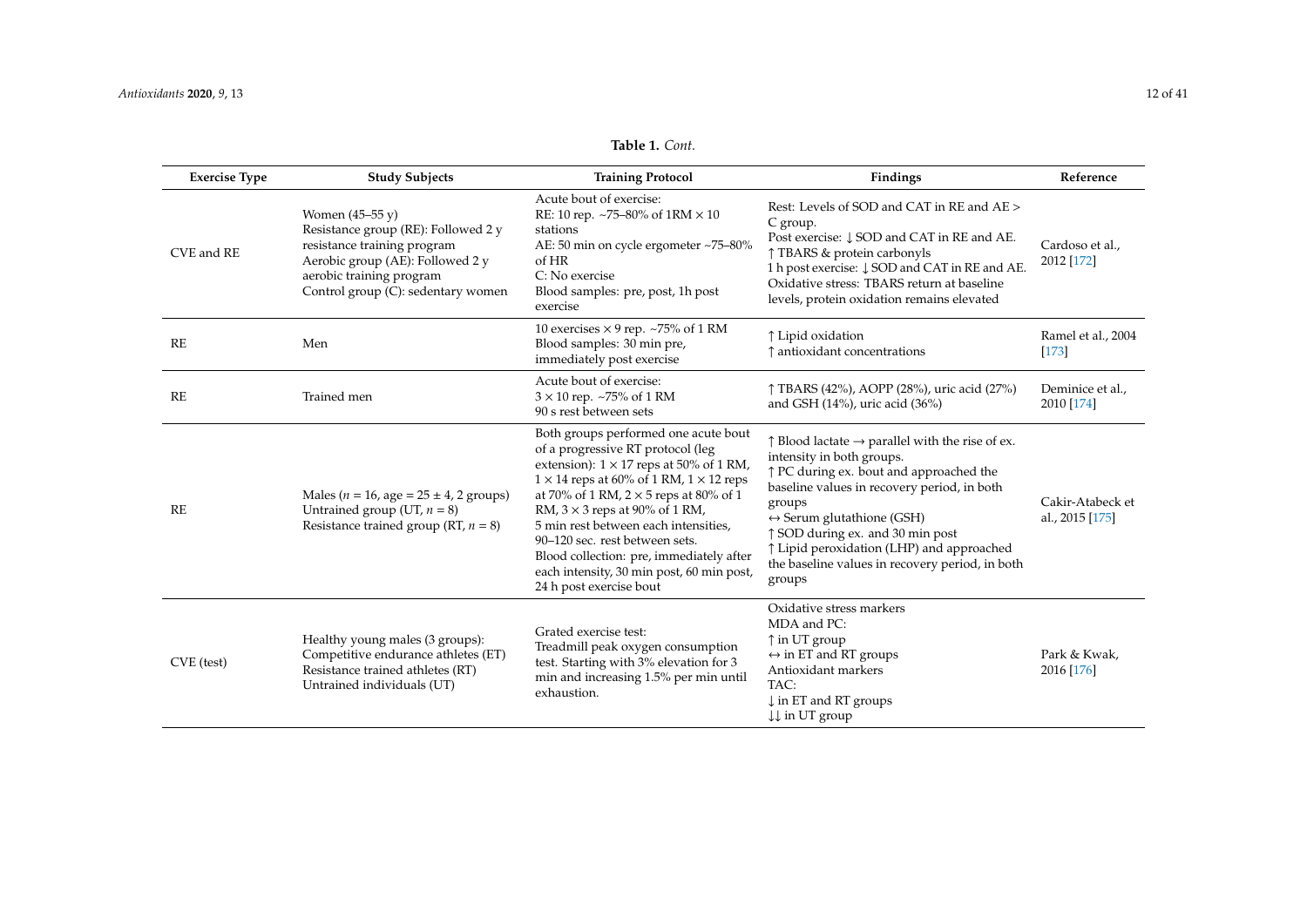<span id="page-12-0"></span>CVE Sedentary group (4 males & 8 females)

Active group (5 males & 8 females)

| <b>Exercise Type</b> | <b>Study Subjects</b>                                                                                                                                                                                                                                                                                                                 | <b>Training Protocol</b>                                                                                                                                                                                                                                                                                                                   | Findings                                                                                                                                                                                                                                                                                                                                                                                                                                                                                                              | Reference                       |
|----------------------|---------------------------------------------------------------------------------------------------------------------------------------------------------------------------------------------------------------------------------------------------------------------------------------------------------------------------------------|--------------------------------------------------------------------------------------------------------------------------------------------------------------------------------------------------------------------------------------------------------------------------------------------------------------------------------------------|-----------------------------------------------------------------------------------------------------------------------------------------------------------------------------------------------------------------------------------------------------------------------------------------------------------------------------------------------------------------------------------------------------------------------------------------------------------------------------------------------------------------------|---------------------------------|
| RE                   | Chronic kidney patients ( $n = 16$ )                                                                                                                                                                                                                                                                                                  | Four Strength exercises in both lower<br>limbs with ankle -cuffs and elastic<br>bands (60% of 1-RM) 3 sets $\times$ 10 rep,<br>rest: 3 min between each exercise and 1<br>min between each set.                                                                                                                                            | ↓ SOD after acute exercise<br>$\leftrightarrow$ CAT, GPx, MDA and hs-CRP levels                                                                                                                                                                                                                                                                                                                                                                                                                                       | Esgalhado et al.,<br>2015 [177] |
| <b>CVE</b>           | Sedentary group (7 males & 8 females:<br>age $65.8 \pm 3.3$ y.) (score < 9 on the<br>questionnaire of physical activity)<br>corresponds to a sedentary life style.<br>Active group (8 males & 10 females:<br>age $65.1 \pm 3.5$ y.) (score 9-16 on the<br>questionnaire of physical activity)<br>corresponds to an active life style. | Low intensity aerobic exercise:<br>(a) $5-10$ min warm-up<br>(b) 15-20 min aerobic exercises<br>(walking, dancing, and aerobics)<br>(c) circuit muscular endurance exercise<br>with elastic bands and free weights<br>(knee flexion, arm raise, shoulder<br>abduction, shoulder rotation, squatting,<br>biceps curl etc.) rest 60-120 sec. | At Rest:<br>$(1)$ SOD levels for the active group $>$ sedentary<br>group.<br>(2) No differences between groups in<br>α-Tocopherol, GR, MDA and GPX.<br>20 min post-exercise:<br>$(1)$ SOD levels for the active group $>$ sedentary<br>group<br>(2) $\alpha$ -Tocopherol: $\leftrightarrow$ in sedentary group, $\uparrow$ in<br>active group.<br>(3) GR: $\leftrightarrow$ in both groups.<br>$(4)$ MDA: $\uparrow$ in both groups.<br>(5) GPX: $\leftrightarrow$ in sedentary group, $\uparrow$ in active<br>group. | Bouzid et al.,<br>2014 [178]    |
| <b>CVE</b>           | Women                                                                                                                                                                                                                                                                                                                                 | A single bout of 30 min run, 70% VO2<br>max                                                                                                                                                                                                                                                                                                | ↑ Lipid hydroperoxides, protein carbonyls,<br>GSH, GSSG, TNF-a & interleukin-6                                                                                                                                                                                                                                                                                                                                                                                                                                        | McKenzie et al.,<br>2014 [179]  |
| <b>CVE</b>           | Trained men                                                                                                                                                                                                                                                                                                                           | A single bout of:<br>(a) 60 min run, 70% HR reserve, (b) $5 \times$<br>60 sec. sprints, $100\%$ max capacity, (c) 10<br>$\times$ 15 sec. sprints, 200% max capacity (d)<br>No exercise rest                                                                                                                                                | $\leftrightarrow$ malondialdehyde, hydrogen peroxide,<br>advance oxidation protein products.<br>$\leftrightarrow$ trolox equivalent antioxidant capacity,<br>superoxide dismutase, catalase, glutathione<br>peroxidase.                                                                                                                                                                                                                                                                                               | Canale et al.,<br>2014 [180]    |
| RE                   | Trained men                                                                                                                                                                                                                                                                                                                           | Acute bout of exercise:<br>$7 \times 4.60 - 90\%$ of 1RM                                                                                                                                                                                                                                                                                   | ↑ urinary 8-OHdG excretion and plasma MDA<br>levels                                                                                                                                                                                                                                                                                                                                                                                                                                                                   | Rahimi, 2011<br>$[181]$         |
|                      | $(1 \quad 1 \quad 0 \quad 0 \quad 1)$<br>$\sim$ 1 $\sim$                                                                                                                                                                                                                                                                              | A single bout of 30 min run                                                                                                                                                                                                                                                                                                                |                                                                                                                                                                                                                                                                                                                                                                                                                                                                                                                       | $TAT = T + T$                   |

**Table 1.** *Cont.*

8-OHdG: 8-hydroxy-2'-deoxyguanosine; AOPP: oxidation protein products; CAT: catalase; CK: creatine kinase; CVE: cardiovascular exercise; FRAP: ferric-reducing antioxidant power; GPx: glutathione peroxidase; GR: glutathione reductase; GSH: reduced glutathione; GSSG: oxidized Glutathione; HRmax: maximum Heart Rate; hs-CRP: high-sensitivity C-reactive protein; LA: Blood lactate; LDL: low-density lipoprotein; LHP: Lipid peroxidation; LOOHs: lipid hydroperoxides; MDA: malondialdehyde; MOP: myeloperoxidase; PC: protein carbonyls; RE: resistance exercise; RM: repetition maximum; SOD: superoxide dismutase; TAC: total antioxidant capacity; TBARS: thiobarbituric acid-reactive substances; TEAC: trolox-equivalent antioxidant capacity;  $\uparrow$ : significant increase  $p < 0.05$  vs. control;  $\uparrow$ ?: significant increase  $p < 0.05$  vs. control;  $p < 0.05$  vs. 4%;  $\uparrow$ ? significant increase  $p < 0.05$  vs. 4%;  $\uparrow$ ? *p* < 0.05 vs 6%; ↓: significant decrease vs. pre; ↓↓: significant decrease vs. pre, ET and RT group;  $\leftrightarrow$ : no significant change.

↑ oxidative stress (↓ lag time LDL oxidation)

Wetzstein et al., 1998 [\[182\]](#page-35-0)

↑ plasma MOP protein

Sedentary: ~55% VO<sub>2</sub>max Active: ~70% VO<sub>2</sub>max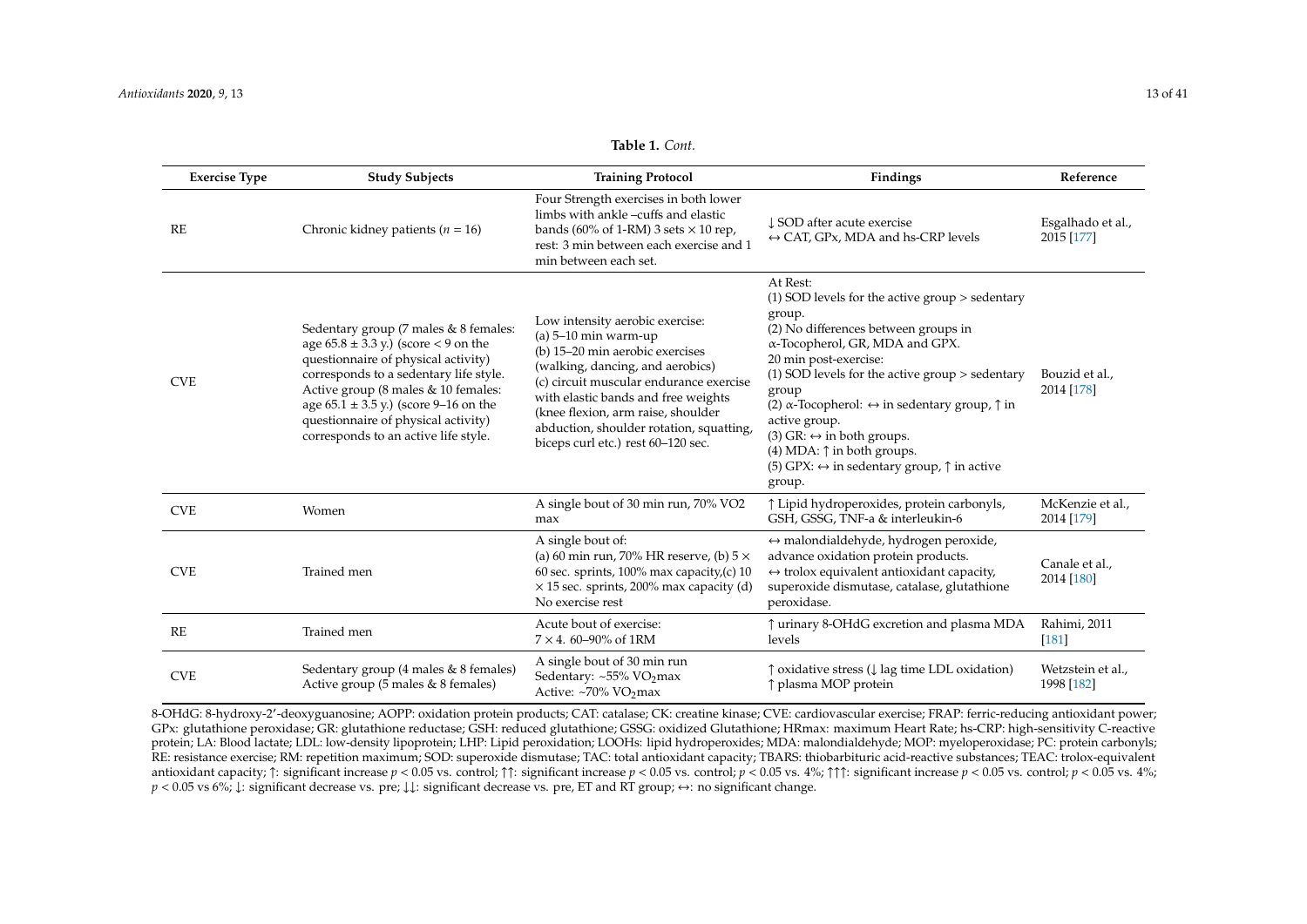## *5.2. Regular Cardiovascular Exercise Training*

Maximal oxygen consumption ( $VO<sub>2</sub>$ max) has been recently shown to be positively correlated with total antioxidant status [\[32\]](#page-27-13). However, the exercise-mediated adatations to antioxidant defense mechanism occurs progressively over time, as both ROS generation and markers of oxidative stress are elevated within the first few weeks of low-intensity exercise [\[163\]](#page-34-3). Therefore, it seems that prolonged periods of CVE training are required for the improvement of the antioxidant system and downregulation of the free radical generation.

Animal-based studies have consistently demonstrate that regular CVE training enhances the activity of endogenous antioxidants and reduces the levels of oxidative stress and inflammation in various tissues, particularly in skeletal and cardiac muscle [\[183](#page-35-1)[–189\]](#page-35-2). For example, Chis et al. [\[183\]](#page-35-1) showed that participation in a 4-week programme of moderate-intensity swimming, resulted in improved hyperglycemia, hypertriglyceridemia, hypercholesterolemia and antioxidant status as indicated by the increased levels of SOD and catalase and decreased MDA, PC, NOx and iNOx levels, in aortic tissue of diabetic Wistar rats. Likewise, 8-weeks of moderate-intensity swimming diminished heart expression of lectin-like oxidized low-density lipoprotein receptor-1 (LOX-1) and reduced oxidative stress levels in rats receiving a high-fat diet [\[185\]](#page-35-3). In addition, Coelho et al. [\[186\]](#page-35-4) provided evidence that CVE training is able to prevent atrophy, oxidative stress and muscle damage in skeletal muscle of rats characterized by sepsis. The authors concluded that the exercise-mediated enhancement of the antioxidant defense mechanism in muscle is most likely the underlying mechanism for the protection of muscle cells against oxidative damage [\[186\]](#page-35-4). Notably, a 6-week intervention with self-estimated, moderate-intensity CVE training, resulted in positive changes in MDA, SOD, GPx and catalase activities, in the heart tissue of Wistar rats [\[187\]](#page-35-5), suggesting that even exercise at a voluntary-adjusted intensity is an efficient strategy for improving heart function.

In line with these findings, the recent work by Gimenes et al. [\[184\]](#page-35-6) indicated that low-intensity CVE training over a 9-week period, prevents the increase in myocardial lipid peroxidation and attenuates the reduction in antioxidant enzyme activity in a rat model of type 1 diabetes. Moreover, Holland et al. [\[188\]](#page-35-7) reported that 10 days of moderate-intensity treadmill training in rats, up-regulated the activity of the main endogenous antioxidant enzymes and decreased inflammatory mediators in ileum tissue at 24h post-exercise. A similar response was also noted following 16 weeks of moderate-intensity endurance training characterized by a significant increase in SOD1 and catalase in intestinal lymphocytes [\[189\]](#page-35-2).

Long-term interventions in humans support the previous findings in animal models, providing additional evidence that regular CVE training does efficiently amplify the antioxidant system and reduce oxidative stress and inflammatory responses, promoting health-related benefits. Specifically, the recent work by Alghadir et al. [\[190\]](#page-35-8) demonstrated that following 24 weeks of moderate-intensity CVE training, both redox status and inflammatory state were improved in healthy older adults. A significant elevation was noted in the activity of TAC while MDA, 8-OHdG and high sensitivity C-reactive protein (hs-CRP) levels reduced substantially [\[190\]](#page-35-8). Also, 16 weeks of intense CVE training (80–85% of HRmax) induced a remarkable decrease in F2-isoprostane levels, in sedentary young women with the highest quartile of plasma F2-isoprostanes at baseline [\[191\]](#page-35-9). Moreover, swimming has been suggested to be a training mode that plays an important role in coronary vascular reactivity and the expression of antioxidant enzymes, justifying the exercise-induced reduction in the risk of coronary heart disease in postmenopausal women [\[192\]](#page-35-10).

In terms of overweight/obese individuals though, the available evidence on the role of regular CVE training is limited and contradicting. Specifically, Youssef et al. [\[193\]](#page-35-11) demonstrated that a 3-month multivariate CVE programme prevented the exercise-induced lipid peroxidation and inflammation in overweight/obese girls, possibly via an improvement in body composition. In contrast, Kelly et al. [\[194\]](#page-35-12) reported previously that 8 weeks of CVE training failed to induce any alteration in levels of adipokines (C-reactive protein, interleukin 6, tumor necrosis factor alpha, adiponectin, leptin, and resistin), and oxidative stress markers (8-isoprostane) in overweight children. Table [2](#page-18-0) lists all studies that examined the effects of regular CVE on redox status.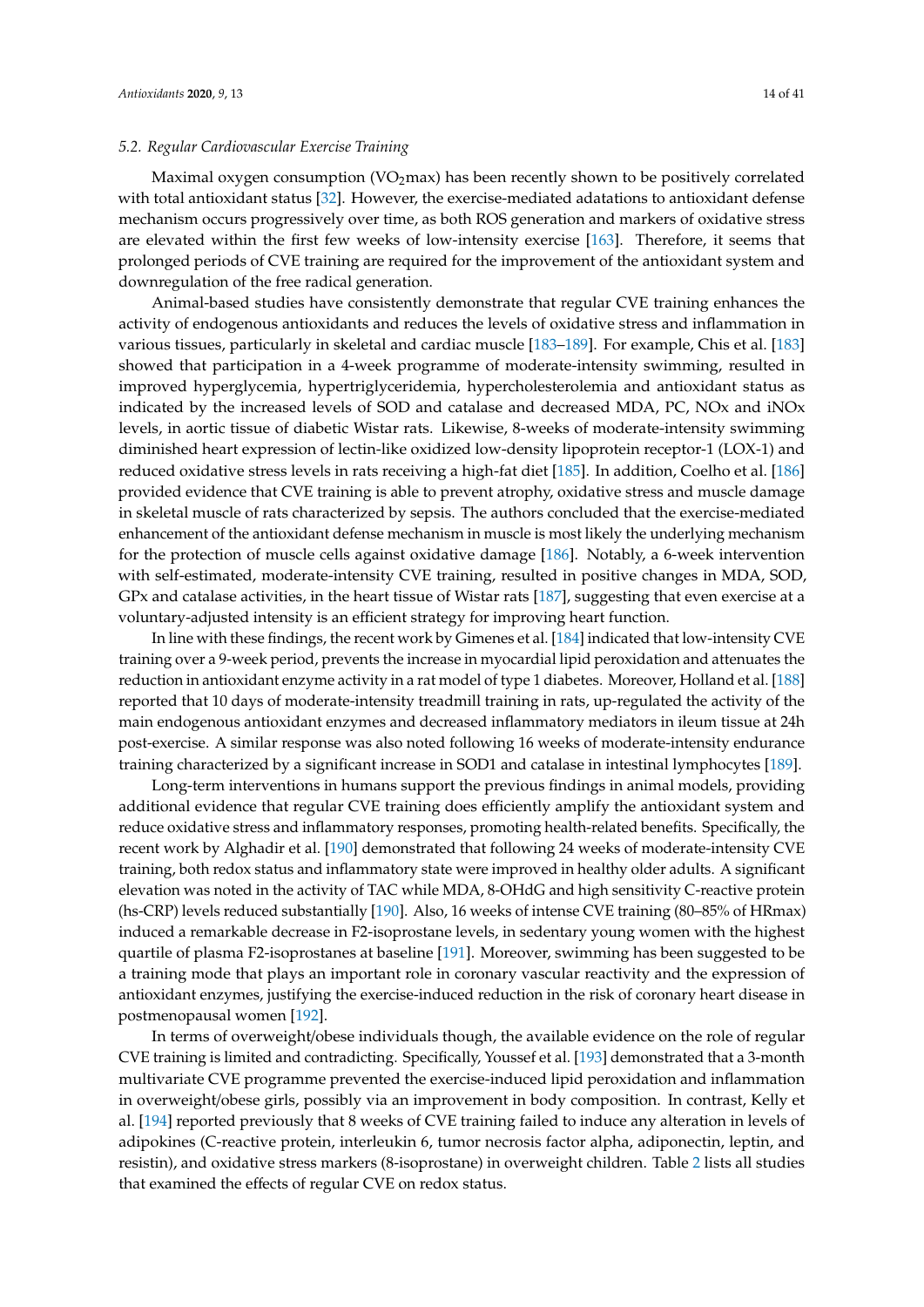| <b>Exercise Type</b>                 | <b>Study Subjects</b>                                                                                                                                                                                       | <b>Training Protocol</b>                                                                                                                                                                                                                                                                                                                                                                                                                                                                                       | Findings                                                                                                                                                                                                                                                                                                                                                         | Reference                  |
|--------------------------------------|-------------------------------------------------------------------------------------------------------------------------------------------------------------------------------------------------------------|----------------------------------------------------------------------------------------------------------------------------------------------------------------------------------------------------------------------------------------------------------------------------------------------------------------------------------------------------------------------------------------------------------------------------------------------------------------------------------------------------------------|------------------------------------------------------------------------------------------------------------------------------------------------------------------------------------------------------------------------------------------------------------------------------------------------------------------------------------------------------------------|----------------------------|
| RE training<br>(12 weeks)            | Male F344 rats ( $n = 12$ , 2 groups)<br>Sedentary/control $(C, n = 6)$<br>Climbing exercise group (RT, $n = 6$ )                                                                                           | Progressive RE protocol:<br>Climbing a ladder 135 cm length (grid step 2.5 cm,<br>grade 60 degree)<br>Weight load attached to their tails.<br>1st circle 50% of their body weight (Bw) $\rightarrow$ 2 min<br>rest<br>2nd circle 75% of their Bw $\rightarrow$ 2 min rest<br>3rd circle 90% of their Bw $\rightarrow$ 2 min rest<br>4th circle 100% of their Bw $\rightarrow$ 2 min rest<br>5th circle $100\% + 30$ g of their Bw $\rightarrow$ 2 min rest<br>Training was stopped when rats refused to climb. | Aortic rings under 40x and 200x magnification:<br>no significant difference between groups.<br>In the aorta of rats:<br>↑ eNOS and AKT phosphorylation in RT group<br>↑ MnSOD and Redox factor-1 in RT group<br>↓ FOXO1 phosphorylation in RT group                                                                                                              | Li et al., 2015<br>[61]    |
| CVE training<br>(8 weeks)            | Sprague Dawley rats ( $n = 60$ , 4 groups)<br>$Sh =$ Sham sedentary group<br>$Sh + ex = sham$ with exercise<br>$OVX =$ ovariectomized sedentary group<br>$OVX + ex = ovariectomized with$<br>exercise group | Exercise groups (Sh = ex, $Ovx + ex$ ) performed<br>CVE training: Running 15 min/day for the 1st<br>week and 60 min/day at 18 m/min for 7 weeks.                                                                                                                                                                                                                                                                                                                                                               | Effects of exercise on:<br>$\uparrow$ CSE expression in myocardium in OVX + ex<br>group<br>Anti-oxidative defense in myocardium:<br>$\uparrow$ TAC in OVX + ex group<br>CAT & SOD $\rightarrow$ not change in OVX + ex group<br>$\downarrow$ CAT & SOD in sham + ex group<br>Oxidative stress markers in myocardium:<br>$\downarrow$ MDA level in OVX + ex group | Tang et al.,<br>2016 [65]  |
| RE training<br>(6 weeks)             | Healthy young individuals ( $n = 32, 2$ )<br>groups):<br>African Americans (AA, $n = 14$ )<br>Caucasian (Cau, $n = 18$ )                                                                                    | Moderate RE training: 3 sessions/week, 60<br>min/session<br>2-way body part split: legs, back and biceps on one<br>day; chest, shoulder and triceps on a separate day.                                                                                                                                                                                                                                                                                                                                         | ↑ Strength in both groups<br>↓ blood pressure in Cau<br>$\leftrightarrow$ blood pressure in AA<br>L MMP-9 in AA<br>$\leftrightarrow$ MMP-9 in Cau<br>$\downarrow$ 8-isoprostane (8-IsoP) in AA<br>$\leftrightarrow$ IL-10, TNF-a, sVCAM-1, MMP-2                                                                                                                 | Cook et al<br>2013 [91]    |
| CVE training<br>$(12 \text{ weeks})$ | Spontaneously hypertensive rats                                                                                                                                                                             | 12 weeks, 5 days/week, 60 min/session, 55-65%<br>max running speed                                                                                                                                                                                                                                                                                                                                                                                                                                             | L oxidative stress<br>↑ NO bioavailability<br>↓ blood pressure<br>Improve mechanical and functional alterations<br>of the coronary and small mesenteric arteries                                                                                                                                                                                                 | Roque et al.,<br>2013 [94] |

# **Table 2.** Effects of Regular Exercise on Redox Status.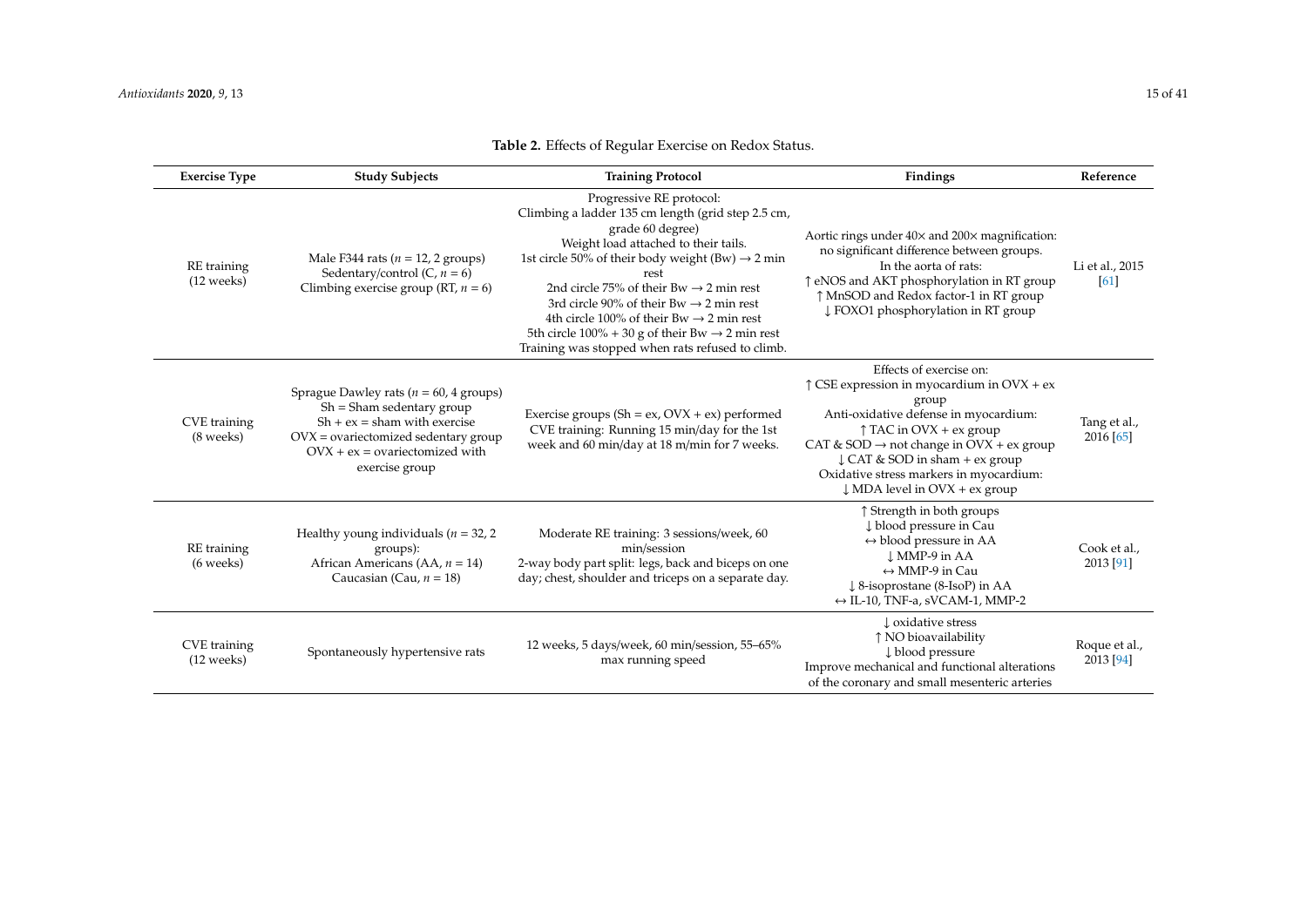## **Table 2.** *Cont.*

| <b>Exercise Type</b>                   | <b>Study Subjects</b>                                                                                                                                                                                                                                                                                                                        | <b>Training Protocol</b>                                                                                                                  | Findings                                                                                                                                                                                                                                                                                                                                  | Reference                     |
|----------------------------------------|----------------------------------------------------------------------------------------------------------------------------------------------------------------------------------------------------------------------------------------------------------------------------------------------------------------------------------------------|-------------------------------------------------------------------------------------------------------------------------------------------|-------------------------------------------------------------------------------------------------------------------------------------------------------------------------------------------------------------------------------------------------------------------------------------------------------------------------------------------|-------------------------------|
| CVE training<br>(4 weeks)              | Wistar rats ( $n = 80, 8$ groups)<br>$CS = control + sedentary$ ,<br>$CE = control + exercise.$<br>$CSQ = control + sedentary + quercetin,$<br>$CEQ = control + exercise + queue;$<br>$DS = diabetes + sedentary,$<br>$DE = diabetes + exercise$<br>$DSQ = diabetes + sedentary +$<br>quercetin,<br>$DEQ = diabetes + exercise + queueatin.$ | CE, CEQ, DE & DEQ performed moderate chronic<br>aerobic exercise (swimming) 1 h/day, 5 days/week.                                         | ↓ MDA & PC levels in aortic tissue in exercises<br>group<br>↑ SOD & CAT in aortic tissue in exercises<br>groups<br>$\downarrow$ NO <sub>x</sub> levels in aortic tissue in exercises group<br>$\downarrow$ iNOx levels in aortic tissue in exercises group                                                                                | Chis et al.,<br>2015 [183]    |
| CVE training<br>(9 weeks)              | Male Wistar rats (4 groups): Sedentary<br>Control (C, $n = 14$ )<br>Exercise control (C-Ex, $n = 15$ )<br>Sedentary diabetes (DM-C $n = 25$ )<br>Exercise diabetes (DM-Ex, $n = 25$ )                                                                                                                                                        | Low intensity physical exercise training:<br>Running duration 18 min/day,<br>Speed 11 m/min, 5 days/week                                  | Lipid hydroperoxide: in DM-C > C and DM-Ex<br>SOD and Catalase:<br>$DM$ -Ex > $DM$ -C > C<br>Glutathione peroxidase:<br>$DM-C < C$ and $DM-Ex$                                                                                                                                                                                            | Gimenes et<br>al., 2015 [184] |
| CVE training<br>(8 weeks,<br>Swimming) | Rats (4 groups): 20<br>Healthy rats sedentary(H): 5<br>Healthy + Exercise $(H + Ex): 5$<br>High fat Diet sedentary (HFD): 5<br>High fat $Diet + EX$ (HFD + Ex): 5                                                                                                                                                                            | H+Ex and HFD+Ex group:<br>1-h Moderate intensity swimming for 8 weeks                                                                     | H group: $\leftrightarrow$ MDA in heart tissue, LOX-1<br>$protein \rightarrow expressed$ in heart cells<br>$H + Ex$ group: $\leftrightarrow \overline{MDA}$ , $\downarrow$ gene expression of<br>LOX-1 receptor<br>HFD group: ↑MDA, ↑ gene expression of<br>LOX-1 receptor<br>HFD+Ex group: ↓ MDA, ↓ gene expression of<br>LOX-1 receptor | Riahi et al.,<br>2015 [185]   |
| CVE training<br>(8 weeks)              | Adult rats                                                                                                                                                                                                                                                                                                                                   | 8 weeks, 5 days/week, 60 min/session, 60% max<br>running speed                                                                            | ↑ running distance<br>↑ antioxidant defense system<br>↑ superoxide dismutase (SOD)                                                                                                                                                                                                                                                        | Coelho et al.,<br>2013 [186]  |
| CVE training<br>(6 weeks)              | Male Wistar rats (4 groups): 28<br>C = Control group ( $n = 7$ )<br>$EX = Exercise group (n = 7)$<br>D = Diabetes group $(n = 7)$<br>$EX + D = Exercise + Diabetes (n = 7)$                                                                                                                                                                  | Ex group and $EX + D$ group:<br>Free access to running wheel 24 h/day for 6 weeks                                                         | $\perp$ MDA<br>↑ SOD, GPx, TAC                                                                                                                                                                                                                                                                                                            | Naderi et al.,<br>2015 [187]  |
| CVE training<br>$(10 \text{ days})$    | Sprague-Dawley rats (2 groups):<br>Sedentary (SED)<br>Endurance training group (Ex)                                                                                                                                                                                                                                                          | Exercise group: moderate intensity treadmill<br>training<br>Running duration 60/day<br>Intensity 30 m/min (70% max oxygen<br>consumption) | 24 h after the final training<br>$\leftrightarrow$ 4-hydroxynonenal conjugated proteins<br>(4-HNE) in both groups<br>$\uparrow$ SOD <sub>2</sub><br>$\uparrow$ CAT                                                                                                                                                                        | Holland et al.,<br>2015 [188] |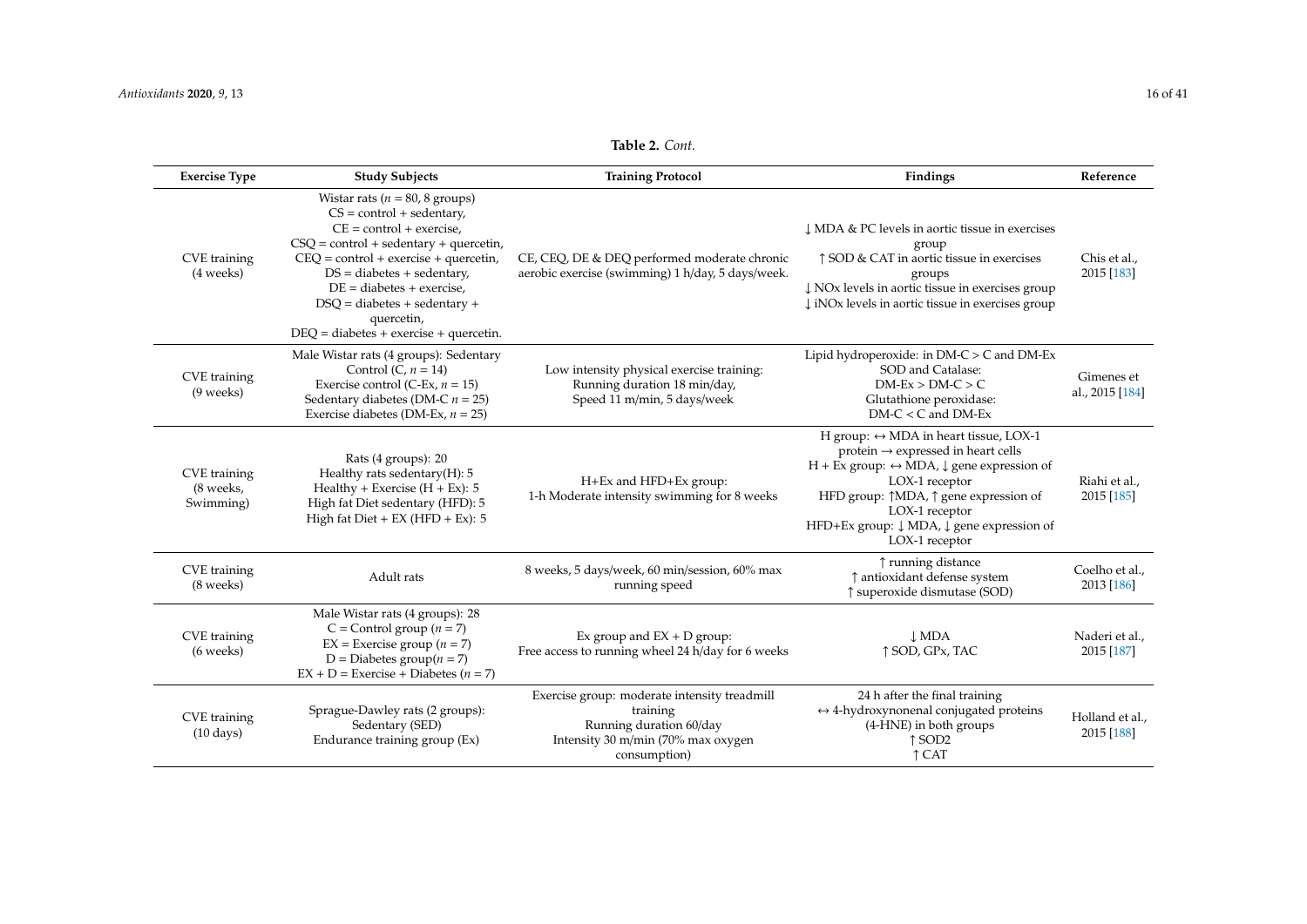| <b>Exercise Type</b>                | <b>Study Subjects</b>                                                                                                                                                                                                                                  | <b>Training Protocol</b>                                                                                                                                                                                                                               | Findings                                                                                                                                                                                                        | Reference                             |
|-------------------------------------|--------------------------------------------------------------------------------------------------------------------------------------------------------------------------------------------------------------------------------------------------------|--------------------------------------------------------------------------------------------------------------------------------------------------------------------------------------------------------------------------------------------------------|-----------------------------------------------------------------------------------------------------------------------------------------------------------------------------------------------------------------|---------------------------------------|
| CVE training<br>(24 weeks)          | Healthy older individuals ( $n = 100, 2$ )<br>groups)<br>C = control group ( $n = 50$ )<br>$EX =$ exercise group $(n = 50)$                                                                                                                            | Moderate CVE:<br>45-60 min on treadmill, bicycle or Stair master,<br>intensity 60-70% of HRmax, 3days/week.                                                                                                                                            | ↓ MDA & 8-OHdG<br>↑ TAC<br>$\mathsf{L}$ hs-CRP<br>Significant correlation between oxidative stress<br>markers and hs-CRP                                                                                        | Alghadir et<br>al., 2016 [190]        |
| CVE training<br>$(16$ weeks)        | Women                                                                                                                                                                                                                                                  | 16 weeks, 5 days/week, 30 min/session, 80-85%<br><b>HRmax</b>                                                                                                                                                                                          | $\leftrightarrow$ Body weight & BMI,<br>↑ aerobic fitness<br>↓ systemic oxidative stress only in women with<br>the highest quartile of plasma F2-isoprostanes<br>at baseline ( $\geq$ 57 pg/mL)                 | Arikawa et<br>al., 2013 [191]         |
| RE training<br>(24 weeks)           | Untrained healthy individuals ( $n = 49$ ,<br>$age = 60-72, 4 groups)$<br>Control normal weight group (no<br>exercise, Cn)<br>Control obese group (no exercise, Co)<br>Exercise normal weight group (REN<br>group)<br>Exercise obese group (REO group) | REN & REO group performed moderate RE<br>program:<br>One set of 13 exercises $\times$ 8–13 reps<br>$(50-80\% \text{ of } 1 \text{RM})$<br>3 days/week                                                                                                  | ↑ muscle strength, VO2max in REN & REO<br>group<br>$\leftrightarrow$ total cholesterol and HDL-C<br>↓ Lipid hydroperoxides and TBARS<br>(REN & REO < Cn & Co)<br>Homocysteine in plasma: REN & REO < Cn &<br>Co | Vincent et al.,<br>2006 [195]         |
| RE training<br>$(12 \text{ weeks})$ | elderly men                                                                                                                                                                                                                                            | 12 weeks, 3 sessions/week, 3 sets $\times$ 10 repetitions<br>each of leg press and leg extension (50–80% 1 RM)                                                                                                                                         | ↑ muscle antioxidant capacity (82.5% catalase<br>activity, 75% CuZnSOD activity)                                                                                                                                | Parise et al.,<br>2005 [196]          |
| RE training<br>(6 weeks)            | Young men                                                                                                                                                                                                                                              | 6 weeks, 3 days/week<br>2 groups:<br>Hypertrophy-intensity group ( $3 \times 12$ rep. ~70% of<br>$1 \text{ RM}$<br>strength-intensity group (six exercises of 3 sets $\times$ 6<br>rep. ~85% of 1 RM)                                                  | In both groups:<br><b>LMDA</b><br>↑ GSH                                                                                                                                                                         | Cakir-Atabek<br>et al., 2010<br>[197] |
| RE training<br>$(12 \text{ weeks})$ | Older adults ( $n = 19$ , age $\geq 60$ years, 2<br>groups)<br>Control group $(C, n = 8)$<br>RT group (RT, $n = 11$ )                                                                                                                                  | RT group performed:<br>Supervised RT 3 days/week<br>3 upper body exercises<br>4 lower body exercises<br>1 set $\times$ 8-12 reps each exercise to volitional fatigue<br>Muscle biopsies: pre, 48 h post, after the last RE<br>session at 3 & 12 weeks. | ↑ Muscle strength<br>$\leftrightarrow$ Pyruvate oxidation, acid soluble metabolites<br>and total fatty acid oxidation                                                                                           | Flack et al.,<br>2016 [198]           |

## **Table 2.** *Cont.*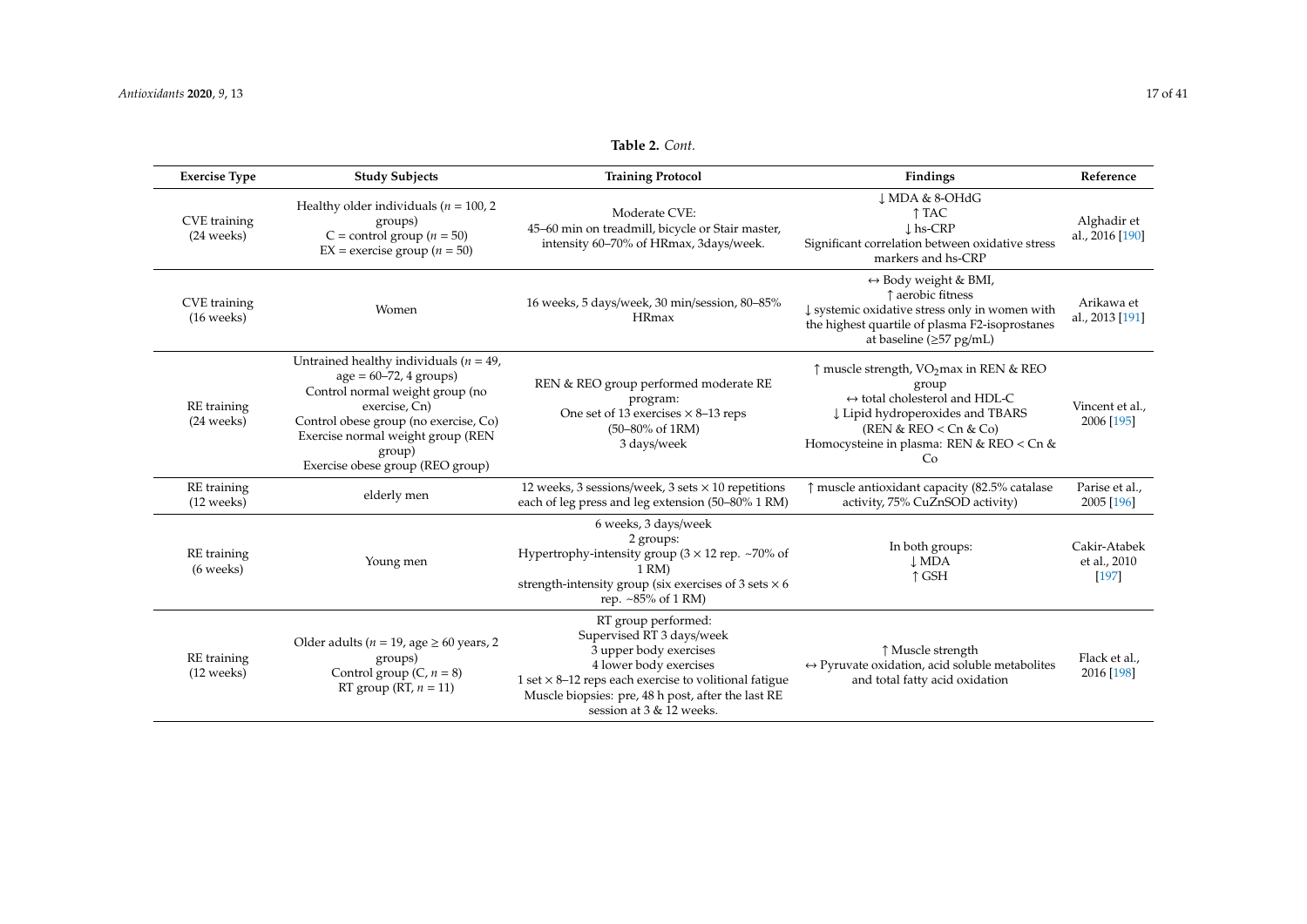| <b>Exercise Type</b>                                                  | <b>Study Subjects</b>                                                                                                                                                   | <b>Training Protocol</b>                                                                                                                                                                                                                                                                                                                                 | Findings                                                                                                                                                                                                                | Reference                                   |
|-----------------------------------------------------------------------|-------------------------------------------------------------------------------------------------------------------------------------------------------------------------|----------------------------------------------------------------------------------------------------------------------------------------------------------------------------------------------------------------------------------------------------------------------------------------------------------------------------------------------------------|-------------------------------------------------------------------------------------------------------------------------------------------------------------------------------------------------------------------------|---------------------------------------------|
| RE training<br>$(4-16$ weeks)                                         | Wistar male rats ( $n = 10$ , 3 groups)<br>Sedentary-Control (C group)<br>Exercise-1 (4 weeks training, RE-1<br>group)<br>Exercise-2 (16 weeks training, RE-2<br>group) | Regular RE in a squat training device cylinder<br>4 sets × 12 reps/day, 90 min rest between each set, 5<br>days/week                                                                                                                                                                                                                                     | Heart tissue:<br>↑ GPX only in RE-2 group<br>↑ MDA only in RE-1 group<br>$SOD \rightarrow no$ changes<br>Cell damage enzymes:<br>$\uparrow$ LDH & CK $\rightarrow$ only in RE-1 group                                   | Ghiasi et al.,<br>2015 [199]                |
| CVE training<br>RE training<br>Combined training<br>(CT)<br>(8 weeks) | Untrained men 3 groups:<br>$CVE: n = 10$<br>$RE: n = 10$<br>CT: $n = 10$                                                                                                | CVE: incremental running up to 80% of max HR<br>RE: incremental RE beginning load 50% up to 80%<br>of 1 RM<br>CT: Combination CVE and RE every other day<br>during the week                                                                                                                                                                              | In all three training groups:<br>↑ SOD, erythrocyte GPx, TAC<br>$\perp$ MDA<br>No significant difference in the interaction of<br>time and group between variables of SOD and<br>GPx enzymes and TAC of plasma and MDA. | Azizbeigi et<br>al., 2014 [200]             |
| Combined exercise<br>training<br>$(16$ weeks)                         | Healthy men (40-74 years, 2 groups):<br>C = control group ( $n = 26$ , no exercise,<br>age: $52 \pm 9$ )<br>Ex = exercise group ( $n = 31$ , age: 58 ±<br><b>10)</b>    | Ex group performed moderate combine exercise<br>training: 3 days/week, 60-75 min/session consisted<br>$\alpha f$ :<br>CVE: 25-30 min/session (75% of HRR)<br>RE:30-35 min/session (65-75% of 1 RM, 10-15 reps<br>× 3 sets, bench press, leg press, leg curl, leg<br>extension, latissimus, abdominals, arm flexion)<br>Stretching & cool down: 5-10 min. | $\downarrow$ MDA<br>↑ TAC<br><b>LDNA</b> strand breaks<br>↓ oxidative DNA damage (FPG-sensitive sites)<br>$\leftrightarrow$ DNA repair capacity (8-oxoguanine DNA<br>glycosylase)                                       | Soares et al.,<br>2015 [201]                |
| CVE vs. RE vs.<br>flexibility<br>training<br>(12 months)              | Healthy Male subjects and with type 2<br>diabetes mellitus (3 groups): 30<br>Healthy group (H)<br>Control group (CT2MD)<br>Training group(ExT2MD)                       | ExT2MD group:<br>moderate CVE (cycling progressively increase 15<br>min to 35 min per session), RE (major muscle<br>groups $\times$ 3 sets $\times$ 12 rep) and flexibility (Static<br>stretching) training (total 140-270 min/week,<br>gradually increased)                                                                                             | ExT2MD group: ↓ oxPAPC compared with<br>T2MD group,<br>↑ oxPAPC compared with Healthy group<br>T2MD group: ↑↑ oxPAPC compared with<br>Healthy group                                                                     | Vinetti et al.,<br>2015 [202]               |
| CVE training                                                          | Postmenopausal women                                                                                                                                                    | Compared physical active with sedentary subjects,<br>on oxidative stress markers.                                                                                                                                                                                                                                                                        | ↑ oxidative stress markers in sedentary versus<br>active women                                                                                                                                                          | Bartfay, W. &<br>Bartfay, E.,<br>2014 [203] |
| CVE training                                                          | Elderly men                                                                                                                                                             | Compared physical active with sedentary subjects,<br>on oxidative stress markers, after an incremental<br>exercise test                                                                                                                                                                                                                                  | Low intensity aerobic exercise prevent the<br>decline of antioxidants linked with aging                                                                                                                                 | Bouzid et al.,<br>2014 [178]                |
| CVE training<br>$(12 \text{ weeks})$                                  | Rheumatoid arthritis patients                                                                                                                                           | 3 months, 3 sessions/week, 30–40 min/session, 70%<br>VO <sub>2</sub> max                                                                                                                                                                                                                                                                                 | $\leftrightarrow$ Markers of oxidative stress<br>↓3-Nitrotyrosine<br><b>J</b> disease activity                                                                                                                          | Wadley et al.,<br>2014 [204]                |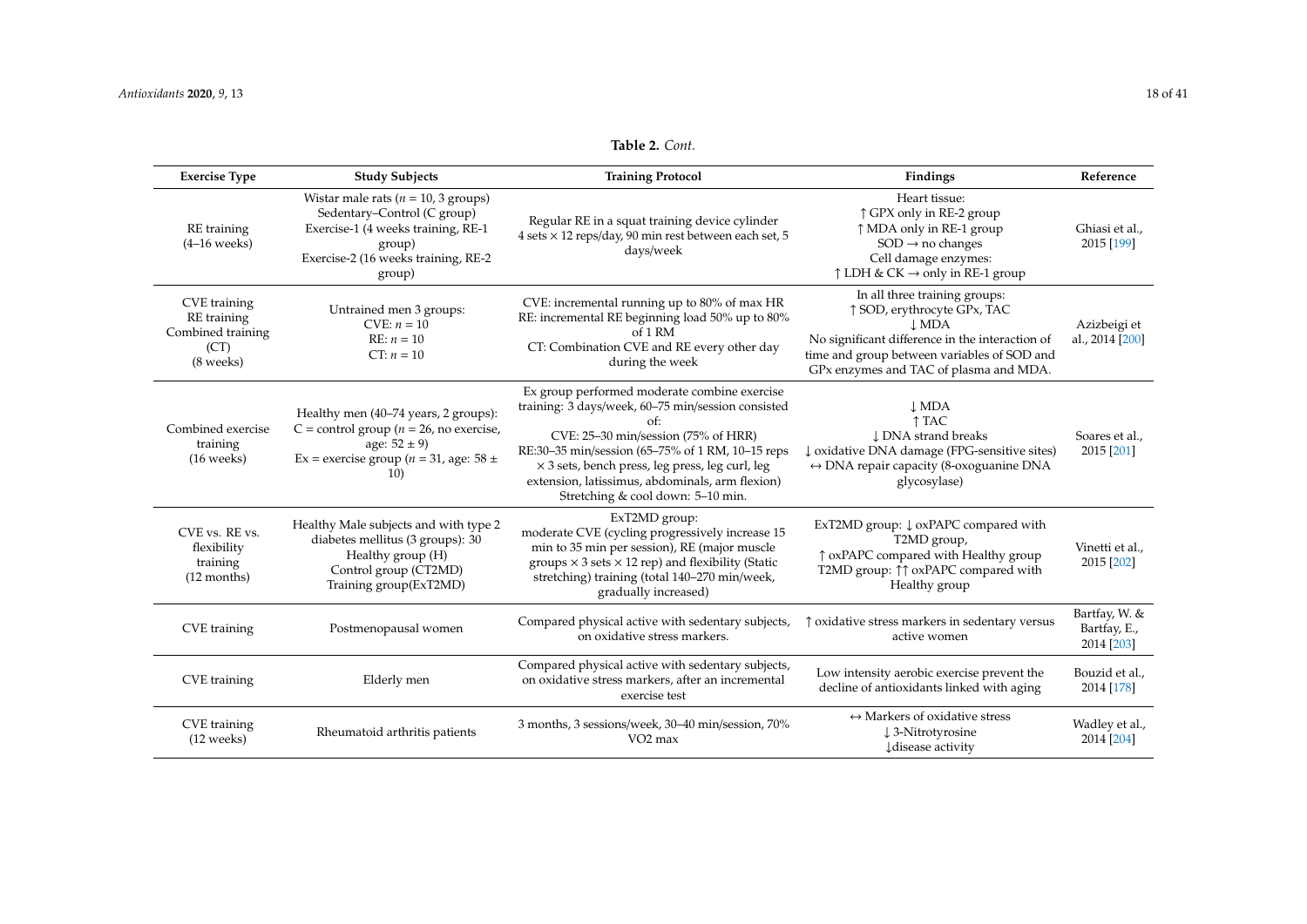| <b>Exercise Type</b>                         | <b>Study Subjects</b>                                                                                                                                              | <b>Training Protocol</b>                                                                                                          | Findings                                                                                                                                                                                                                                                                     | Reference                                |
|----------------------------------------------|--------------------------------------------------------------------------------------------------------------------------------------------------------------------|-----------------------------------------------------------------------------------------------------------------------------------|------------------------------------------------------------------------------------------------------------------------------------------------------------------------------------------------------------------------------------------------------------------------------|------------------------------------------|
| CVE training<br>$(16$ weeks)                 | Obese & Type 2 Diabetes men                                                                                                                                        | 16 weeks, 3 sessions/week,<br>2 groups: a) low intensity (30–40% VO <sub>2</sub> max)<br>b) moderate intensity (55–65% $VO2$ max) | $\leftrightarrow$ Body composition and aerobic fitness<br>Improve oxidative stress markers especially<br>when performed moderate intensity protocol.                                                                                                                         | Krause et al.,<br>2014 [205]             |
| Combined CVE and<br>RE training<br>(6 weeks) | Women with metabolic syndrome                                                                                                                                      | 6 weeks, 3 sessions/week, 60 min/session CVE and<br><b>RF</b>                                                                     | I indicators of oxidative stress, arterial<br>pressure levels, pulse pressure and the<br>Augmentation Index<br>↑ cardiovascular fitness                                                                                                                                      | Eleuterio-Silva<br>et al., 2013<br>[206] |
| RE training<br>(8 weeks)                     | Men                                                                                                                                                                | Progressive RE-training<br>8 RE on nonconsecutive days for 8 weeks at 50% of<br>1RM and reached 80% 1RM by Week 8                 | $\uparrow$ SOD<br><b>J</b> MDA<br>$\leftrightarrow$ erythrocyte GPx & TAC levels                                                                                                                                                                                             | Azizbeigi et<br>al., 2013 [207]          |
| RE training<br>(8 weeks)                     | Men                                                                                                                                                                | moderate (MR) and high resistance (HR) training                                                                                   | $\uparrow$ SOD activity in MR ( $p = 0.026$ ) and HR ( $p =$<br>$0.044$ ) groups.<br>$\uparrow$ GPX activity in HR ( $p = 0.012$ ) and MR ( $p =$<br>0.037<br>$\downarrow$ MDA in MR ( $p = 0.013$ ) and HR ( $p = 0.023$ )<br>$\leftrightarrow$ IL-6. TNF- $\alpha$ and CK. | Azizbeigi et<br>al., 2015 [208]          |
| RE training<br>(6 weeks)                     | Rats<br>4 groups: a) RE training b) RE training<br>+ alcohol treatment (35% of kilocalorie<br>intake) for 6 weeks c) sedentary d)<br>sedentary + alcohol treatment | 6 weeks, 3 days/week<br>Rise onto their hind limbs while wearing<br>lead-weighted vests 30 times per training session             | Alcohol treatment in the sedentary animals:<br>↑ cardiac malondialdehyde, lipid peroxidation<br>↓ index of myocardial antioxidant potential                                                                                                                                  | Chicco et al.,<br>2006 [209]             |
| RE training<br>$(14 \text{ weeks})$          | elderly men and women                                                                                                                                              | 14 weeks whole body regular RE                                                                                                    | $\downarrow$ 8-OHdG<br>$\leftrightarrow$ Protein content for CuZnSOD, MnSOD, and<br>catalase, and enzyme activities for citrate<br>synthase, mitochondrial ETC complex I+III,<br>and complex II+III                                                                          | Parise et al.,<br>2005 [210]             |
| CVE training<br>$(9$ weeks)                  | Male wistar rats                                                                                                                                                   | 9 weeks, 5 sessions/week,<br>60 min/session for 6 weeks and 90 min/session for<br>3w                                              | $\leftrightarrow$ TBARS, reactive carbonyl derivatives<br>content,<br>$\perp$ 8-OHdG<br>↑ DT-diaphoase and proteasome complex                                                                                                                                                | Radak et al.,<br>1999 [211]              |

**Table 2.** *Cont.*

<span id="page-18-0"></span>4-HNE: 4-hydroxynonenal conjugated proteins; 8-IsoP: 8-Isoprostane; 8-OHdG: 8-hydroxy-2'-deoxyguanosine; AKT: serine/threonine-specific protein kinase; BMI: body mass index; CAT: catalase; CK: creatine kinase; CSE: cystathionine-γ-lyase expression; CuZnSOD: Copper- and zinc-containing superoxide dismutase; CVE: cardiovascular exercise; eNOS: endothelial nitric oxide synthase; FOXO1: forkhead box protein O1; GPx: glutathione peroxidase; GSH: reduced glutathione; HDL-C: high-density lipoprotein cholesterol; hs-CRP: high-sensitivity C-reactive protein; IL-10: Interleukin-10; IL-6: Interleukin-6; iNOS: inducible nitric oxide synthase; LDH: lactate dehydrogenase; LHP: Lipid peroxidation; LOOHs: lipid hydroperoxides; LOX-1: Lectin-like oxidized low-density lipoprotein receptor-1; MDA: malondialdehyde; MMP: matrix metalloprotease; MnSOD: manganese superoxide dismutase; NO: nitric oxide; NOx: nitrogen oxides; oxPAPC: oxidized 1-palmitoyl-2-arachidonoyl-sn-glycero-3-phosphocholine; RE: resistance exercise; SOD: superoxide dismutase; SOD2: superoxide dismutase 2; *sVCAM-*1: Soluble Vascular Cell Adhesion Molecule-1; TAC: total antioxidant capacity; TBARS: thiobarbituric acid-reactive substances; TNF-α: tumor necrosis factor-α; VO2max: maximum oxygen uptake. ↑: significant increase *p* < 0.05 vs. control; ↓: significant decrease vs. pre; ↔: no significant change.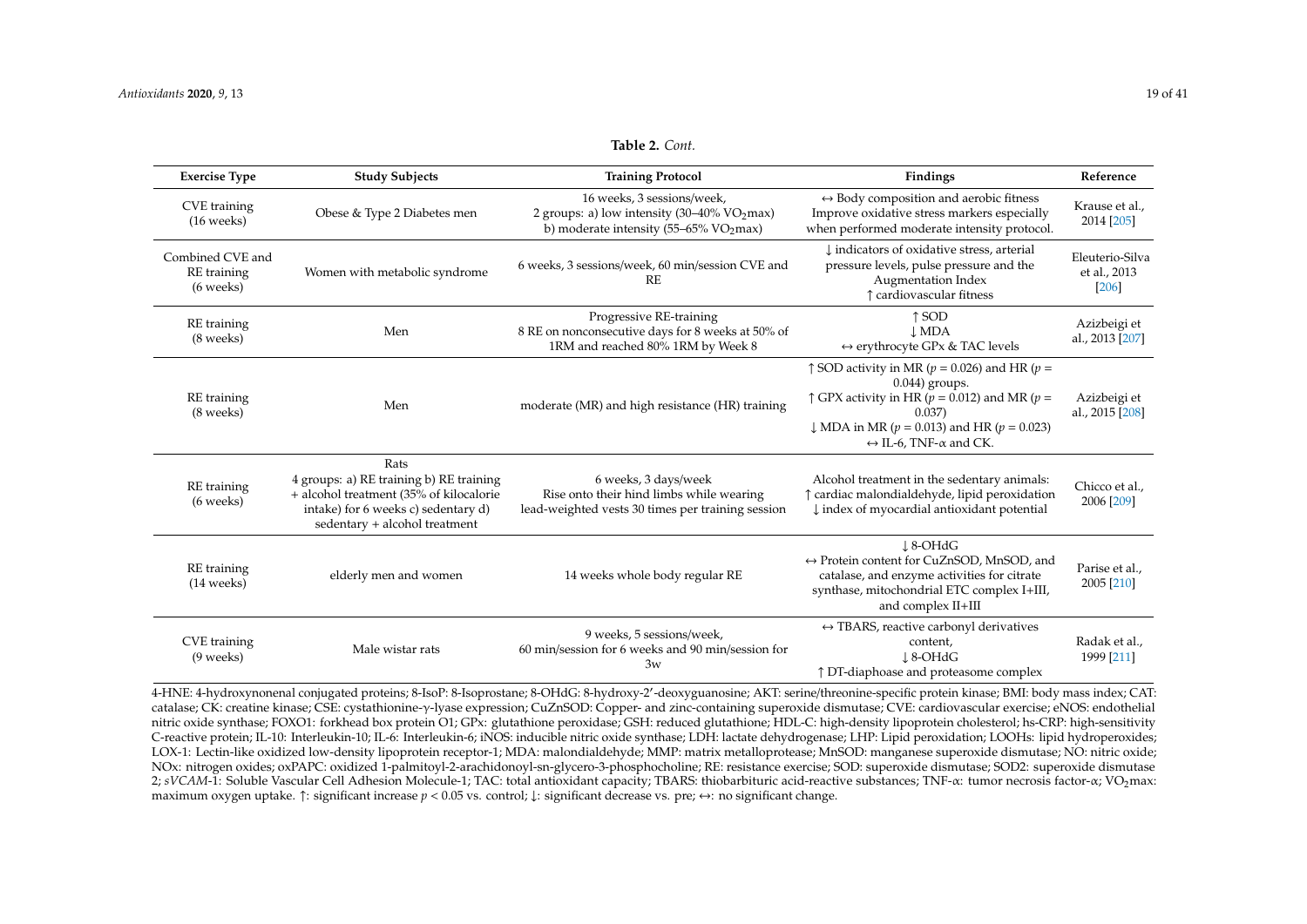## **6. Resistance Exercise and Oxidative Stress**

RE induces various health-related benefits to individuals, especially to those experiencing diminished muscle mass and function [\[212\]](#page-36-11). Relevant literature reports that RE is a safe exercise mode for CVD patients that elicits favorable effects on many of the established risk factors for cardiovascular diseases, such as hypertension, diabetes mellitus, obesity, increased plasma lipids and endothelial dysfunction [\[213–](#page-36-12)[218\]](#page-36-13). Nonetheless, cardiovascular risks may be also included in a RE training program. For instance, it has been proposed that high-intensity RE ( $\geq$  70% of 1RM) may induce excessive rise of blood pressure leading to cardiac hypertrophy and increasing as such the mortality risk [\[219,](#page-36-14)[220\]](#page-37-0). Thus, it is recommended that a preliminary clinical examination is always performed in moderate- or high-risk cardiac patients prior to participation in RE training and in each training session, patients are closely supervised [\[218\]](#page-36-13).

Despite numerous studies have investigated the effect of CVE on oxidative stress and inflammatory responses in CVD-related conditions, only a few researchers have examined the impact of RE on redox status and inflammatory profile of CVD patients. Research based on healthy population has revealed that a single bout of intense or unaccustomed RE induces an acute and transient inflammatory response and oxidative stress, whereas regular RE training increases the activity of anti-inflammatory mediators and enhances the antioxidant capacity [\[172](#page-34-23)[,195,](#page-35-27)[221,](#page-37-1)[222\]](#page-37-2). This discrepancy among acute and regular RE is primarily attributed to the dual role of ROS in exercise, that function as damaging molecules following a single bout of exercise and as second messengers for cellular signal transduction pathways during prolonged exercise training, promoting the adaptation of skeletal muscle to training stimulus and enhancing the cellular responsiveness to subsequent exercise-mediated stress [\[223\]](#page-37-3). Recent evidence suggests that the protective effect of regular RE against oxidative stress is mediated via the increased expression of the transcription factors NF-κB and nuclear factor erythroid 2-related factor 2 (Nrf2) [\[223](#page-37-3)[–225\]](#page-37-4). As reviewed in the work by Di Meo et al. [\[223\]](#page-37-3), NF-κB is activated in response to exercise-induced ROS generation and translocate into the nucleus where it promotes transcriptional activation of antioxidant enzymes such as MnSOD, γ-glutamylcysteine synthetase (GCS) and catalase. Indeed, a recent study confirms this theory by providing evidence that following a 12-weeek RE training program, both older and young women demonstrated enhanced total antioxidant capacity and reduced malondialdehyde levels, accompanied by increased NF-κB stimulation [\[225\]](#page-37-4).

Nrf2 is a redox-sensitive transcriptional factor that promotes adaptations to exercise by controlling the cellular antioxidant defense [\[223,](#page-37-3)[226\]](#page-37-5). Upon its activation, Nrf2 regulates the expression of numerous antioxidant enzymes such as SOD, catalase and haem oxygenase-1, providing a strong cytoprotective effect [\[223](#page-37-3)[,226\]](#page-37-5). It is activated in response to oxidative stress triggered by exercise and moves into the nucleus where it heterodimerizes with musculoaponeurotic fibrosarcoma proteins (Maf), binds to the antioxidant response element (ARE) and begins its transcriptional activity [\[223](#page-37-3)[,224\]](#page-37-6). Alternatively, Nrf2 may be activated following exercise-mediated stimulation of the PI3K/Akt signaling pathway that induces depolymerization of actin allowing the formation of a complex with Nrf2 and finally promotes the nuclear translocation of the latter [\[224\]](#page-37-6). Although the current number of studies investigating the Nrf2 response to RE training is limited, RE is considered a potential inducer of Nrf2 signaling because of its well-established ability to increase the production of ROS as well as the stimulation of the PI3K/Akt signaling pathway [\[224\]](#page-37-6). In addition, a recent study conducted in chronic kidney disease patients on hemodialysis, reported that Nrf2 expression and GPx activity were both significantly increased following 3 months of RE [\[227\]](#page-37-7), supporting further this hypothesis. On the following paragraphs we provide a thorough review of the available evidence related to acute and regular RE-mediated effects on oxidative stress.

## *6.1. Acute Resistance Exercise*

Following an acute RE bout incorporating 9 sets of 10 repetitions at 75% of 1RM, both lipid peroxidation-related products and antioxidant concentrations were elevated in healthy men [\[173\]](#page-34-25). Also, the work by Atashak et al. [\[228\]](#page-37-8) revealed that high-intensity RE induces oxidative stress, inflammation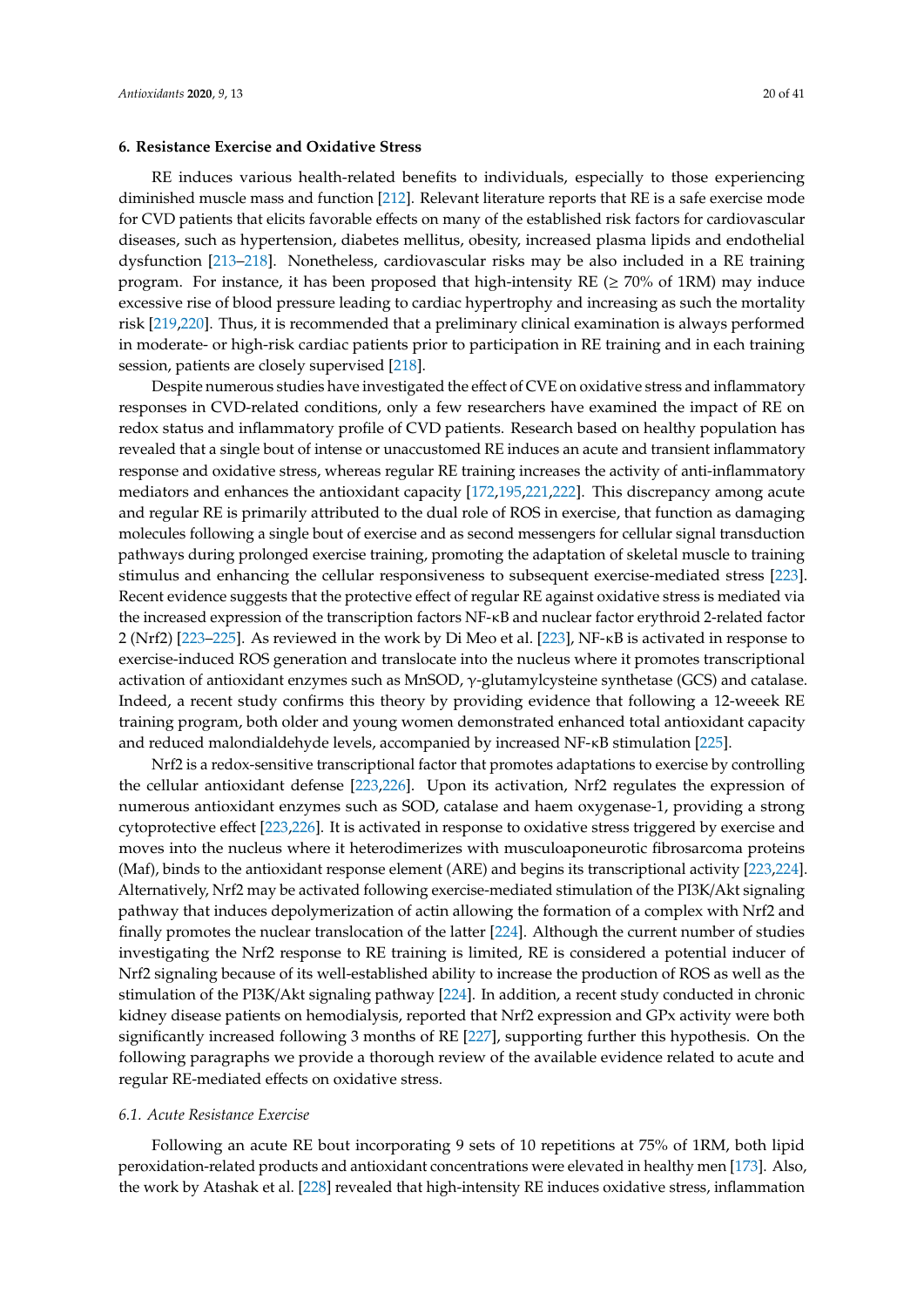and cellular damage in athletes, that is in agreement with a previous report indicating that acute RE resulted in increased plasma levels of oxidative stress, in trained men [\[174\]](#page-34-26). Cardoso et al. [\[172\]](#page-34-23) provided evidence that an acute RE session upregulates systemic indices of oxidative stress and reduces the antioxidant capacity in elderly women, immediately after the exercise. However, it seems that an age-related effect may exists, as a previous study showed a significantly higher activation of SOD in young compared to older adults, in response to an acute exercise bout [\[229\]](#page-37-9). Thus, it has been proposed that signal transduction of acute exercise may be impaired with aging [\[229\]](#page-37-9).

Unlike to these findings, the notion that acute RE does not promote oxidative stress has been also reported. Specifically, a recent study showed that acute RE is safe for low-risk patients with coronary artery disease when performed at a low-to-moderate intensity (50–75% of 1 RM) without exacerbating the inflammatory status associated with their disease [\[213\]](#page-36-12). Moreover, Mcanulty et al. [\[230\]](#page-37-10) reported that an exhaustive RE bout did not result in increased oxidative stress, as it was indicated by F2-isoprostane levels. Table [1](#page-12-0) presents all studies that examined the effects of acute RE on redox status.

### *6.2. Regular Resistance Exercise Training*

Regular RE offers multiple health-related benefits by promoting skeletal muscle mass gain, increased insulin sensitivity and blood glucose reduction, while it may also contribute to prevention and/or treatment of pathological states that affect metabolism and cardiovascular function [\[231\]](#page-37-11). In addition, regular RE has been reported to enhance the antioxidant capacity and prevent oxidative damage.

Sepifically, Li et al. [\[61\]](#page-28-18) found that following 12 weeks of progressive RE training, phosphorylation of AKT and eNOS as well as expression of redox factor 1 and MnSOD were significantly elevated while FOXO1 phosphorylation decreased in rat aorta, providing evidence that RE can improve the function of the aorta and preserve redox status. By utilizing a rat model, Camiletti-Moiron et al. [\[232](#page-37-12)[,233\]](#page-37-13) also noted an antioxidant effect of RE, reporting increased catalase activity following a 12-week intervention with high-intensity RE training, despite no alteration was observed for the other antioxidant enzymes measured, such as MnSOD and Cu/ZnSOD.

In agreement with animal-based evidence, human studies have also confirm the protective role of RE against oxidative stress, cell damage and metabolism. Tarnopolsky et al. [\[222\]](#page-37-2) reported RE training is an effective countermeasure for age-associated muscle atrophy, that is also associated with less oxidative stress and increased mitochondrial activity. In a previous work by Vincent et al. [\[195\]](#page-35-27), six months of RE training resulted in reduced oxidative stress levels and homocysteine in both overweight/obese and normal-weight elderly adults. Likewise, a 12-week training period of low-intensity RE, substantially increased the amount of antioxidant enzymes and suppressed oxidative stress, in elderly men [\[196\]](#page-35-28), while RE training over a 6-month period has been shown to reduce the exercise-induced oxidative stress and homocysteine regardless of adiposity, indicating that protection can be afforded in older, overweight/obese individuals as effectively as in healthy older adults [\[195\]](#page-35-27). More recently, it was reported that RE trained women exhibited improved antioxidant capacity and lower oxidative damage compared to their sedentary counterparts [\[172\]](#page-34-23), supporting further the beneficial role of regular RE.

However, studies looking at the effects of training overload characteristics have revealed that training intensity, volume and duration differentially affect the RE-mediated responses. For example, Cakir-Atabek H et al. [\[197\]](#page-35-29) suggested that RE training has a protective effect against oxidative stress, similar to that induced by CVE training, which is independent of training intensity. Likewise, RE training performed at a very low intensity (30–40% of 1 RM) has been shown to be unable to up-regulate the antioxidant defense system [\[175\]](#page-34-27), supporting further the notion that high intensity is required for RE-mediated beneficial adaptations to occur. In contrast, findings from the work by Croymans et al. [\[234\]](#page-37-14) revealed that high-intensity RE for 12 weeks, during which both training intensity and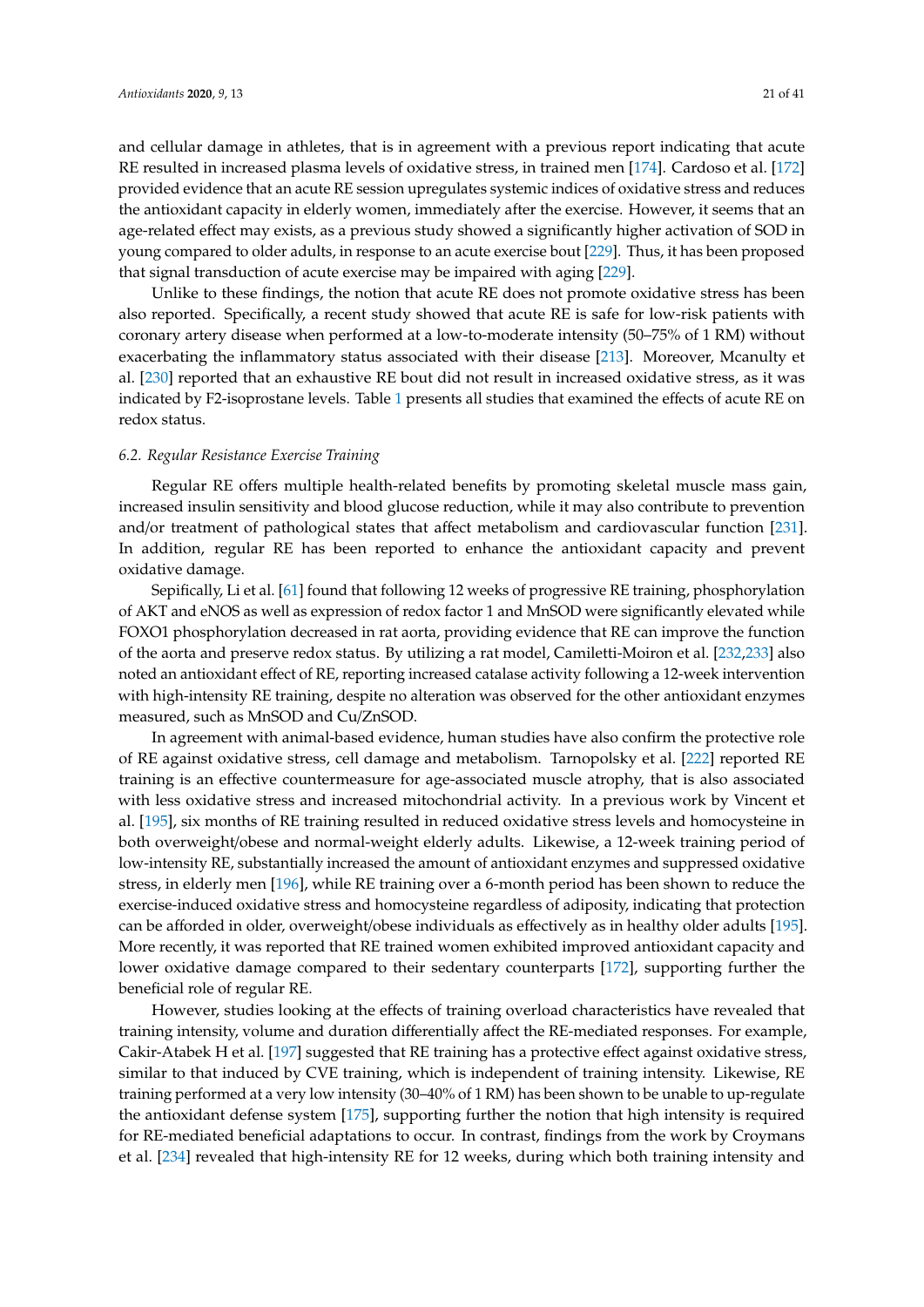volume were progressively increased, did not alter blood lipid profile, total cholesterol levels, HDL, LDL, triglycerides and oxLDL.

Recently Carteri et al. [\[235\]](#page-37-15) reported that RE protocols incorporating a single set of seven exercises, regardless of the exercise intensity or total workload, did not affect levels of oxidative stress in trained male individuals, suggesting that training volume is vital for the RE-mediated regulation of oxidative stress. This notion was later confirmed by the work of Flack et al. [\[198\]](#page-35-30), who showed that 12 weeks of low-volume RE (7 exercises  $\times$  8-12reps) neither increased the oxidative capacity in skeletal muscle nor reduced mitochondria ROS production, in healthy older males. Furthermore, RE training interventions of the same intensity and volume but different duration induced dissimilar adaptations in a rat model [\[199\]](#page-35-31). Actually, the authors noted that GPx activity was significantly elevated and MDA levels were lower in heart tissue samples of rats performed 16 weeks of RE as compared to those performed only 4 weeks.

Thus, the available evidence strongly suggest that participation in regular RE activity, reduces levels of oxidative stress and the concomitant oxidative damage via an enhanced antioxidant defense mechanism. However, it seems that adequate training intensity, volume and duration should be incorporated in the training program to ensure that beneficial effect will occur. Table [2](#page-18-0) presents all studies that examined the effects of regular RE on redox status.

## **7. Combined CVE and RE Training and Oxidative Stress**

Although these two types of exercise training have been studied extensively and their combination has been recently documented to promote health-related benefits in a wide range of populations [\[236\]](#page-37-16), the effect of combined CVE and RE training on oxidative stress has been minimally studied.

Several studies have provided evidence that CVE and RE induce similar effects on oxidative stress parameters [\[172](#page-34-23)[,197,](#page-35-29)[237\]](#page-37-17). Indeed, Azizbeigi et al. [\[200\]](#page-35-32) demonstrated that endurance training, RE training and the combination of them induced the same changes in antioxidant capacity and systemic indices of oxidative stress. More recently, Soares et al. [\[201\]](#page-36-15) showed that oxidative damage to DNA decreased while physical fitness and total antioxidant capacity increased in healthy men following 16 weeks of combined CVE and RE training. Moreover, 12 months of supervised, moderate-intensity, combined CVE, RE and flexibility training (total 140–270 min/ week, gradually increased) enhanced insulin sensitivity and cardiorespiratory fitness, reduced blood levels of LDL and contributed to the amelioration of oxidative stress in type 2 diabetes mellitus patients [\[202\]](#page-36-16).

Therefore, despite limited, the available evidence consistently indicate that combined CVE and RE training has a strong potential to offer advantages against oxidative stress, particularly in conditions characterized by an upregulated pro-oxidant environment and redox balance disturbances. However, future research is required to further elucidate the beneficial role of combined CVE and RE training on oxidative stress and its application in clinical conditions, such as CVDs. The available studies that examined the effects of acute and regular combined CVE and RE exercise on redox status are presented in Tables [1](#page-12-0) and [2,](#page-18-0) respectively.

## **8. Exhaustive**/**Strenuous Exercise and Oxidative stress**

Most of the studies reviewed here (Tables [1](#page-12-0) and [2\)](#page-18-0) revealed that moderate-intensity CVE, RE or combined exercise training induce beneficial effects on oxidative stress markers. However, conflicting results have been also reported since oxidative stress markers were found to be decreased [\[238\]](#page-37-18), increased [\[239–](#page-37-19)[241\]](#page-38-0) or remain unchanged [\[242\]](#page-38-1) in response to an exercise stimulus. Factors such as the variability in animal or human characteristics, their training status, the antioxidant capacity, the type of diet, the variation in timing of tissue sampling, the differences in exercise intensity and duration, as well as methodological limitations, may either independently or collectively account for the discrepancy between these studies.

It appears though, that the exercise intensity is a crucial regulator of the oxidative stress response to exercise, as regular, low-intensity exercise decreases oxidative stress levels and encompasses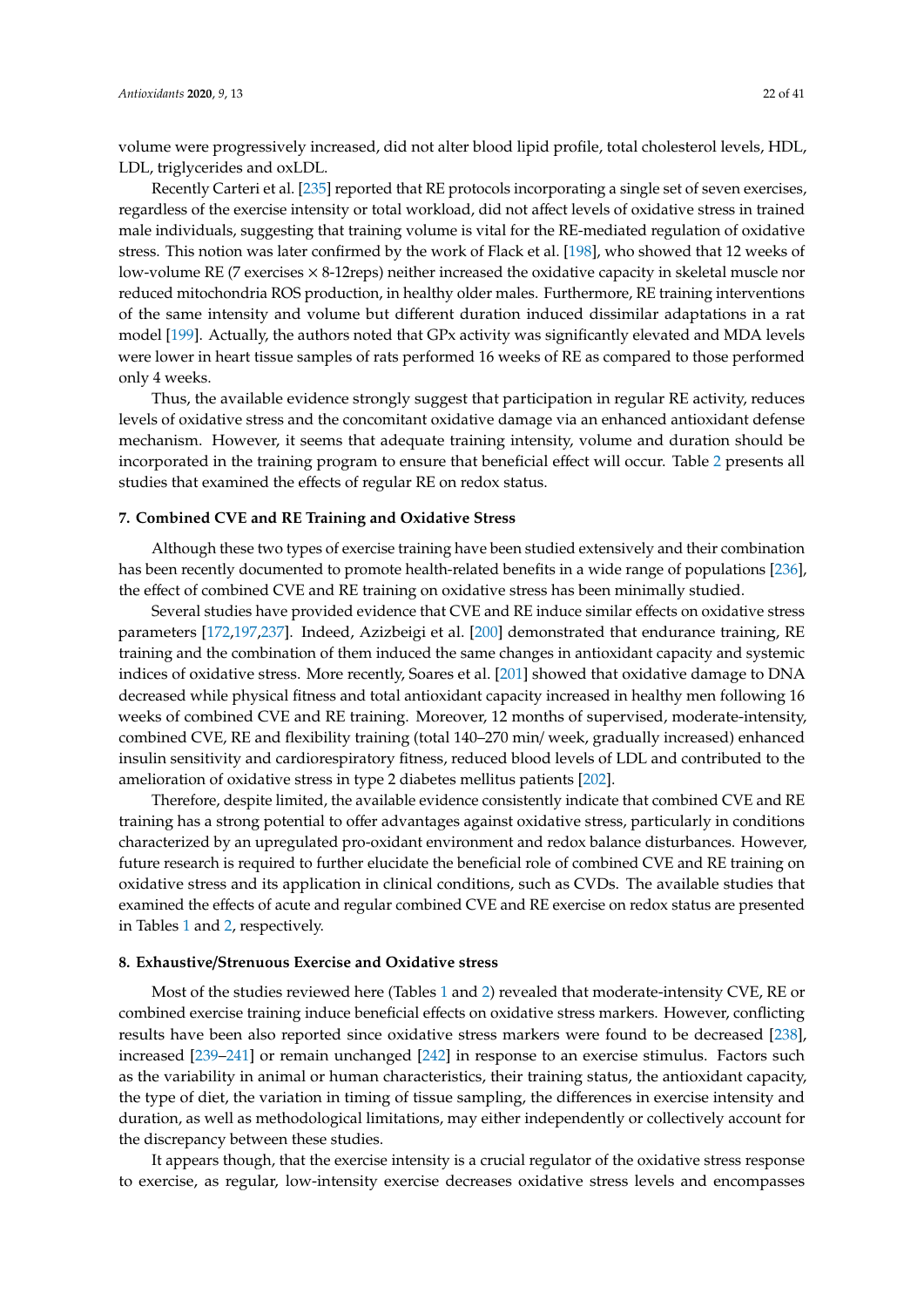increase antioxidant defense [\[243](#page-38-2)[,244\]](#page-38-3), whereas high-intensity or exhaustive exercise has been shown to increase free radical production and oxidative stress, reduce the antioxidant capacity and subsequently upregulates oxidative damage [\[245](#page-38-4)[–247\]](#page-38-5). In particular, prolonged high-intensity exercise, such as marathon running, induces oxidative damage to proteins, lipids and DNA and could elicit deleterious effects on cardiovascular health [\[248,](#page-38-6)[249\]](#page-38-7). Thus, strenuous or high-intensity exercise and regular, moderate-intensity exercise should be investigated separately and according to the type/mode of exercise performed (CVE vs. RE).

An early report noted that strenuous exercise increases free radical in skeletal muscle, causes oxidation of gloutathione and releases cytosolic enzymes and other sings of cell damage [\[245\]](#page-38-4). Numerous studies later, confirm these findings, providing further evidence that strenuous exercise increases the production of ROS and the neutrophil-mediated oxidative stress, promotes the release of transition metals while it also increases the interaction of methemoglobin with lipid peroxides and the activity of xanthine oxidase [\[246\]](#page-38-8). According to Gomez-Cabrera et al. [\[250\]](#page-38-9) xanthine oxidase is involved in the generation of superoxide in response to exhaustive exercise. In addition, Popovic et al. [\[251\]](#page-38-10) suggested that exercise to exhaustion induces the generation of oxidative stress predominantly by oxidative modification of protein molecules.

Recently, Sugama et al. [\[252\]](#page-38-11) examined the oxidative stress and inflammatory response to an endurance race in two groups, of which one was characterized by increased muscle damaged and the other by only minor damage. In the highly damaged group, the authors observed that inflammatory markers, serum concentrations of diacron reactive oxygen metabolites (d-ROMs), but also anti-inflammatory markers, biological antioxidant potential (BAP) and TAC tended to be higher compared to those in the minor damaged group, immediately after the race.

Moreover, Jorde et al. [\[253\]](#page-38-12) presented evidence that after exercise to exhaustion, oxidized oxLDL was increased in CHF patients but not in their healthy counterparts. On the other hand, Goff and colleagues [\[254\]](#page-38-13) reported that although oxidative stress indices are substantially increased following strenuous exercise, cardiac biomarkers remain unaffected, concluding that strenuous exercise may be performed without any risk by patient or individuals at high risk of heart disease. Thus, although the available evidence strongly suggest that strenuous exercise or exercise to exhaustion is highly damaging and induces oxidative stress to a much greater extent than exercise of moderate or low intensity, the clinical perspective of strenuous exercise warrants further investigation to enhance our understanding of the exercise prescription in clinical populations.

### **9. Detraining and Oxidative Stress in CVDs**

The term "detraining" refers to complete or partial loss of training-induced adaptations, in response to absence of or insufficient training stimulus [\[255\]](#page-38-14). According to Toraman and Ayceman [\[256\]](#page-38-15) the detraining effects are age-dependent, while clinical conditions such as CVD may also affect the training-mediated adaptations. Notably, it has been proposed that the effect of detraining on CVDs and oxidative stress is equally important with that of exercise training, as it regulates the time-frame during which the cardiovascular-related adaptations will be diminished [\[257\]](#page-38-16). Thus, a question may arise as to whether the type/mode and intensity of the exercise or the duration of it affect mostly the detraining effects.

## *9.1. Resistance Exercise Training and Detraining*

Thus far, the effect of detraining on the RE training-induced adaptations has been mostly examined in healthy young and older individuals. Specifically, Miyachi et al. [\[258\]](#page-38-17) showed that improvements in LV wall thickness, LV mass index, LV hypertrophy index and arterial compliance values induced by a 4-month high-intensity RE training (80% of 1RM), returned to baseline values after 4 months of detraining. The authors concluded that a detraining period of 4 months is sufficient to completely reverse the cardio-protective effect mediated by RE training. Likewise, Stebbings et al. [\[259\]](#page-38-18) reported that a short detraining period of 2-4 weeks after 8 weeks of progressive, lower limb RE training (80% of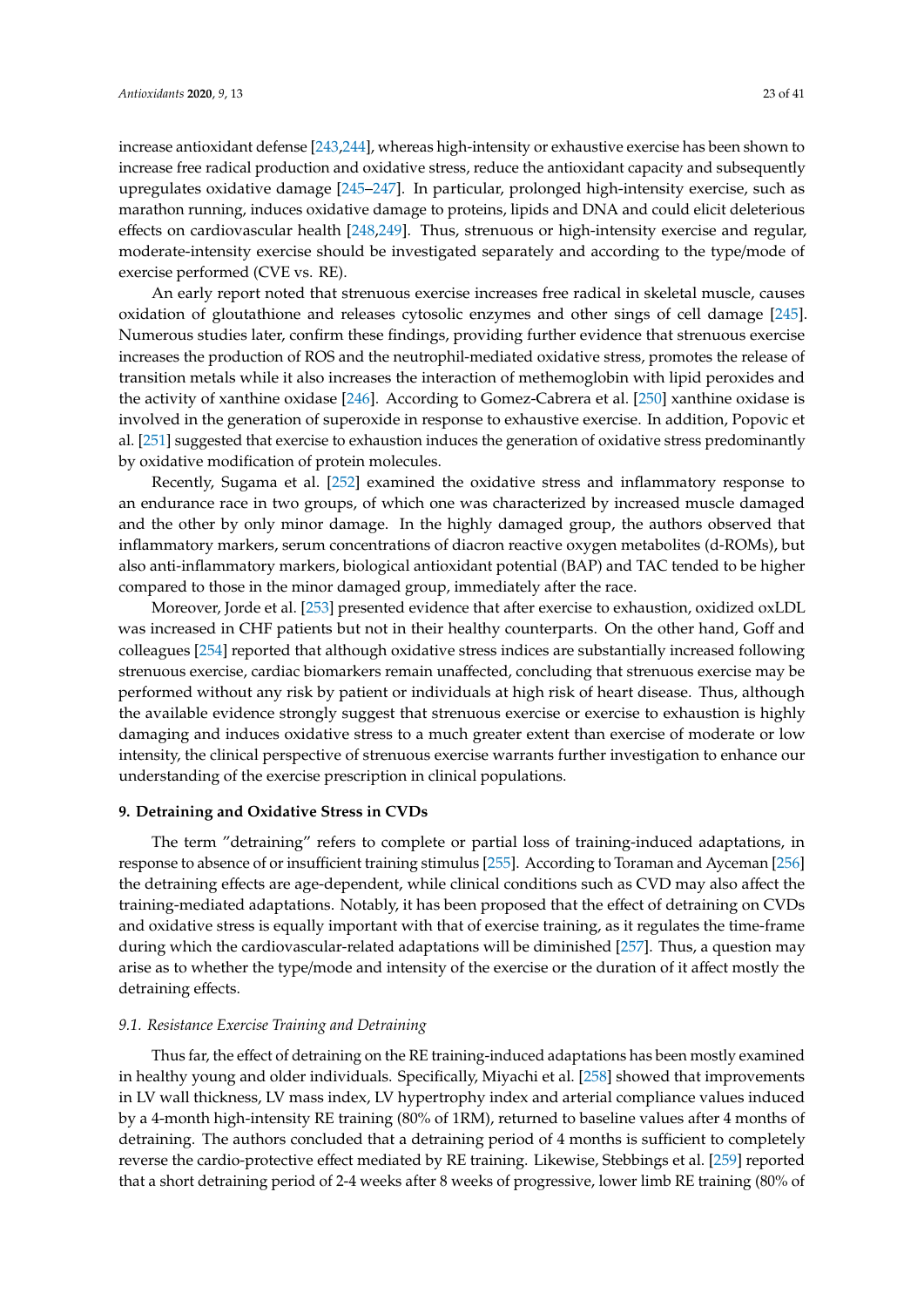1-RM), resulted in a complete reversal of the adaptions observed in muscular strength, resting heart rate, superficial femoral *artery* (*SFA*), carotid *artery* (*CA*) diameters and mean blood flow [\[259\]](#page-38-18). Notably, most of these maladaptations occurred within the first 2 weeks of detraining, with reductions below baseline levels being apparent in SFA diameter and CA blood flow [\[259\]](#page-38-18), indicating that changes in resting arterial diameter and blood flow occur rapidly in the absence of exercise training (detraining).

However, more recent reports have consistently shown that muscular strength gains following resistance training of moderate-to-high intensity, can be maintained above baseline levels for as long as 2 to 52 weeks of detraining, in older individuals [\[260](#page-39-0)[–265\]](#page-39-1). Specifically, Harris et al. [\[264\]](#page-39-2) noted that despite strength losses, significant levels of total-body strength were retained even after 20 weeks of detraining following an 18-week progressive RE training. In addition, despite a significant reduction was observed in muscle strength/size after 12 weeks of detraining, the participants' (older women) muscle strength/size was still significantly higher compared to baseline values [\[263\]](#page-39-3). In that study 12 weeks of home-based moderate-intensity RE training using low-load elastic bands (with blood flow-restricted) preceding the detraining period. In agreement with these findings, Coetsee and Terblanche [\[262\]](#page-39-4) demonstrated that gains in muscle strength and submaximal endurance capacity were not completely lost after 16 weeks of detraining in older individuals who has previously participated in a 16-week, progressive RE training programme.

The work by Fatouros et al. [\[265\]](#page-39-1) revealed that training intensity is a crucial factor for both training adaptations and detraining-induced maladaptations. Actually, the authors showed that 24 weeks of high-intensity RE training induced greater gains in strength, anaerobic power and functional capacity compared to 24 weeks of low-intensity RE training, in elderly individuals [\[265\]](#page-39-1). Interestingly, following 48 weeks of detraining, it was observed that the high-intensity RE training protocol was more effective than low-intensity RE training at maintaining the exercise-induced adaptations [\[265\]](#page-39-1). Therefore, it appears that exercising at a higher intensity not only results in greater strength gains but also in a lower rate of strength loss during detraining, maintaining increased strength and functional performance for a longer period of time.

Data specific to CVD patients are currently lacking. The only study that examined hypertensive women, reported that improvements on blood pressure and muscular strength induced by RE training at a moderate intensity over a 14-week period were preserved following 14 weeks of detraining [\[266\]](#page-39-5). Likewise, there are no published reports on the effect of detraining on oxidative stress adaptation to RE training in the context of CVDs. A recent study showed that the improvement in antioxidant capacity induced by a 12-week RE training, as evident by an increase in total radical-trapping antioxidant parameter, was preserved following a subsequent detraining period for 12 weeks, but this study was also performed in healthy older women [\[267\]](#page-39-6). Thus, it is evident that future studies are required to shed light on the effects of detraining on RE training-induced adaptations of oxidative stress, antioxidant capacity as well as physiological and performance-related parameters, in CVD patients.

#### *9.2. Cardiovascular Exercise Training and Detraining*

Animal-based studies investigating the role of detraining in adipose tissue have pointed out that detraining might play a role as a possible obesogenic factor, increasing glucose uptake and oxidation [\[268–](#page-39-7)[270\]](#page-39-8). Specifically, 8 weeks of moderate-intensity CVE training reduced the adipocyte size in rats, while a subsequent 4-week detraining period caused adipocyte hypertrophy, either accelerated their weight gain rate or completely recovered it, and also allowed total adiposity to recover by increasing the lipogenic capacity [\[268\]](#page-39-7). The authors suggested that detraining might have stimulated the adipogenic process and attenuated apoptotic events which contribute to a rapidly recover of the adipose mass [\[268\]](#page-39-7). A more recent work by the same group [\[269\]](#page-39-9) revealed that physical training (8-weeks, moderate-intensity CVE) interruption did not result in rapid loss of the acquired adaptations. In that study, during a 4-week detraining period, the adipocytes from detrained rats were more responsive to insulin and more effective in taking up glucose when stimulated with insulin compared to those from the sedentary group [\[269\]](#page-39-9). Based on this evidence, the authors hypothesized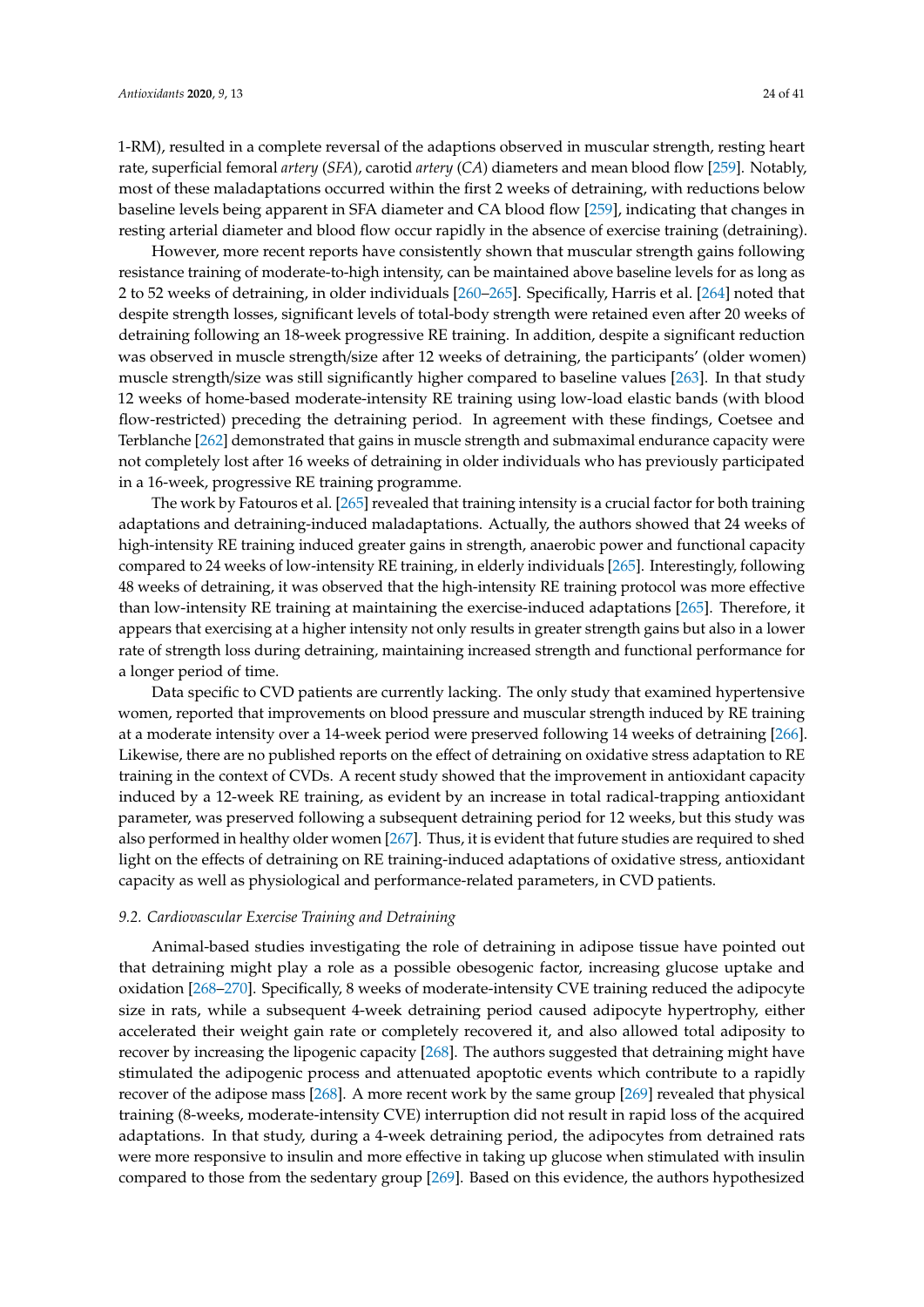that, the increased glucose entrance in the adipose tissue cells from detrained rats resulted in increased substrate availability for triacylglycerol synthesis, while the accelerated oxidation of glucose enhanced the energy provision for triacylglycerol synthesis.

Furthermore, it has been proposed that anatomical and functional adaptations gained throughout a 4-week CVE training (80–85% VO<sub>2</sub>max) are lost in rats within 4 weeks of detraining [\[271\]](#page-39-10). Accordingly, Kemi et al.  $[257]$  reported that training-induced improvements in  $VO<sub>2</sub>$  max and myocardial responses reversed within 3–4 weeks of detraining while the endothelium-related adaptations were completely abolished at 2 weeks. Moreover, a 2-week detraining period following 10 weeks of moderate-intensity CVE training, resulted in reduced  $VO<sub>2</sub>$ max by 22% and reversed resting heart rate near baseline values, in Wistar rats [\[272\]](#page-39-11).

Another investigation, focusing on the effects of training and detraining on functional and inflammatory responses in CVDs, have pointed out that improvements in autonomic modulation of heart and vessels as well as reduction in inflammatory cytokines induced by a moderate-intensity CVE training (2 months) in rats with myocardial infraction, were sustained even after one month of detraining [\[273\]](#page-39-12). In contrast, Agarwal et al. [\[98\]](#page-30-14) showed that the exercise-induced improvements in pro-inflammatory cytokines, cardiac hypertrophy and diastolic function as well as the attenuation of mitogen-activated protein (MAP) expression were not affected by a 2-week detraining, preceded by 4 weeks of moderate-intensity CVE training in AngII-induced hypertensive rats, but detraining abolished the exercise-induced attenuation of oxidative stress and improvement in IL-10 within the paraventricular nucleus (PVN) of these rats.

Similar responses to detraining have been also observed in human studies. At the beginning of 2000, Maeda et al. [\[274\]](#page-39-13) showed that the CVE training-mediated (8-weeks of moderate intensity) increase in nitric oxide level (vasodilator substance) and the decrease in endothelin-1 level (vasoconstrictor peptide) in healthy individuals lasted up to the 4th week of detraining and returned to the pre-exercise levels in the 8th week. Furthermore, Koshiba and Maeshima [\[275\]](#page-39-14) reported that diastolic pressure and changes in arterial stiffness are maintained after a detraining period of 6 and 3 months, respectively, in endurance athletes. These findings are in agreement with the results of a previous study [\[276\]](#page-39-15), showing that 6 months of intensive CVE training (progressive) in young, untrained subjects lead to increased aerobic fitness, LV mass, LV end-diastolic volume (LVEDV), and interventricular wall thickness, whereas no changes observed in these parameters in RE training (65–85% of 1-RM) group. In that study, all changes had returned to baseline values after 6 weeks of detraining, except LVEDV that remained elevated [\[276\]](#page-39-15). In addition, Toraman et al. [\[261\]](#page-39-16) reported that six weeks of detraining failed to reverse the gains in aerobic endurance and agility adopted during a preceding 9-week training programme, as well as the gains in lower body strength in older adults (aged 60–86 years). However, when a more prolonged detraining (52 weeks) was applied, a complete loss of all gains adopted during the 9-week training programme and a dramatic decrease in aerobic endurance were observed, in subjects aged  $> 74$  years [\[261\]](#page-39-16).

Collectively, these data provide strong evidence that detraining elicits "deleterious" effects on CVE training-induced adaptations by promoting maladaptations related to physiological parameters, metabolic processes, inflammation and oxidative stress. However, more studies are required in the context of CVDs, to improve our understanding of the impact that detraining has on the CVET-mediated cardio-protective effects.

## *9.3. Combined Exercise Training and Detraining*

The available studies examining the impact of detraining on adaptations induced by combined exercise have mainly focused on blood lipid profile. Actually, there has been shown that an 8-month training programme combining CVE and RE at a moderate intensity, induced favorable adaptations on total cholesterol, triglycerides, HDL cholesterol (HDL-C) and apolipoproteins A1 (apo-A1) levels, in patients with coronary artery disease [\[277\]](#page-39-17). However, the authors reported that within the subsequent 3-month detraining period, all adaptations were fully reversed [\[277\]](#page-39-17). A recent study investigated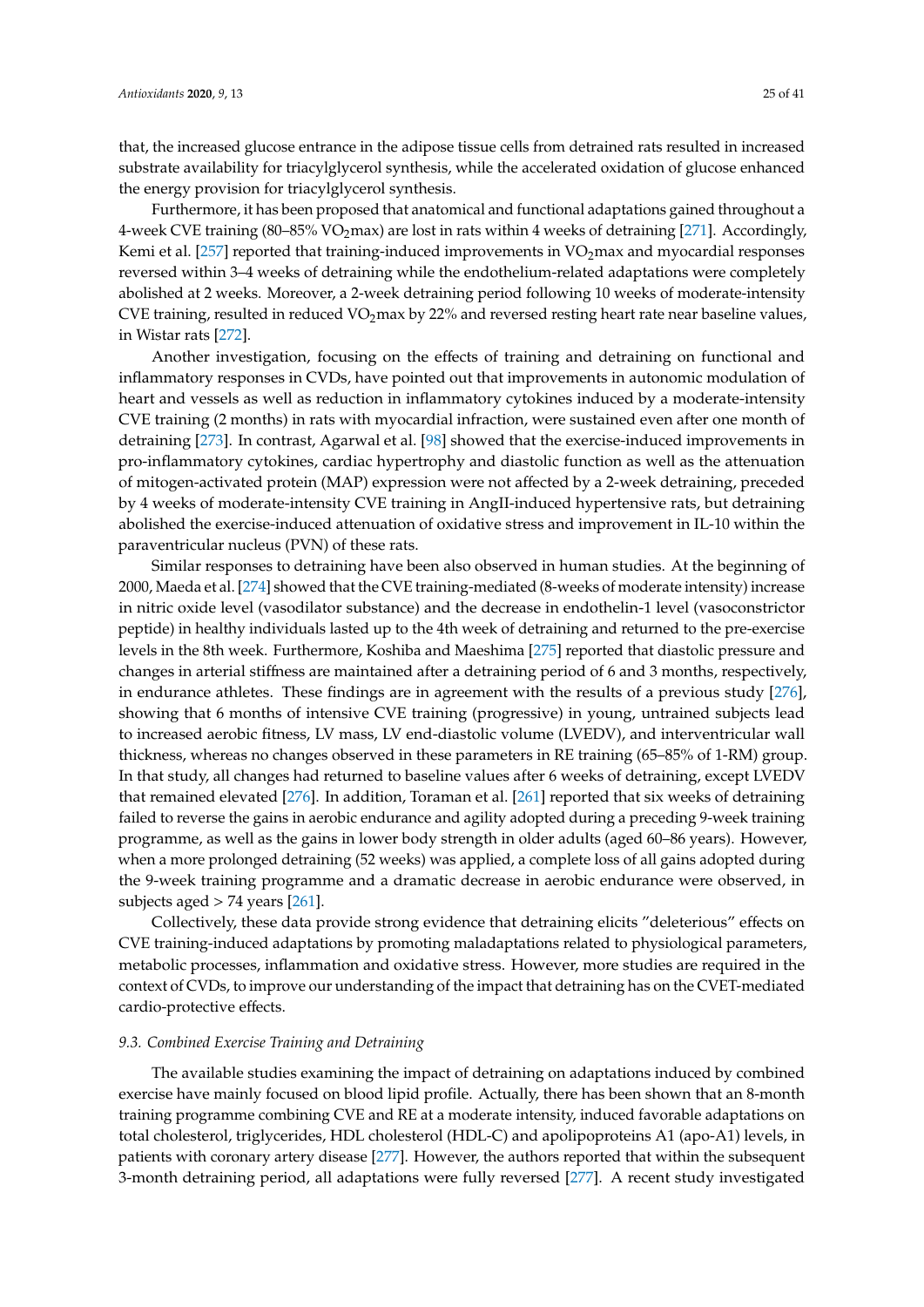the effects of a 3-month detraining period on muscle strength and blood lipid profile, following an 8-month training programme (CVE vs. RE vs. combined) in individuals with coronary artery disease [\[278\]](#page-40-0). Interestingly, after 3 months of detraining, muscle strength was still significantly higher compared to the baseline values in both RE and combined exercise training groups but not for the CVE group [\[278\]](#page-40-0). Similar results were observed for TC, TG, HDL-C and LDL-C that were still significantly lower compared to baseline values at the second month of detraining for the CVE and combined exercise training groups but not for the RE training group [\[278\]](#page-40-0). Furthermore, all groups revealed favorable alterations in hs-CRP lasted until the 1st month of detraining [\[278\]](#page-40-0).

In addition, Yuing Farias et al. [\[279\]](#page-40-1) provided evidence that combined moderate-intensity CVE and RE training protocols for 6 weeks are able to improve lipid profile, glycaemia in a fasted state and the level of HbA1C in a group of non-medicated individuals with type 2 diabetes Mellitus. After 6 weeks of detraining though, the RE training protocol was shown to be more effective at maintaining the exercise-induced adaptations on HDL-C, LDL-C and  $HbA<sub>1C</sub>$  compared to CVE training.

## **10. Physical Inactivity and Oxidative Stress in Cardiovascular Diseases**

It has been proposed that, physical inactivity leads to impairment of physiological functions and reduces the whole body resistance to oxidative stress [\[280\]](#page-40-2). Indeed, oxidative stress levels have been consistently shown to be considerably higher in sedentary compared to physically active adults [\[170,](#page-34-10)[203\]](#page-36-17). Accordingly, Radak et al. [\[281\]](#page-40-3) showed that levels of 8-Oxoguanine (8-oxoG) in old inactive individuals are higher compared to their active counterparts, indicating that regular physical activity promotes an adaptive response that involves a more efficient antioxidant defense mechanism and DNA repair machinery. Interestingly, elderly inactive men exhibit significantly higher oxLDL and lower total plasma antioxidant status (TAS) compared to either young inactive or elderly active group [\[32\]](#page-27-13). In a recent work by Park and Kwak [\[176\]](#page-34-28), there was no difference in resting oxidative stress levels and antioxidant capacity between untrained and trained (RE and endurance trained athletes) young men, however, the untrained ones exhibited significantly higher MDA and PC levels following an acute bout of exercise compared to trained ones.

Furthermore, the physical inactivity-mediated reduction in antioxidant capacity and enhancement of oxidative stress is detrimental for the overall health status as it has been associated with increased incidence of oxidative stress-related diseases [\[64,](#page-29-2)[203\]](#page-36-17). Specifically, it was demonstrated that physical inactivity had a positive association with oxidative stress and cardiovascular risk factor such as blood pressure, BMI and percent (%) body fat, in postmenopausal women [\[102\]](#page-31-1), while a previous study in mice showed that physical inactivity increases vascular oxidative stress, ROS production and protein expression of the NADPH oxidase subunits p47phox and p67phox in the endothelium and media of the aortic wall, develops atherosclerotic lesions in the aortic root and ascending aorta, and finally impairs endothelium-dependent vasorelaxation of inactive mice as opposed to more active animals [\[147\]](#page-33-3).

Collectively, these findings provide strong evidence that sedentary lifestyle is associated with enhanced vascular oxidative stress and reduced antioxidant capacity, which, in turn, propagate chronic oxidative stress-related diseases. Also, alterations in inflammation and oxidative stress are more prominent with advancing age and age-related diseases, such CVD.

#### **11. Conclusions**

In contrast to antioxidant supplements, regular exercise has been shown to elicit more favorable effects on physical function and resistance to oxidative stress, and thus, it has attracted an increasing interest from researchers focusing on prevention and treatment of CVDs. Exercise training represents a powerful signal for molecular events leading to activation of signal transduction pathways that promote activation of antioxidant enzymes, anti-inflammatory mediators as well as upregulation of proteasome activity. Consequently, it results in reduced oxidative stress levels, enhanced antioxidant capacity preserving as such redox balance and cellular homeostasis. Acute CVE results in a substantial elevation of oxidative stress-related indices during recovery that is proportional to exercise intensity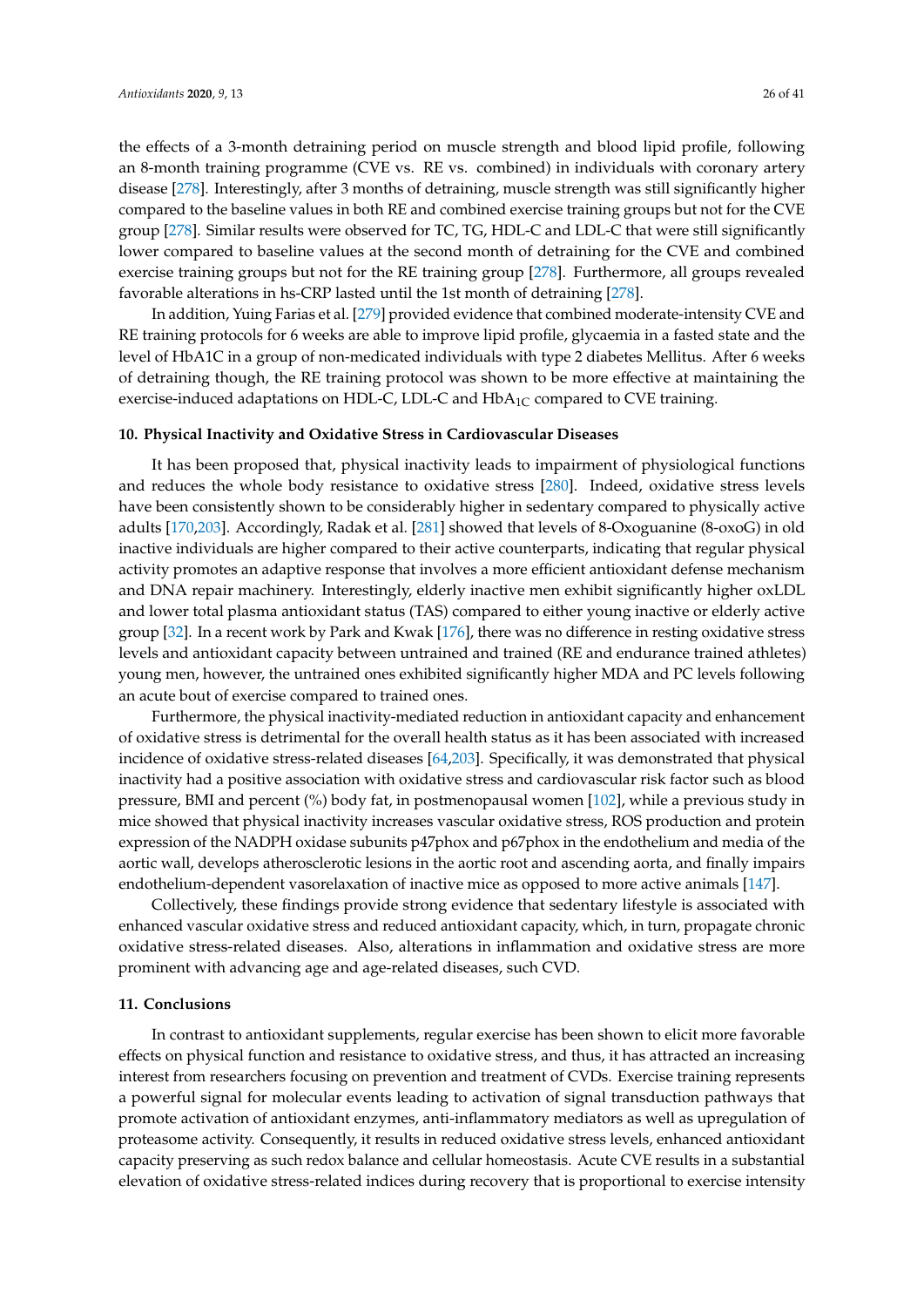and individual's physical conditioning status. However, when regularly performed, CVE amplifies the endogenous antioxidant enzyme activity and reduces levels of oxidative stress in an intensity-dependent manner, as early as within 4 to 6 weeks of training. Acute RE on the other hand, increases oxidative stress, inflammation and cellular damage both in young trained and elderly individuals when performed at a high intensity, whereas it is likely that these effects are mitigated when low-to-moderate intensity RE is performed. Similarly to CVE, regular RE enhances the antioxidant capacity, reduces oxidative stress and preserves redox status when adequate training intensity and volume are incorporated in a training program that lasts at least 4 weeks. Finally, it is evident that detraining, following either RE or CVE training, induces maladaptations that are inversely related to training intensity. Also, it appears that RE training is more effective at maintaining the exercise-induced adaptations during detraining, as compared to CVE training.

**Author Contributions:** All authors have read and agreed to the published version of the manuscript.

**Funding:** This research has been supported by the Postgraduate Program of Study "Exercise and Health: Testing and Prescription", University of Thessaly. The funder had no role in the preparation on the decision to publish.

**Conflicts of Interest:** The authors declare no conflict of interest.

# **References**

- <span id="page-26-0"></span>1. Csonka, C.; Sarkozy, M.; Pipicz, M.; Dux, L.; Csont, T. Modulation of Hypercholesterolemia-Induced Oxidative/Nitrative Stress in the Heart. *Oxid. Med. Cell. Longev.* **2016**, *2016*. [\[CrossRef\]](http://dx.doi.org/10.1155/2016/3863726)
- 2. Molavi, B.; Mehta, J.L. Oxidative stress in cardiovascular disease: Molecular basis of its deleterious effects, its detection, and therapeutic considerations. *Curr. Opin. Cardiol.* **2004**, *19*, 488–493. [\[CrossRef\]](http://dx.doi.org/10.1097/01.hco.0000133657.77024.bd)
- <span id="page-26-10"></span>3. Sugamura, K.; Keaney, J.F., Jr. Reactive oxygen species in cardiovascular disease. *Free Radic. Biol. Med.* **2011**, *51*, 978–992. [\[CrossRef\]](http://dx.doi.org/10.1016/j.freeradbiomed.2011.05.004)
- 4. Strobel, N.A.; Fassett, R.G.; Marsh, S.A.; Coombes, J.S. Oxidative stress biomarkers as predictors of cardiovascular disease. *Int. J. Cardiol.* **2011**, *147*, 191–201. [\[CrossRef\]](http://dx.doi.org/10.1016/j.ijcard.2010.08.008)
- 5. Chen, A.F.; Chen, D.D.; Daiber, A.; Faraci, F.M.; Li, H.; Rembold, C.M.; Laher, I. Free radical biology of the cardiovascular system. *Clin. Sci.* **2012**, *123*, 73–91. [\[CrossRef\]](http://dx.doi.org/10.1042/CS20110562)
- <span id="page-26-1"></span>6. Chen, K.; Keaney, J.F., Jr. Evolving concepts of oxidative stress and reactive oxygen species in cardiovascular disease. *Curr. Atheroscler. Rep.* **2012**, *14*, 476–483. [\[CrossRef\]](http://dx.doi.org/10.1007/s11883-012-0266-8)
- <span id="page-26-2"></span>7. Usberti, M.; Gerardi, G.M.; Gazzotti, R.M.; Benedini, S.; Archetti, S.; Sugherini, L.; Valentini, M.; Tira, P.; Bufano, G.; Albertini, A.; et al. Oxidative stress and cardiovascular disease in dialyzed patients. *Nephron* **2002**, *91*, 25–33. [\[CrossRef\]](http://dx.doi.org/10.1159/000057601)
- <span id="page-26-3"></span>8. Voghel, G.; Thorin-Trescases, N.; Farhat, N.; Nguyen, A.; Villeneuve, L.; Mamarbachi, A.M.; Fortier, A.; Perrault, L.P.; Carrier, M.; Thorin, E. Cellular senescence in endothelial cells from atherosclerotic patients is accelerated by oxidative stress associated with cardiovascular risk factors. *Mech. Ageing Dev.* **2007**, *128*, 662–671. [\[CrossRef\]](http://dx.doi.org/10.1016/j.mad.2007.09.006)
- <span id="page-26-4"></span>9. Yan, M.; Mehta, J.L.; Zhang, W.; Hu, C. LOX-1, oxidative stress and inflammation: A novel mechanism for diabetic cardiovascular complications. *Cardiovasc. Drugs Ther.* **2011**, *25*, 451–459. [\[CrossRef\]](http://dx.doi.org/10.1007/s10557-011-6342-4)
- <span id="page-26-5"></span>10. Selvaraju, V.; Joshi, M.; Suresh, S.; Sanchez, J.A.; Maulik, N.; Maulik, G. Diabetes, oxidative stress, molecular mechanism, and cardiovascular disease—An overview. *Toxicol. Mech. Methods* **2012**, *22*, 330–335. [\[CrossRef\]](http://dx.doi.org/10.3109/15376516.2012.666648)
- <span id="page-26-6"></span>11. Crujeiras, A.B.; Diaz-Lagares, A.; Carreira, M.C.; Amil, M.; Casanueva, F.F. Oxidative stress associated to dysfunctional adipose tissue: A potential link between obesity, type 2 diabetes mellitus and breast cancer. *Free Rad. Res.* **2013**, *47*, 243–256. [\[CrossRef\]](http://dx.doi.org/10.3109/10715762.2013.772604)
- <span id="page-26-7"></span>12. Serra, J.A.; Dominguez, R.O.; Marschoff, E.R.; Guareschi, E.M.; Famulari, A.L.; Boveris, A. Systemic oxidative stress associated with the neurological diseases of aging. *Neurochem. Res.* **2009**, *34*, 2122–2132. [\[CrossRef\]](http://dx.doi.org/10.1007/s11064-009-9997-5)
- <span id="page-26-8"></span>13. Miller, V.M.; Lawrence, D.A.; Mondal, T.K.; Seegal, R.F. Reduced glutathione is highly expressed in white matter and neurons in the unperturbed mouse brain–implications for oxidative stress associated with neurodegeneration. *Brain Res.* **2009**, *1276*, 22–30. [\[CrossRef\]](http://dx.doi.org/10.1016/j.brainres.2009.04.029)
- <span id="page-26-9"></span>14. Powers, S.K.; Ji, L.L.; Kavazis, A.N.; Jackson, M.J. Reactive oxygen species: Impact on skeletal muscle. *Compr. Physiol.* **2011**, *1*, 941–969. [\[CrossRef\]](http://dx.doi.org/10.1002/cphy.c100054)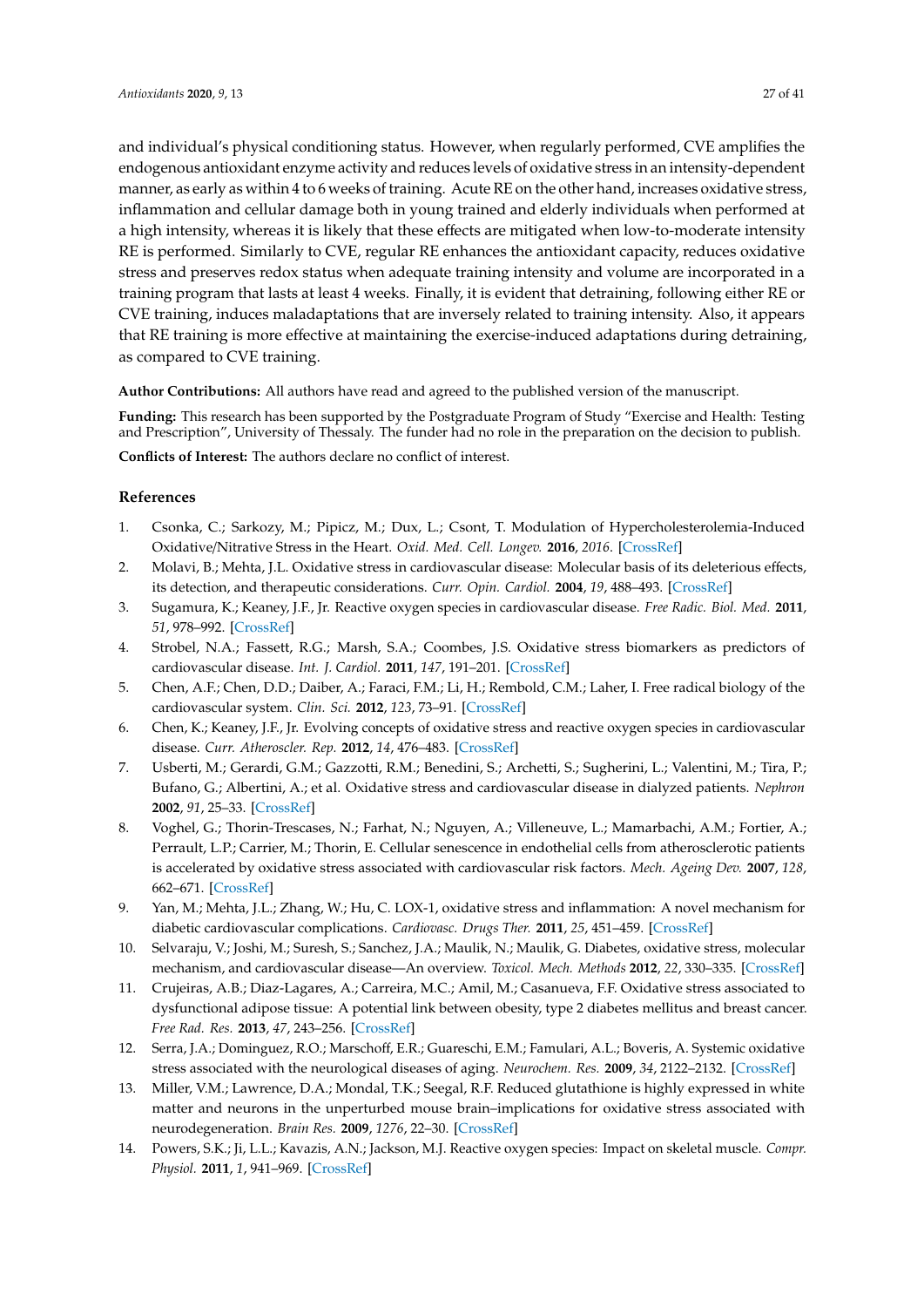- <span id="page-27-0"></span>15. Lee, R.; Margaritis, M.; Channon, K.M.; Antoniades, C. Evaluating oxidative stress in human cardiovascular disease: Methodological aspects and considerations. *Curr. Med. Chem.* **2012**, *19*, 2504–2520. [\[CrossRef\]](http://dx.doi.org/10.2174/092986712800493057)
- <span id="page-27-1"></span>16. Pizzino, G.; Irrera, N.; Cucinotta, M.; Pallio, G.; Mannino, F.; Arcoraci, V.; Squadrito, F.; Altavilla, D.; Bitto, A. Oxidative Stress: Harms and Benefits for Human Health. *Oxid. Med. Cell. Longev.* **2017**, *2017*. [\[CrossRef\]](http://dx.doi.org/10.1155/2017/8416763)
- <span id="page-27-2"></span>17. Draganidis, D.; Karagounis, L.G.; Athanailidis, I.; Chatzinikolaou, A.; Jamurtas, A.Z.; Fatouros, I.G. Inflammaging and Skeletal Muscle: Can Protein Intake Make a Difference? *J. Nutr.* **2016**. [\[CrossRef\]](http://dx.doi.org/10.3945/jn.116.230912)
- <span id="page-27-4"></span>18. Baylis, D.; Bartlett, D.B.; Patel, H.P.; Roberts, H.C. Understanding how we age: Insights into inflammaging. *Longev. Healthspan* **2013**, *2*, 8. [\[CrossRef\]](http://dx.doi.org/10.1186/2046-2395-2-8)
- 19. Li, H.; Malhotra, S.; Kumar, A. Nuclear factor-kappa B signaling in skeletal muscle atrophy. *J. Mol. Med.* **2008**, *86*, 1113–1126. [\[CrossRef\]](http://dx.doi.org/10.1007/s00109-008-0373-8)
- <span id="page-27-3"></span>20. Powers, S.K.; Kavazis, A.N.; McClung, J.M. Oxidative stress and disuse muscle atrophy. *J. Appl. Physiol.* **2007**, *102*, 2389–2397. [\[CrossRef\]](http://dx.doi.org/10.1152/japplphysiol.01202.2006)
- <span id="page-27-5"></span>21. Franceschi, C.; Garagnani, P.; Vitale, G.; Capri, M.; Salvioli, S. Inflammaging and 'Garb-aging'. *Trends Endocrinol. Metab.* **2016**. [\[CrossRef\]](http://dx.doi.org/10.1016/j.tem.2016.09.005)
- 22. Roxburgh, C.S.; McMillan, D.C. Role of systemic inflammatory response in predicting survival in patients with primary operable cancer. *Future Oncol.* **2010**, *6*, 149–163. [\[CrossRef\]](http://dx.doi.org/10.2217/fon.09.136)
- 23. Singh, T.; Newman, A.B. Inflammatory markers in population studies of aging. *Ageing Res. Rev.* **2011**, *10*, 319–329. [\[CrossRef\]](http://dx.doi.org/10.1016/j.arr.2010.11.002)
- <span id="page-27-6"></span>24. De Martinis, M.; Franceschi, C.; Monti, D.; Ginaldi, L. Inflamm-ageing and lifelong antigenic load as major determinants of ageing rate and longevity. *FEBS Lett.* **2005**, *579*, 2035–2039. [\[CrossRef\]](http://dx.doi.org/10.1016/j.febslet.2005.02.055)
- <span id="page-27-7"></span>25. Taverne, Y.J.; Bogers, A.J.; Duncker, D.J.; Merkus, D. Reactive oxygen species and the cardiovascular system. *Oxid. Med. Cell. Longev.* **2013**, *2013*, 862423. [\[CrossRef\]](http://dx.doi.org/10.1155/2013/862423)
- <span id="page-27-8"></span>26. Schnackenberg, C.G. Oxygen radicals in cardiovascular-renal disease. *Curr. Opin. Pharmacol.* **2002**, *2*, 121–125. [\[CrossRef\]](http://dx.doi.org/10.1016/S1471-4892(02)00133-9)
- <span id="page-27-9"></span>27. Baradaran, A.; Nasri, H.; Rafieian-Kopaei, M. Oxidative stress and hypertension: Possibility of hypertension therapy with antioxidants. *J. Res. Med. Sci.* **2014**, *19*, 358–367.
- 28. Myung, S.K.; Ju, W.; Cho, B.; Oh, S.W.; Park, S.M.; Koo, B.K.; Park, B.J. Efficacy of vitamin and antioxidant supplements in prevention of cardiovascular disease: Systematic review and meta-analysis of randomised controlled trials. *BMJ* **2013**, *346*, f10. [\[CrossRef\]](http://dx.doi.org/10.1136/bmj.f10)
- <span id="page-27-10"></span>29. Pellegrino, D. Antioxidants and Cardiovascular Risk Factors. *Diseases* **2016**, *4*, 11. [\[CrossRef\]](http://dx.doi.org/10.3390/diseases4010011)
- <span id="page-27-11"></span>30. Goszcz, K.; Deakin, S.J.; Duthie, G.G.; Stewart, D.; Leslie, S.J.; Megson, I.L. Antioxidants in Cardiovascular Therapy: Panacea or False Hope? *Front. Cardiovasc. Med.* **2015**, *2*, 29. [\[CrossRef\]](http://dx.doi.org/10.3389/fcvm.2015.00029)
- <span id="page-27-12"></span>31. Siti, H.N.; Kamisah, Y.; Kamsiah, J. The role of oxidative stress, antioxidants and vascular inflammation in cardiovascular disease (a review). *Vasc. Pharmacol.* **2015**, *71*, 40–56. [\[CrossRef\]](http://dx.doi.org/10.1016/j.vph.2015.03.005)
- <span id="page-27-13"></span>32. Zembron-Lacny, A.; Dziubek, W.; Rynkiewicz, M.; Morawin, B.; Wozniewski, M. Peripheral brain-derived neurotrophic factor is related to cardiovascular risk factors in active and inactive elderly men. *Braz. J. Med. Biol. Res.* **2016**, *49*. [\[CrossRef\]](http://dx.doi.org/10.1590/1414-431x20165253)
- <span id="page-27-14"></span>33. Narasimhan, M.; Rajasekaran, N.S. Exercise, Nrf2 and Antioxidant Signaling in Cardiac Aging. *Front. Physiol.* **2016**, *7*, 241. [\[CrossRef\]](http://dx.doi.org/10.3389/fphys.2016.00241)
- <span id="page-27-15"></span>34. Fetterman, J.L.; Holbrook, M.; Westbrook, D.G.; Brown, J.A.; Feeley, K.P.; Breton-Romero, R.; Linder, E.A.; Berk, B.D.; Weisbrod, R.M.; Widlansky, M.E.; et al. Mitochondrial DNA damage and vascular function in patients with diabetes mellitus and atherosclerotic cardiovascular disease. *Cardiovasc. Diabetol.* **2016**, *15*, 53. [\[CrossRef\]](http://dx.doi.org/10.1186/s12933-016-0372-y)
- <span id="page-27-17"></span>35. Ungvari, Z.; Kaley, G.; de Cabo, R.; Sonntag, W.E.; Csiszar, A. Mechanisms of vascular aging: New perspectives. *J. Gerontol. A Biol. Sci. Med. Sci.* **2010**, *65*, 1028–1041. [\[CrossRef\]](http://dx.doi.org/10.1093/gerona/glq113)
- 36. Harrison, D.; Griendling, K.K.; Landmesser, U.; Hornig, B.; Drexler, H. Role of oxidative stress in atherosclerosis. *Am. J. Cardiol.* **2003**, *91*, 7a–11a. [\[CrossRef\]](http://dx.doi.org/10.1016/S0002-9149(02)03144-2)
- <span id="page-27-16"></span>37. Schulz, E.; Anter, E.; Keaney, J.F., Jr. Oxidative stress, antioxidants, and endothelial function. *Curr. Med. Chem.* **2004**, *11*, 1093–1104. [\[CrossRef\]](http://dx.doi.org/10.2174/0929867043365369)
- <span id="page-27-18"></span>38. Machi, J.F.; Dias Dda, S.; Freitas, S.C.; de Moraes, O.A.; da Silva, M.B.; Cruz, P.L.; Mostarda, C.; Salemi, V.M.; Morris, M.; De Angelis, K.; et al. Impact of aging on cardiac function in a female rat model of menopause: Role of autonomic control, inflammation, and oxidative stress. *Clin. Interv. Aging* **2016**, *11*, 341–350. [\[CrossRef\]](http://dx.doi.org/10.2147/CIA.S88441)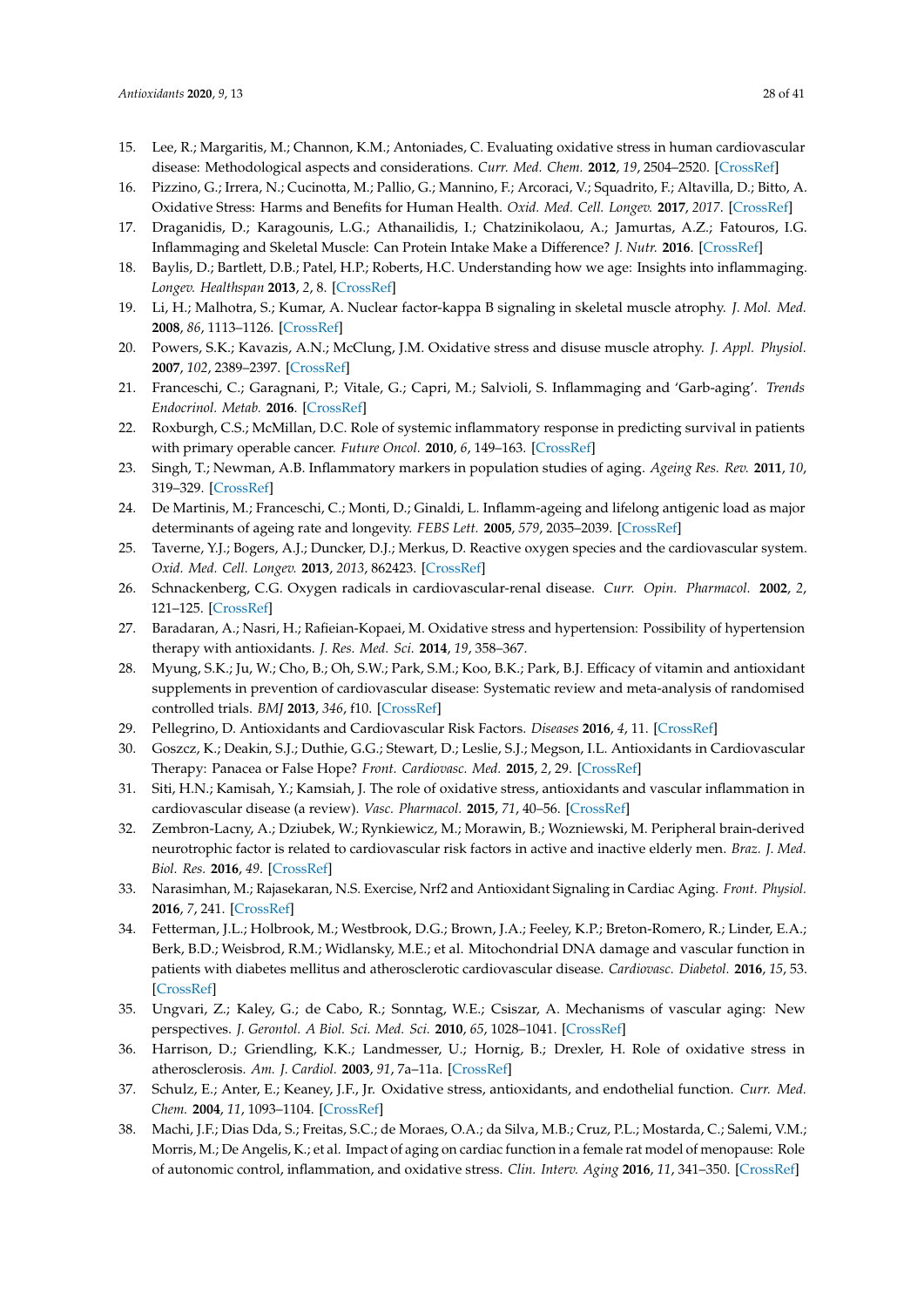- <span id="page-28-0"></span>39. Ramana, K.V.; Srivastava, S.; Reddy, A.B. Immune, Inflammatory, and Oxidative Responses in Cardiovascular Complications. *Oxid. Med. Cell. Longev.* **2016**, *2016*. [\[CrossRef\]](http://dx.doi.org/10.1155/2016/6858402)
- <span id="page-28-1"></span>40. Touyz, R.M. Reactive oxygen species, vascular oxidative stress, and redox signaling in hypertension: What is the clinical significance? *Hypertension* **2004**, *44*, 248–252. [\[CrossRef\]](http://dx.doi.org/10.1161/01.HYP.0000138070.47616.9d)
- <span id="page-28-2"></span>41. Amrita, J.; Mahajan, M.; Bhanwer, A.J.; Mohan, G. Oxidative Stress: An Effective Prognostic Tool for an Early Detection of Cardiovascular Disease in Menopausal Women. *Biochem. Res. Int.* **2016**, *2016*. [\[CrossRef\]](http://dx.doi.org/10.1155/2016/6157605)
- 42. Stringer, M.D.; Gorog, P.G.; Freeman, A.; Kakkar, V.V. Lipid peroxides and atherosclerosis. *BMJ* **1989**, *298*, 281–284. [\[CrossRef\]](http://dx.doi.org/10.1136/bmj.298.6669.281)
- <span id="page-28-3"></span>43. Plachta, H.; Bartnikowska, E.; Obara, A. Lipid peroxides in blood from patients with atherosclerosis of coronary and peripheral arteries. *Clin. Chim. Acta Int. J. Clin. Chem.* **1992**, *211*, 101–112. [\[CrossRef\]](http://dx.doi.org/10.1016/0009-8981(92)90109-4)
- <span id="page-28-4"></span>44. Steinberg, D. Low density lipoprotein oxidation and its pathobiological significance. *J. Biol. Chem.* **1997**, *272*, 20963–20966. [\[CrossRef\]](http://dx.doi.org/10.1074/jbc.272.34.20963)
- <span id="page-28-5"></span>45. Higashi, Y.; Noma, K.; Yoshizumi, M.; Kihara, Y. Endothelial function and oxidative stress in cardiovascular diseases. *Circ. J.* **2009**, *73*, 411–418. [\[CrossRef\]](http://dx.doi.org/10.1253/circj.CJ-08-1102)
- <span id="page-28-6"></span>46. Aluganti Narasimhulu, C.; Litvinov, D.; Sengupta, B.; Jones, D.; Sai-Sudhakar, C.; Firstenberg, M.; Sun, B.; Parthasarathy, S. Increased presence of oxidized low-density lipoprotein in the left ventricular blood of subjects with cardiovascular disease. *Physiol. Rep.* **2016**, *4*. [\[CrossRef\]](http://dx.doi.org/10.14814/phy2.12726)
- <span id="page-28-7"></span>47. Tsutsui, T.; Tsutamoto, T.; Wada, A.; Maeda, K.; Mabuchi, N.; Hayashi, M.; Ohnishi, M.; Kinoshita, M. Plasma oxidized low-density lipoprotein as a prognostic predictor in patients with chronic congestive heart failure. *J. Am. Coll. Cardiol.* **2002**, *39*, 957–962. [\[CrossRef\]](http://dx.doi.org/10.1016/S0735-1097(02)01721-7)
- <span id="page-28-8"></span>48. Hao, H. Effect effects of Auricularia auricula polysaccharides on exhaustive swimming exercise-induced oxidative stress in mice. *Trop. J. Pharm. Res.* **2014**, *13*, 1845–1851. [\[CrossRef\]](http://dx.doi.org/10.4314/tjpr.v13i11.11)
- 49. Chen, Z.; Li, S.; Wang, X.; Zhang, C.L. Protective effects of Radix Pseudostellariae polysaccharides against exercise-induced oxidative stress in male rats. *Exp. Ther. Med.* **2013**, *5*, 1089–1092. [\[CrossRef\]](http://dx.doi.org/10.3892/etm.2013.942)
- <span id="page-28-9"></span>50. Huang, C.C.; Lin, T.J.; Lu, Y.F.; Chen, C.C.; Huang, C.Y.; Lin, W.T. Protective effects of L-arginine supplementation against exhaustive exercise-induced oxidative stress in young rat tissues. *Chin. J. Physiol.* **2009**, *52*, 306–315. [\[CrossRef\]](http://dx.doi.org/10.4077/CJP.2009.AMH068)
- <span id="page-28-10"></span>51. Kushwaha, S.; Chawla, P.; Kochhar, A. Effect of supplementation of drumstick (Moringa oleifera) and amaranth (Amaranthus tricolor) leaves powder on antioxidant profile and oxidative status among postmenopausal women. *J. Food Sci. Technol.* **2014**, *51*, 3464–3469. [\[CrossRef\]](http://dx.doi.org/10.1007/s13197-012-0859-9)
- <span id="page-28-19"></span>52. Schmidt, H.H.; Stocker, R.; Vollbracht, C.; Paulsen, G.; Riley, D.; Daiber, A.; Cuadrado, A. Antioxidants in Translational Medicine. *Antioxid. Redox Signal.* **2015**, *23*, 1130–1143. [\[CrossRef\]](http://dx.doi.org/10.1089/ars.2015.6393)
- <span id="page-28-11"></span>53. Bouayed, J.; Bohn, T. Exogenous antioxidants—Double-edged swords in cellular redox state: Health beneficial effects at physiologic doses versus deleterious effects at high doses. *Oxid. Med. Cell. Longev.* **2010**, *3*, 228–237. [\[CrossRef\]](http://dx.doi.org/10.4161/oxim.3.4.12858)
- <span id="page-28-12"></span>54. Nunez-Cordoba, J.M.; Martinez-Gonzalez, M.A. Antioxidant vitamins and cardiovascular disease. *Curr. Top. Med. Chem.* **2011**, *11*, 1861–1869. [\[CrossRef\]](http://dx.doi.org/10.2174/156802611796235143)
- <span id="page-28-13"></span>55. Hsu, C.Y.; Hsieh, P.L.; Hsiao, S.F.; Chien, M.Y. Effects of Exercise Training on Autonomic Function in Chronic Heart Failure: Systematic Review. *BioMed Res. Int.* **2015**, *2015*. [\[CrossRef\]](http://dx.doi.org/10.1155/2015/591708)
- <span id="page-28-14"></span>56. Tian, D.; Meng, J. Exercise for Prevention and Relief of Cardiovascular Disease: Prognoses, Mechanisms, and Approaches. *Oxid. Med. Cell. Longev.* **2019**, *2019*. [\[CrossRef\]](http://dx.doi.org/10.1155/2019/3756750)
- <span id="page-28-15"></span>57. Pinckard, K.; Baskin, K.K.; Stanford, K.I. Effects of Exercise to Improve Cardiovascular Health. *Front. Cardiovasc. Med.* **2019**, *6*, 69. [\[CrossRef\]](http://dx.doi.org/10.3389/fcvm.2019.00069)
- <span id="page-28-16"></span>58. Da Palma, R.K.; Nonaka, P.N.; Campillo, N.; Uriarte, J.J.; Urbano, J.J.; Navajas, D.; Farre, R.; Oliveira, L.V.F. Behavior of vascular resistance undergoing various pressure insufflation and perfusion on decellularized lungs. *J. Biomech.* **2016**, *49*, 1230–1232. [\[CrossRef\]](http://dx.doi.org/10.1016/j.jbiomech.2016.02.043)
- 59. Gomes, E.C.; Silva, A.N.; de Oliveira, M.R. Oxidants, antioxidants, and the beneficial roles of exercise-induced production of reactive species. *Oxid. Med. Cell. Longev.* **2012**, *2012*, 756132. [\[CrossRef\]](http://dx.doi.org/10.1155/2012/756132)
- <span id="page-28-17"></span>60. Moller, P.; Wallin, H.; Knudsen, L.E. Oxidative stress associated with exercise, psychological stress and life-style factors. *Chem. Biol. Interact.* **1996**, *102*, 17–36. [\[CrossRef\]](http://dx.doi.org/10.1016/0009-2797(96)03729-5)
- <span id="page-28-18"></span>61. Li, X.D.; Sun, G.F.; Zhu, W.B.; Wang, Y.H. Effects of high intensity exhaustive exercise on SOD, MDA, and NO levels in rats with knee osteoarthritis. *Genet. Mol. Res.* **2015**, *14*, 12367–12376. [\[CrossRef\]](http://dx.doi.org/10.4238/2015.October.16.3)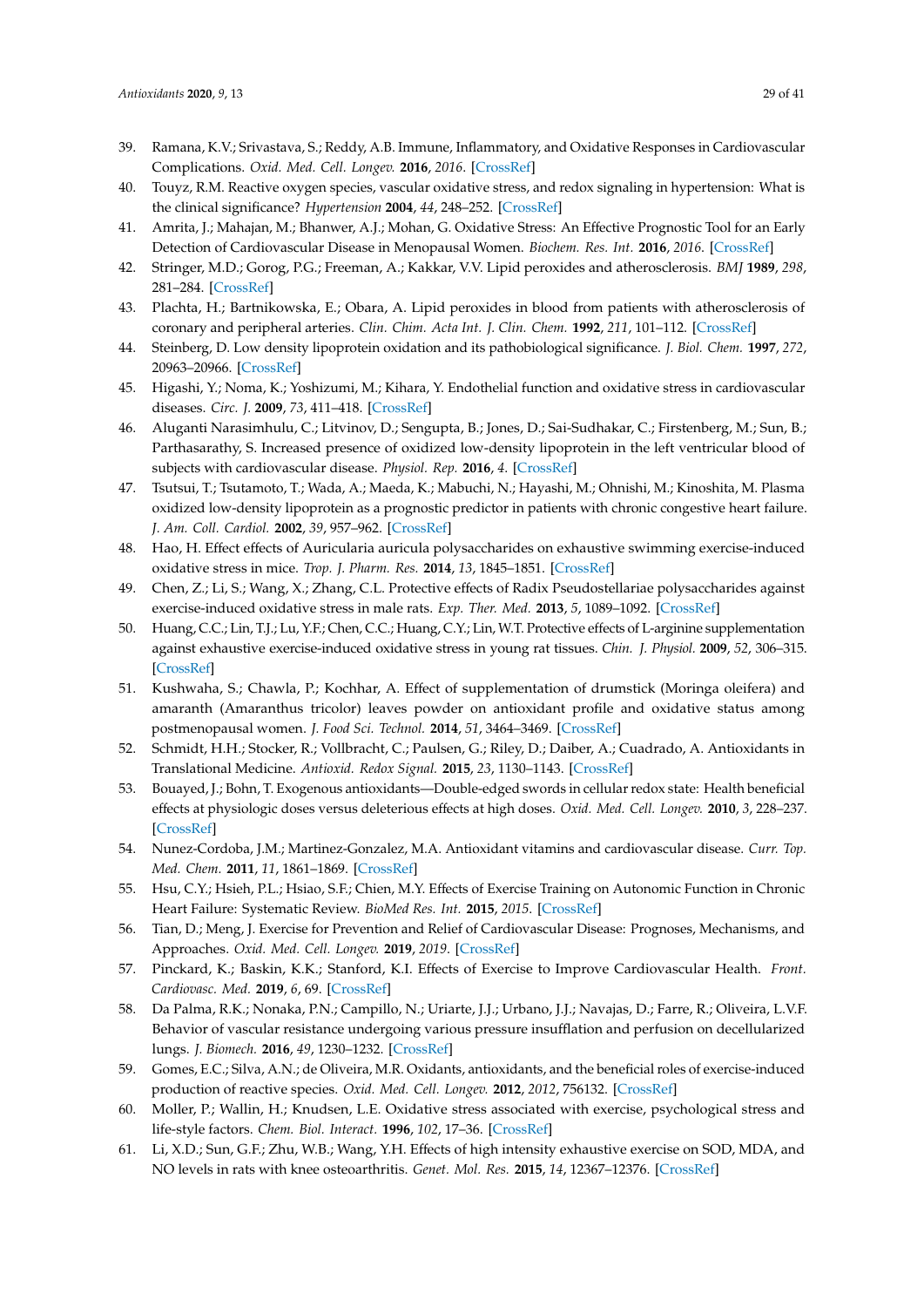- <span id="page-29-18"></span><span id="page-29-0"></span>62. Yan, F.; Wang, B.; Zhang, Y. Polysaccharides from Cordyceps sinensis mycelium ameliorate exhaustive swimming exercise-induced oxidative stress. *Pharm. Biol.* **2014**, *52*, 157–161. [\[CrossRef\]](http://dx.doi.org/10.3109/13880209.2013.820197)
- <span id="page-29-1"></span>63. Steinbacher, P.; Eckl, P. Impact of oxidative stress on exercising skeletal muscle. *Biomolecules* **2015**, *5*, 356–377. [\[CrossRef\]](http://dx.doi.org/10.3390/biom5020356)
- <span id="page-29-2"></span>64. Radak, Z.; Chung, H.Y.; Goto, S. Systemic adaptation to oxidative challenge induced by regular exercise. *Free Radic. Biol. Med.* **2008**, *44*, 153–159. [\[CrossRef\]](http://dx.doi.org/10.1016/j.freeradbiomed.2007.01.029)
- <span id="page-29-3"></span>65. Tang, Z.; Wang, Y.; Zhu, X.; Ni, X.; Lu, J. Exercise Increases Cystathionine-gamma-lyase Expression and Decreases the Status of Oxidative Stress in Myocardium of Ovariectomized Rats. *Int. Heart J.* **2016**, *57*, 96–103. [\[CrossRef\]](http://dx.doi.org/10.1536/ihj.15-099)
- <span id="page-29-4"></span>66. Alvarez, P.; Hannawi, B.; Guha, A. Exercise And Heart Failure: Advancing Knowledge And Improving Care. *Methodist DeBakey Cardiovasc. J.* **2016**, *12*, 110–115. [\[CrossRef\]](http://dx.doi.org/10.14797/mdcj-12-2-110)
- 67. Fulghum, K.; Hill, B.G. Metabolic Mechanisms of Exercise-Induced Cardiac Remodeling. *Front. Cardiovasc. Med.* **2018**, *5*, 127. [\[CrossRef\]](http://dx.doi.org/10.3389/fcvm.2018.00127)
- 68. Sibilitz, K.L.; Berg, S.K.; Tang, L.H.; Risom, S.S.; Gluud, C.; Lindschou, J.; Kober, L.; Hassager, C.; Taylor, R.S.; Zwisler, A.D. Exercise-based cardiac rehabilitation for adults after heart valve surgery. *Cochrane Database Syst. Rev.* **2016**, *3*. [\[CrossRef\]](http://dx.doi.org/10.1002/14651858.CD010876.pub2)
- <span id="page-29-5"></span>69. Lavie, C.J.; Arena, R.; Swift, D.L.; Johannsen, N.M.; Sui, X.; Lee, D.C.; Earnest, C.P.; Church, T.S.; O'Keefe, J.H.; Milani, R.V.; et al. Exercise and the cardiovascular system: Clinical Science and cardiovascular outcomes. *Circ. Res.* **2015**, *117*, 207–219. [\[CrossRef\]](http://dx.doi.org/10.1161/CIRCRESAHA.117.305205)
- <span id="page-29-6"></span>70. Gao, L.; Wang, W.; Liu, D.; Zucker, I.H. Exercise training normalizes sympathetic outflow by central antioxidant mechanisms in rabbits with pacing-induced chronic heart failure. *Circulation* **2007**, *115*, 3095–3102. [\[CrossRef\]](http://dx.doi.org/10.1161/CIRCULATIONAHA.106.677989)
- <span id="page-29-7"></span>71. Thomas, A.W.; Davies, N.A.; Moir, H.; Watkeys, L.; Ruffino, J.S.; Isa, S.A.; Butcher, L.R.; Hughes, M.G.; Morris, K.; Webb, R. Exercise-associated generation of PPARgamma ligands activates PPARgamma signaling events and upregulates genes related to lipid metabolism. *J. Appl. Physiol.* **2012**, *112*, 806–815. [\[CrossRef\]](http://dx.doi.org/10.1152/japplphysiol.00864.2011)
- <span id="page-29-9"></span>72. Butcher, L.R.; Thomas, A.; Backx, K.; Roberts, A.; Webb, R.; Morris, K. Low-intensity exercise exerts beneficial effects on plasma lipids via PPARgamma. *Med. Sci. Sports Exerc.* **2008**, *40*, 1263–1270. [\[CrossRef\]](http://dx.doi.org/10.1249/MSS.0b013e31816c091d)
- <span id="page-29-8"></span>73. Ruffino, J.S.; Davies, N.A.; Morris, K.; Ludgate, M.; Zhang, L.; Webb, R.; Thomas, A.W. Moderate-intensity exercise alters markers of alternative activation in circulating monocytes in females: A putative role for PPARgamma. *Eur. J. Appl. Physiol.* **2016**, *116*, 1671–1682. [\[CrossRef\]](http://dx.doi.org/10.1007/s00421-016-3414-y)
- <span id="page-29-10"></span>74. Nikolaidis, M.G.; Jamurtas, A.Z.; Paschalis, V.; Fatouros, I.G.; Koutedakis, Y.; Kouretas, D. The effect of muscle-damaging exercise on blood and skeletal muscle oxidative stress: Magnitude and time-course considerations. *Sports Med.* **2008**, *38*, 579–606. [\[CrossRef\]](http://dx.doi.org/10.2165/00007256-200838070-00005)
- <span id="page-29-11"></span>75. Radak, Z.; Chung, H.Y.; Goto, S. Exercise and hormesis: Oxidative stress-related adaptation for successful aging. *Biogerontology* **2005**, *6*, 71–75. [\[CrossRef\]](http://dx.doi.org/10.1007/s10522-004-7386-7)
- <span id="page-29-12"></span>76. Ristow, M.; Zarse, K.; Oberbach, A.; Kloting, N.; Birringer, M.; Kiehntopf, M.; Stumvoll, M.; Kahn, C.R.; Bluher, M. Antioxidants prevent health-promoting effects of physical exercise in humans. *Proc. Natl. Acad. Sci. USA* **2009**, *106*, 8665–8670. [\[CrossRef\]](http://dx.doi.org/10.1073/pnas.0903485106)
- 77. Davies, N.A.; Watkeys, L.; Butcher, L.; Potter, S.; Hughes, M.G.; Moir, H.; Morris, K.; Thomas, A.W.; Webb, R. The contributions of oxidative stress, oxidised lipoproteins and AMPK towards exercise-associated PPARgamma signalling within human monocytic cells. *Free Rad. Res.* **2015**, *49*, 45–56. [\[CrossRef\]](http://dx.doi.org/10.3109/10715762.2014.978311)
- <span id="page-29-13"></span>78. Webb, R.; Hughes, M.G.; Thomas, A.W.; Morris, K. The Ability of Exercise-Associated Oxidative Stress to Trigger Redox-Sensitive Signalling Responses. *Antioxidants* **2017**, *6*, 63. [\[CrossRef\]](http://dx.doi.org/10.3390/antiox6030063)
- <span id="page-29-14"></span>79. Hegde, S.M.; Solomon, S.D. Influence of Physical Activity on Hypertension and Cardiac Structure and Function. *Curr. Hypertens. Rep.* **2015**, *17*, 77. [\[CrossRef\]](http://dx.doi.org/10.1007/s11906-015-0588-3)
- <span id="page-29-15"></span>80. Diaz, K.M.; Shimbo, D. Physical activity and the prevention of hypertension. *Curr. Hypertens. Rep.* **2013**, *15*, 659–668. [\[CrossRef\]](http://dx.doi.org/10.1007/s11906-013-0386-8)
- <span id="page-29-16"></span>81. Touyz, R.M. Oxidative stress and vascular damage in hypertension. *Curr. Hypertens. Rep.* **2000**, *2*, 98–105. [\[CrossRef\]](http://dx.doi.org/10.1007/s11906-000-0066-3)
- <span id="page-29-17"></span>82. Moreno-Ruiz, L.A.; Ibarra-Quevedo, D.; Rodriguez-Martinez, E.; Maldonado, P.D.; Sarabia-Ortega, B.; Hernandez-Martinez, J.G.; Espinosa-Caleti, B.; Mendoza-Perez, B.; Rivas-Arancibia, S. Oxidative Stress State Is Associated with Left Ventricular Mechanics Changes, Measured by Speckle Tracking in Essential Hypertensive Patients. *Oxid. Med. Cell. Longev.* **2015**, *2015*. [\[CrossRef\]](http://dx.doi.org/10.1155/2015/502107)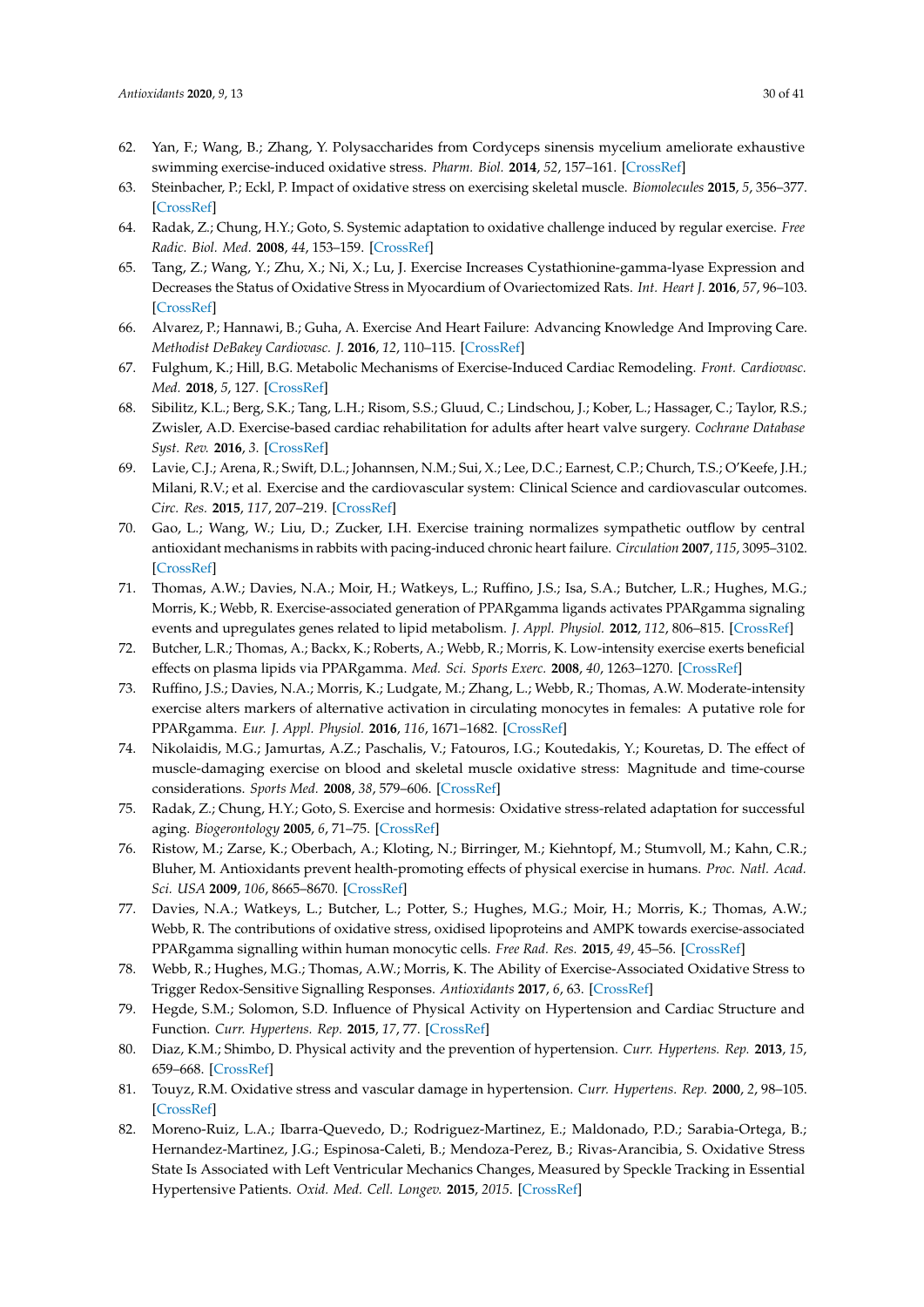- 83. Polovina, M.M.; Ostojic, M.C.; Potpara, T.S. Relation of Biomarkers of Inflammation and Oxidative Stress with Hypertension Occurrence in Lone Atrial Fibrillation. *Med. Inflamm.* **2015**, *2015*. [\[CrossRef\]](http://dx.doi.org/10.1155/2015/653026)
- <span id="page-30-17"></span><span id="page-30-0"></span>84. Reis, G.S.; Augusto, V.S.; Silveira, A.P.; Jordao, A.A., Jr.; Baddini-Martinez, J.; Poli Neto, O.; Rodrigues, A.J.; Evora, P.R. Oxidative-stress biomarkers in patients with pulmonary hypertension. *Pulm. Circ.* **2013**, *3*, 856–861. [\[CrossRef\]](http://dx.doi.org/10.1086/674764)
- <span id="page-30-1"></span>85. Korsager Larsen, M.; Matchkov, V.V. Hypertension and physical exercise: The role of oxidative stress. *Medicina* **2016**, *52*, 19–27. [\[CrossRef\]](http://dx.doi.org/10.1016/j.medici.2016.01.005)
- <span id="page-30-2"></span>86. Higashi, Y.; Yoshizumi, M. Exercise and endothelial function: Role of endothelium-derived nitric oxide and oxidative stress in healthy subjects and hypertensive patients. *Pharmacol. Ther.* **2004**, *102*, 87–96. [\[CrossRef\]](http://dx.doi.org/10.1016/j.pharmthera.2004.02.003)
- <span id="page-30-18"></span><span id="page-30-4"></span>87. Jia, L.L.; Kang, Y.M.; Wang, F.X.; Li, H.B.; Zhang, Y.; Yu, X.J.; Qi, J.; Suo, Y.P.; Tian, Z.J.; Zhu, Z.; et al. Exercise training attenuates hypertension and cardiac hypertrophy by modulating neurotransmitters and cytokines in hypothalamic paraventricular nucleus. *PLoS ONE* **2014**, *9*, e85481. [\[CrossRef\]](http://dx.doi.org/10.1371/journal.pone.0085481)
- <span id="page-30-3"></span>88. Zago, A.S.; Park, J.Y.; Fenty-Stewart, N.; Kokubun, E.; Brown, M.D. Effects of aerobic exercise on the blood pressure, oxidative stress and eNOS gene polymorphism in pre-hypertensive older people. *Eur. J. Appl. Physiol.* **2010**, *110*, 825–832. [\[CrossRef\]](http://dx.doi.org/10.1007/s00421-010-1568-6)
- <span id="page-30-5"></span>89. Trape, A.A.; Jacomini, A.M.; Muniz, J.J.; Sertorio, J.T.; Tanus-Santos, J.E.; do Amaral, S.L.; Zago, A.S. The relationship between training status, blood pressure and uric acid in adults and elderly. *BMC Cardiovasc. Disord.* **2013**, *13*, 44. [\[CrossRef\]](http://dx.doi.org/10.1186/1471-2261-13-44)
- <span id="page-30-6"></span>90. Gilbert, J.S.; Banek, C.T.; Bauer, A.J.; Gingery, A.; Needham, K. Exercise training attenuates placental ischemia-induced hypertension and angiogenic imbalance in the rat. *Hypertension* **2012**, *60*, 1545–1551. [\[CrossRef\]](http://dx.doi.org/10.1161/HYPERTENSIONAHA.112.202275)
- <span id="page-30-7"></span>91. Cook, M.D.; Heffernan, K.S.; Ranadive, S.; Woods, J.A.; Fernhall, B. Effect of resistance training on biomarkers of vascular function and oxidative stress in young African-American and Caucasian men. *J. Hum. Hypertens.* **2013**, *27*, 388–392. [\[CrossRef\]](http://dx.doi.org/10.1038/jhh.2012.48)
- <span id="page-30-8"></span>92. Gupt, A.M.; Kumar, M.; Sharma, R.K.; Misra, R.; Gupt, A. Effect of Moderate Aerobic Exercise Training on Autonomic Functions and its Correlation with the Antioxidant Status. *Indian J. physiol. Pharmacol.* **2015**, *59*, 162–169.
- <span id="page-30-9"></span>93. Craighead, D.H.; Heinbockel, T.C.; Hamilton, M.N.; Bailey, E.F.; MacDonald, M.J.; Gibala, M.J.; Seals, D.R. Time-efficient physical training for enhancing cardiovascular function in mid-life and older adults: Promise and current research gaps. *J. Appl. Physiol.* **2019**. [\[CrossRef\]](http://dx.doi.org/10.1152/japplphysiol.00381.2019)
- <span id="page-30-10"></span>94. Roque, F.R.; Briones, A.M.; Garcia-Redondo, A.B.; Galan, M.; Martinez-Revelles, S.; Avendano, M.S.; Cachofeiro, V.; Fernandes, T.; Vassallo, D.V.; Oliveira, E.M.; et al. Aerobic exercise reduces oxidative stress and improves vascular changes of small mesenteric and coronary arteries in hypertension. *Br. J. Pharmacol.* **2013**, *168*, 686–703. [\[CrossRef\]](http://dx.doi.org/10.1111/j.1476-5381.2012.02224.x)
- <span id="page-30-11"></span>95. Campos, J.C.; Fernandes, T.; Bechara, L.R.; da Paixao, N.A.; Brum, P.C.; de Oliveira, E.M.; Ferreira, J.C. Increased clearance of reactive aldehydes and damaged proteins in hypertension-induced compensated cardiac hypertrophy: Impact of exercise training. *Oxid. Med. Cell. Longev.* **2015**, *2015*. [\[CrossRef\]](http://dx.doi.org/10.1155/2015/464195)
- <span id="page-30-12"></span>96. Garciarena, C.D.; Pinilla, O.A.; Nolly, M.B.; Laguens, R.P.; Escudero, E.M.; Cingolani, H.E.; Ennis, I.L. Endurance training in the spontaneously hypertensive rat: Conversion of pathological into physiological cardiac hypertrophy. *Hypertension* **2009**, *53*, 708–714. [\[CrossRef\]](http://dx.doi.org/10.1161/HYPERTENSIONAHA.108.126805)
- <span id="page-30-13"></span>97. Roberts, C.K.; Vaziri, N.D.; Barnard, R.J. Effect of diet and exercise intervention on blood pressure, insulin, oxidative stress, and nitric oxide availability. *Circulation* **2002**, *106*, 2530–2532. [\[CrossRef\]](http://dx.doi.org/10.1161/01.CIR.0000040584.91836.0D)
- <span id="page-30-14"></span>98. Agarwal, D.; Dange, R.B.; Vila, J.; Otamendi, A.J.; Francis, J. Detraining differentially preserved beneficial effects of exercise on hypertension: Effects on blood pressure, cardiac function, brain inflammatory cytokines and oxidative stress. *PLoS ONE* **2012**, *7*, e52569. [\[CrossRef\]](http://dx.doi.org/10.1371/journal.pone.0052569)
- <span id="page-30-15"></span>99. Ferguson, A.V.; Latchford, K.J.; Samson, W.K. The paraventricular nucleus of the hypothalamus—A potential target for integrative treatment of autonomic dysfunction. *Expert Opin. Ther. Targets* **2008**, *12*, 717–727. [\[CrossRef\]](http://dx.doi.org/10.1517/14728222.12.6.717)
- <span id="page-30-16"></span>100. Dampney, R.A.; Michelini, L.C.; Li, D.P.; Pan, H.L. Regulation of sympathetic vasomotor activity by the hypothalamic paraventricular nucleus in normotensive and hypertensive states. *Am. J. Physiol. Heart Circ. Physiol.* **2018**, *315*, H1200–H1214. [\[CrossRef\]](http://dx.doi.org/10.1152/ajpheart.00216.2018)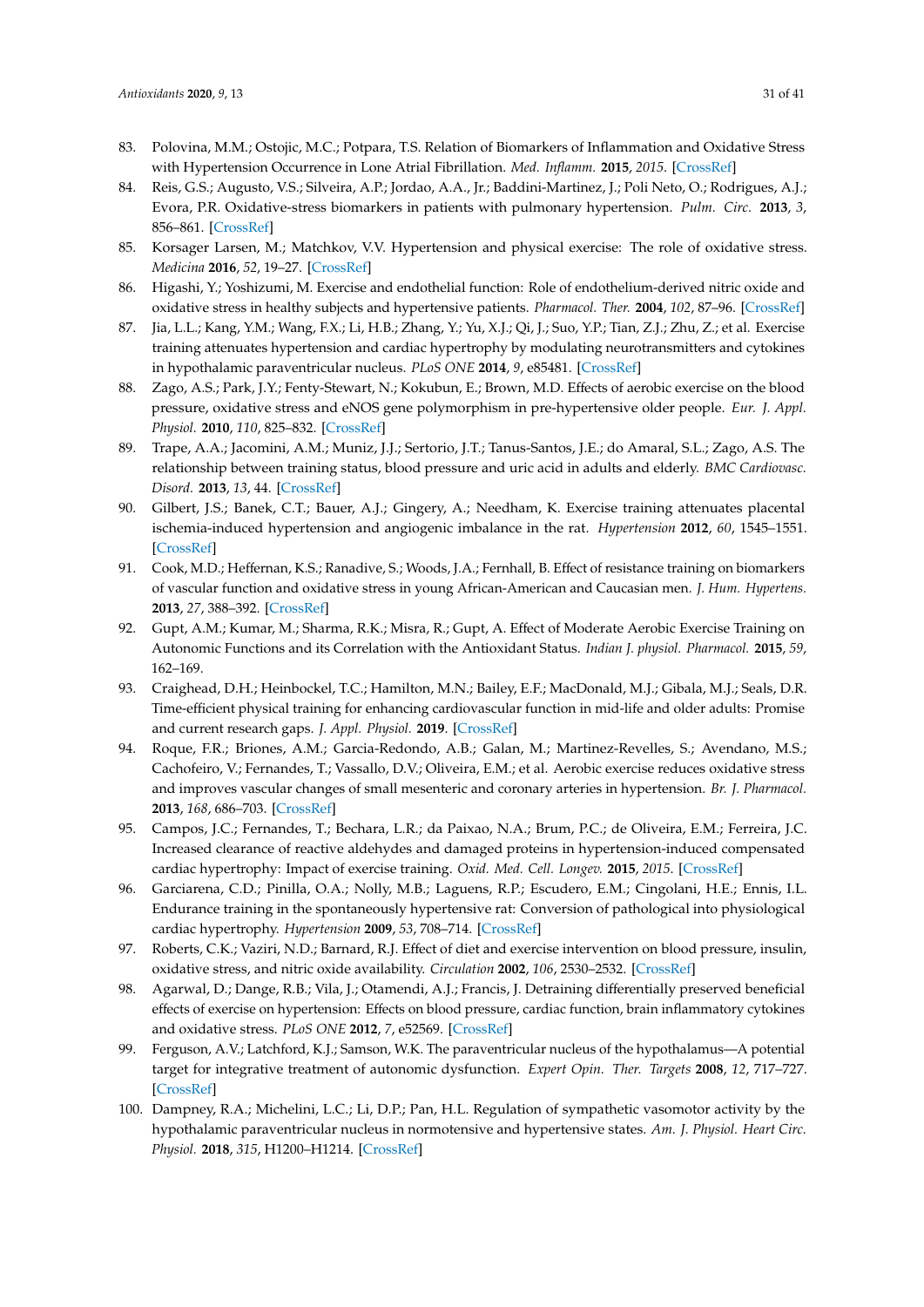- <span id="page-31-16"></span><span id="page-31-0"></span>101. Sturgeon, K.M.; Fenty-Stewart, N.M.; Diaz, K.M.; Brinkley, T.E.; Dowling, T.C.; Brown, M.D. The relationship of oxidative stress and cholesterol with dipping status before and after aerobic exercise training. *Blood Press.* **2009**, *18*, 171–179. [\[CrossRef\]](http://dx.doi.org/10.1080/08037050903047160)
- <span id="page-31-1"></span>102. Pialoux, V.; Brown, A.D.; Leigh, R.; Friedenreich, C.M.; Poulin, M.J. Effect of cardiorespiratory fitness on vascular regulation and oxidative stress in postmenopausal women. *Hypertension* **2009**, *54*, 1014–1020. [\[CrossRef\]](http://dx.doi.org/10.1161/HYPERTENSIONAHA.109.138917)
- <span id="page-31-2"></span>103. Schuster, A.; Thakur, A.; Wang, Z.; Borowski, A.G.; Thomas, J.D.; Tang, W.H. Increased exhaled nitric oxide levels after exercise in patients with chronic systolic heart failure with pulmonary venous hypertension. *J. Card. Fail.* **2012**, *18*, 799–803. [\[CrossRef\]](http://dx.doi.org/10.1016/j.cardfail.2012.08.356)
- 104. Tsutsui, H.; Kinugawa, S.; Matsushima, S. Oxidative stress and heart failure. *Am. J. Physiol. Heart Circ. Physiol.* **2011**, *301*, H2181–H2190. [\[CrossRef\]](http://dx.doi.org/10.1152/ajpheart.00554.2011)
- <span id="page-31-3"></span>105. Gullestad, L.; Aukrust, P. Review of trials in chronic heart failure showing broad-spectrum anti-inflammatory approaches. *Am. J. Cardiol.* **2005**, *95*. [\[CrossRef\]](http://dx.doi.org/10.1016/j.amjcard.2005.03.008)
- <span id="page-31-4"></span>106. Castro, P.; Vukasovic, J.L.; Chiong, M.; Diaz-Araya, G.; Alcaino, H.; Copaja, M.; Valenzuela, R.; Greig, D.; Perez, O.; Corbalan, R.; et al. Effects of carvedilol on oxidative stress and chronotropic response to exercise in patients with chronic heart failure. *Eur. J. Heart Fail.* **2005**, *7*, 1033–1039. [\[CrossRef\]](http://dx.doi.org/10.1016/j.ejheart.2004.11.009)
- <span id="page-31-5"></span>107. Sawyer, D.B.; Siwik, D.A.; Xiao, L.; Pimentel, D.R.; Singh, K.; Colucci, W.S. Role of oxidative stress in myocardial hypertrophy and failure. *J. Mol. Cell. Cardiol.* **2002**, *34*, 379–388. [\[CrossRef\]](http://dx.doi.org/10.1006/jmcc.2002.1526)
- <span id="page-31-6"></span>108. Heinonen, I.; Sorop, O.; de Beer, V.J.; Duncker, D.J.; Merkus, D. What can we learn about treating heart failure from the heart's response to acute exercise? Focus on the coronary microcirculation. *J. Appl. Physiol.* **2015**, *119*, 934–943. [\[CrossRef\]](http://dx.doi.org/10.1152/japplphysiol.00053.2015)
- <span id="page-31-7"></span>109. Gomes, M.J.; Martinez, P.F.; Campos, D.H.; Pagan, L.U.; Bonomo, C.; Lima, A.R.; Damatto, R.L.; Cezar, M.D.; Damatto, F.C.; Rosa, C.M.; et al. Beneficial Effects of Physical Exercise on Functional Capacity and Skeletal Muscle Oxidative Stress in Rats with Aortic Stenosis-Induced Heart Failure. *Oxid. Med. Cell. Longev.* **2016**, *2016*. [\[CrossRef\]](http://dx.doi.org/10.1155/2016/8695716)
- <span id="page-31-8"></span>110. Nagayoshi, Y.; Kawano, H.; Hokamaki, J.; Uemura, T.; Soejima, H.; Kaikita, K.; Sugiyama, S.; Yamabe, H.; Shioji, I.; Sasaki, S.; et al. Differences in oxidative stress markers based on the aetiology of heart failure: Comparison of oxidative stress in patients with and without coronary artery disease. *Free Rad. Res.* **2009**, *43*, 1159–1166. [\[CrossRef\]](http://dx.doi.org/10.3109/10715760903214470)
- 111. Kono, Y.; Nakamura, K.; Kimura, H.; Nishii, N.; Watanabe, A.; Banba, K.; Miura, A.; Nagase, S.; Sakuragi, S.; Kusano, K.F.; et al. Elevated levels of oxidative DNA damage in serum and myocardium of patients with heart failure. *Circ. J.* **2006**, *70*, 1001–1005. [\[CrossRef\]](http://dx.doi.org/10.1253/circj.70.1001)
- 112. Kobayashi, S.; Susa, T.; Tanaka, T.; Wada, Y.; Okuda, S.; Doi, M.; Nao, T.; Yoshiga, Y.; Yamada, J.; Okamura, T.; et al. Urinary 8-hydroxy-2'-deoxyguanosine reflects symptomatic status and severity of systolic dysfunction in patients with chronic heart failure. *Eur. J. Heart Fail.* **2011**, *13*, 29–36. [\[CrossRef\]](http://dx.doi.org/10.1093/eurjhf/hfq178)
- <span id="page-31-9"></span>113. Nakamura, T.; Ranek, M.J.; Lee, D.I.; Shalkey Hahn, V.; Kim, C.; Eaton, P.; Kass, D.A. Prevention of PKG1alpha oxidation augments cardioprotection in the stressed heart. *J. Clin. Investig.* **2015**, *125*, 2468–2472. [\[CrossRef\]](http://dx.doi.org/10.1172/JCI80275)
- <span id="page-31-10"></span>114. Tang, W.H.; Wu, Y.; Mann, S.; Pepoy, M.; Shrestha, K.; Borowski, A.G.; Hazen, S.L. Diminished antioxidant activity of high-density lipoprotein-associated proteins in systolic heart failure. *Circ. Heart Fail.* **2011**, *4*, 59–64. [\[CrossRef\]](http://dx.doi.org/10.1161/CIRCHEARTFAILURE.110.958348)
- <span id="page-31-11"></span>115. Nunes, R.B.; Tonetto, M.; Machado, N.; Chazan, M.; Heck, T.G.; Veiga, A.B.; Dall'Ago, P. Physical exercise improves plasmatic levels of IL-10, left ventricular end-diastolic pressure, and muscle lipid peroxidation in chronic heart failure rats. *J. Appl. Physiol.* **2008**, *104*, 1641–1647. [\[CrossRef\]](http://dx.doi.org/10.1152/japplphysiol.00062.2008)
- <span id="page-31-12"></span>116. Adams, V.; Niebauer, J. Reversing heart failure-associated pathophysiology with exercise: What actually improves and by how much? *Heart Fail. Clin.* **2015**, *11*, 17–28. [\[CrossRef\]](http://dx.doi.org/10.1016/j.hfc.2014.08.001)
- <span id="page-31-13"></span>117. Piepoli, M.F. Exercise training in chronic heart failure: Mechanisms and therapies. *Neth. Heart J.* **2013**, *21*, 85–90. [\[CrossRef\]](http://dx.doi.org/10.1007/s12471-012-0367-6)
- <span id="page-31-14"></span>118. Roveda, F.; Middlekauff, H.R.; Rondon, M.U.; Reis, S.F.; Souza, M.; Nastari, L.; Barretto, A.C.; Krieger, E.M.; Negrao, C.E. The effects of exercise training on sympathetic neural activation in advanced heart failure: A randomized controlled trial. *J. Am. Coll. Cardiol.* **2003**, *42*, 854–860. [\[CrossRef\]](http://dx.doi.org/10.1016/S0735-1097(03)00831-3)
- <span id="page-31-15"></span>119. Negrao, C.E.; Middlekauff, H.R.; Gomes-Santos, I.L.; Antunes-Correa, L.M. Effects of exercise training on neurovascular control and skeletal myopathy in systolic heart failure. *Am. J. Physiol. Heart Circ. Physiol.* **2015**, *308*, H792–H802. [\[CrossRef\]](http://dx.doi.org/10.1152/ajpheart.00830.2014)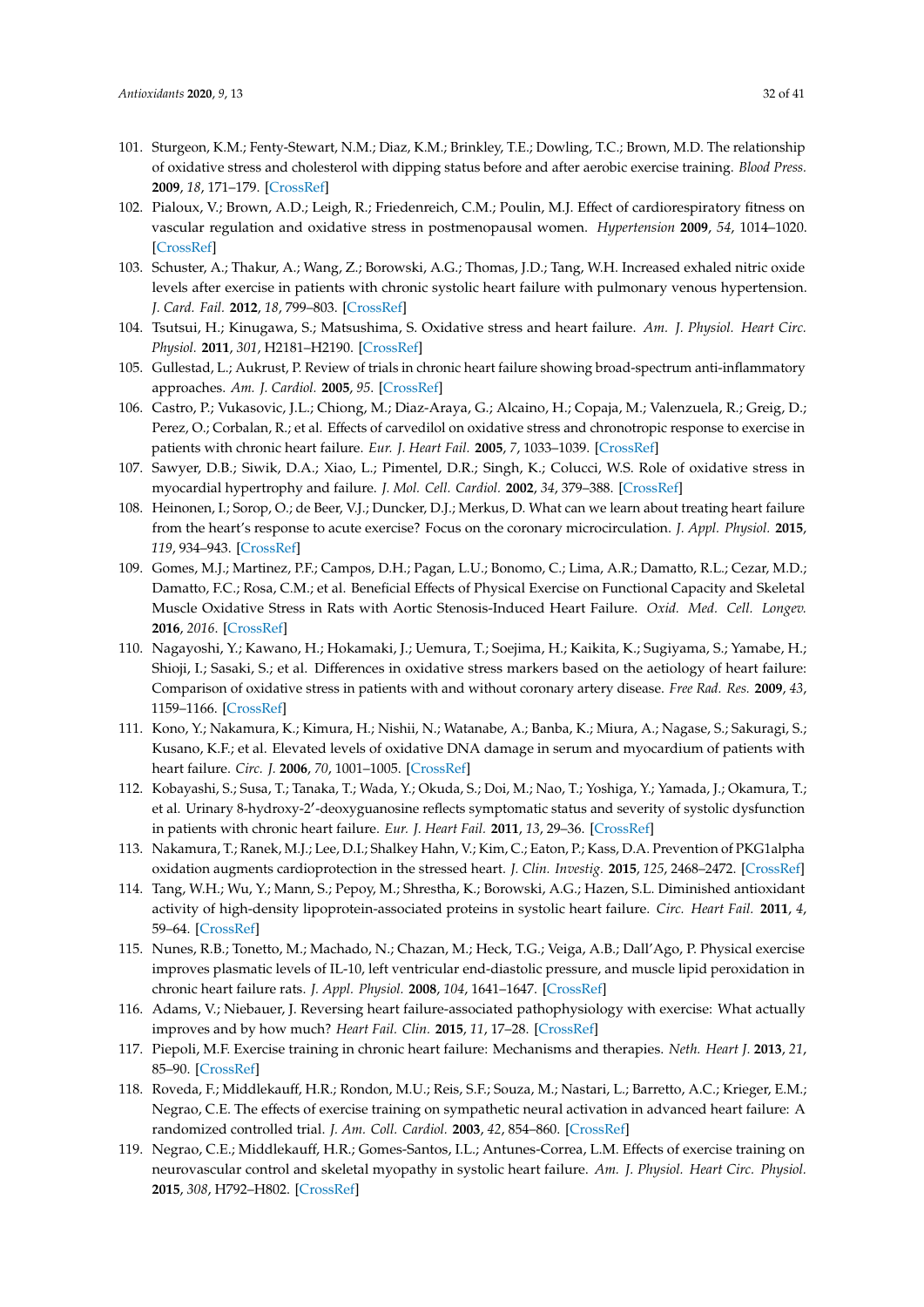- <span id="page-32-0"></span>120. Gielen, S.; Adams, V.; Mobius-Winkler, S.; Linke, A.; Erbs, S.; Yu, J.; Kempf, W.; Schubert, A.; Schuler, G.; Hambrecht, R. Anti-inflammatory effects of exercise training in the skeletal muscle of patients with chronic heart failure. *J. Am. Coll. Cardiol.* **2003**, *42*, 861–868. [\[CrossRef\]](http://dx.doi.org/10.1016/S0735-1097(03)00848-9)
- <span id="page-32-1"></span>121. Bacurau, A.V.; Jardim, M.A.; Ferreira, J.C.; Bechara, L.R.; Bueno, C.R., Jr.; Alba-Loureiro, T.C.; Negrao, C.E.; Casarini, D.E.; Curi, R.; Ramires, P.R.; et al. Sympathetic hyperactivity differentially affects skeletal muscle mass in developing heart failure: Role of exercise training. *J. Appl. Physiol.* **2009**, *106*, 1631–1640. [\[CrossRef\]](http://dx.doi.org/10.1152/japplphysiol.91067.2008)
- <span id="page-32-2"></span>122. Niess, A.M.; Simon, P. Response and adaptation of skeletal muscle to exercise—The role of reactive oxygen species. *Front. Biosci.* **2007**, *12*, 4826–4838. [\[CrossRef\]](http://dx.doi.org/10.2741/2431)
- <span id="page-32-3"></span>123. Zucker, I.H.; Schultz, H.D.; Patel, K.P.; Wang, H. Modulation of angiotensin II signaling following exercise training in heart failure. *Am. J. Physiol. Heart Circ. Physiol.* **2015**, *308*, H781–H791. [\[CrossRef\]](http://dx.doi.org/10.1152/ajpheart.00026.2015)
- <span id="page-32-4"></span>124. Koba, S.; Hisatome, I.; Watanabe, T. Central command dysfunction in rats with heart failure is mediated by brain oxidative stress and normalized by exercise training. *J. Physiol.* **2014**, *592*, 3917–3931. [\[CrossRef\]](http://dx.doi.org/10.1113/jphysiol.2014.272377)
- <span id="page-32-5"></span>125. Linke, A.; Adams, V.; Schulze, P.C.; Erbs, S.; Gielen, S.; Fiehn, E.; Mobius-Winkler, S.; Schubert, A.; Schuler, G.; Hambrecht, R. Antioxidative effects of exercise training in patients with chronic heart failure: Increase in radical scavenger enzyme activity in skeletal muscle. *Circulation* **2005**, *111*, 1763–1770. [\[CrossRef\]](http://dx.doi.org/10.1161/01.CIR.0000165503.08661.E5)
- <span id="page-32-6"></span>126. Adams, V.; Linke, A.; Krankel, N.; Erbs, S.; Gielen, S.; Mobius-Winkler, S.; Gummert, J.F.; Mohr, F.W.; Schuler, G.; Hambrecht, R. Impact of regular physical activity on the NAD(P)H oxidase and angiotensin receptor system in patients with coronary artery disease. *Circulation* **2005**, *111*, 555–562. [\[CrossRef\]](http://dx.doi.org/10.1161/01.CIR.0000154560.88933.7E)
- <span id="page-32-7"></span>127. Bozi, L.H.; Jannig, P.R.; Rolim, N.; Voltarelli, V.A.; Dourado, P.M.; Wisloff, U.; Brum, P.C. Aerobic exercise training rescues cardiac protein quality control and blunts endoplasmic reticulum stress in heart failure rats. *J. Cell. Mol. Med.* **2016**, *20*, 2208–2212. [\[CrossRef\]](http://dx.doi.org/10.1111/jcmm.12894)
- <span id="page-32-8"></span>128. Kraljevic, J.; Hoydal, M.A.; Ljubkovic, M.; Moreira, J.B.; Jorgensen, K.; Ness, H.O.; Baekkerud, F.H.; Dujic, Z.; Wisloff, U.; Marinovic, J. Role of KATP Channels in Beneficial Effects of Exercise in Ischemic Heart Failure. *Med. Sci. Sports Exerc.* **2015**, *47*, 2504–2512. [\[CrossRef\]](http://dx.doi.org/10.1249/MSS.0000000000000714)
- <span id="page-32-9"></span>129. Niebauer, J.; Clark, A.L.; Webb-Peploe, K.M.; Boger, R.; Coats, A.J. Home-based exercise training modulates pro-oxidant substrates in patients with chronic heart failure. *Eur. J. Heart Fail.* **2005**, *7*, 183–188. [\[CrossRef\]](http://dx.doi.org/10.1016/j.ejheart.2004.06.001)
- <span id="page-32-10"></span>130. Tsarouhas, K.; Tsitsimpikou, C.; Haliassos, A.; Georgoulias, P.; Koutsioras, I.; Kouretas, D.; Kogias, J.; Liosis, I.; Rentoukas, E.; Kyriakides, Z. Study of insulin resistance, TNF-alpha, total antioxidant capacity and lipid profile in patients with chronic heart failure under exercise. *In Vivo* **2011**, *25*, 1031–1037.
- <span id="page-32-11"></span>131. Klempfner, R.; Tzur, B.; Sabbag, A.; Nahshon, A.; Gang, N.; Hay, I.; Kamerman, T.; Hod, H.; Goldenberg, I.; Rott, D. Participation in an Exercise-Based Cardiac Rehabilitation Program and Functional Improvement of Heart Failure Patients with Preserved Versus Reduced Left Ventricular Systolic Function. *Isr. Med. Assoc. J.* **2018**, *20*, 358–362.
- <span id="page-32-12"></span>132. Zile, M.R.; Kjellstrom, B.; Bennett, T.; Cho, Y.; Baicu, C.F.; Aaron, M.F.; Abraham, W.T.; Bourge, R.C.; Kueffer, F.J. Effects of exercise on left ventricular systolic and diastolic properties in patients with heart failure and a preserved ejection fraction versus heart failure and a reduced ejection fraction. *Circ. Heart Fail.* **2013**, *6*, 508–516. [\[CrossRef\]](http://dx.doi.org/10.1161/CIRCHEARTFAILURE.112.000216)
- <span id="page-32-13"></span>133. McKelvie, R.S. Exercise training in patients with heart failure: Clinical outcomes, safety, and indications. *Heart Fail. Rev.* **2008**, *13*, 3–11. [\[CrossRef\]](http://dx.doi.org/10.1007/s10741-007-9052-z)
- <span id="page-32-14"></span>134. Morris, J.H.; Chen, L. Exercise Training and Heart Failure: A Review of the Literature. *Card. Fail. Rev.* **2019**, *5*, 57–61. [\[CrossRef\]](http://dx.doi.org/10.15420/cfr.2018.31.1)
- <span id="page-32-15"></span>135. Li, W.; Jeong, J.H.; Park, H.G.; Lee, Y.R.; Li, M.; Lee, S.K. Endurance exercise training inhibits neointimal formation via enhancement of FOXOs expression in balloon-induced atherosclerosis rat model. *J. Exerc. Nutr. Biochem.* **2014**, *18*, 105–110. [\[CrossRef\]](http://dx.doi.org/10.5717/jenb.2014.18.1.105)
- <span id="page-32-16"></span>136. Gimbrone, M.A., Jr.; Garcia-Cardena, G. Endothelial Cell Dysfunction and the Pathobiology of Atherosclerosis. *Circ. Res.* **2016**, *118*, 620–636. [\[CrossRef\]](http://dx.doi.org/10.1161/CIRCRESAHA.115.306301)
- <span id="page-32-17"></span>137. Lubrano, V.; Balzan, S. Enzymatic antioxidant system in vascular inflammation and coronary artery disease. *World J. Exp. Med.* **2015**, *5*, 218–224. [\[CrossRef\]](http://dx.doi.org/10.5493/wjem.v5.i4.218)
- <span id="page-32-18"></span>138. Davignon, J.; Ganz, P. Role of endothelial dysfunction in atherosclerosis. *Circulation* **2004**, *109*, Iii27–Iii32. [\[CrossRef\]](http://dx.doi.org/10.1161/01.CIR.0000131515.03336.f8)
- <span id="page-32-19"></span>139. Teodoro, B.G.; Natali, A.J.; Fernandes, S.A.; Silva, L.A.; Pinho, R.A.; Matta, S.L.; Peluzio Mdo, C. Improvements of atherosclerosis and hepatic oxidative stress are independent of exercise intensity in LDLr(−/−) mice. *J. Atheroscl. Thromb.* **2012**, *19*, 904–911. [\[CrossRef\]](http://dx.doi.org/10.5551/jat.11569)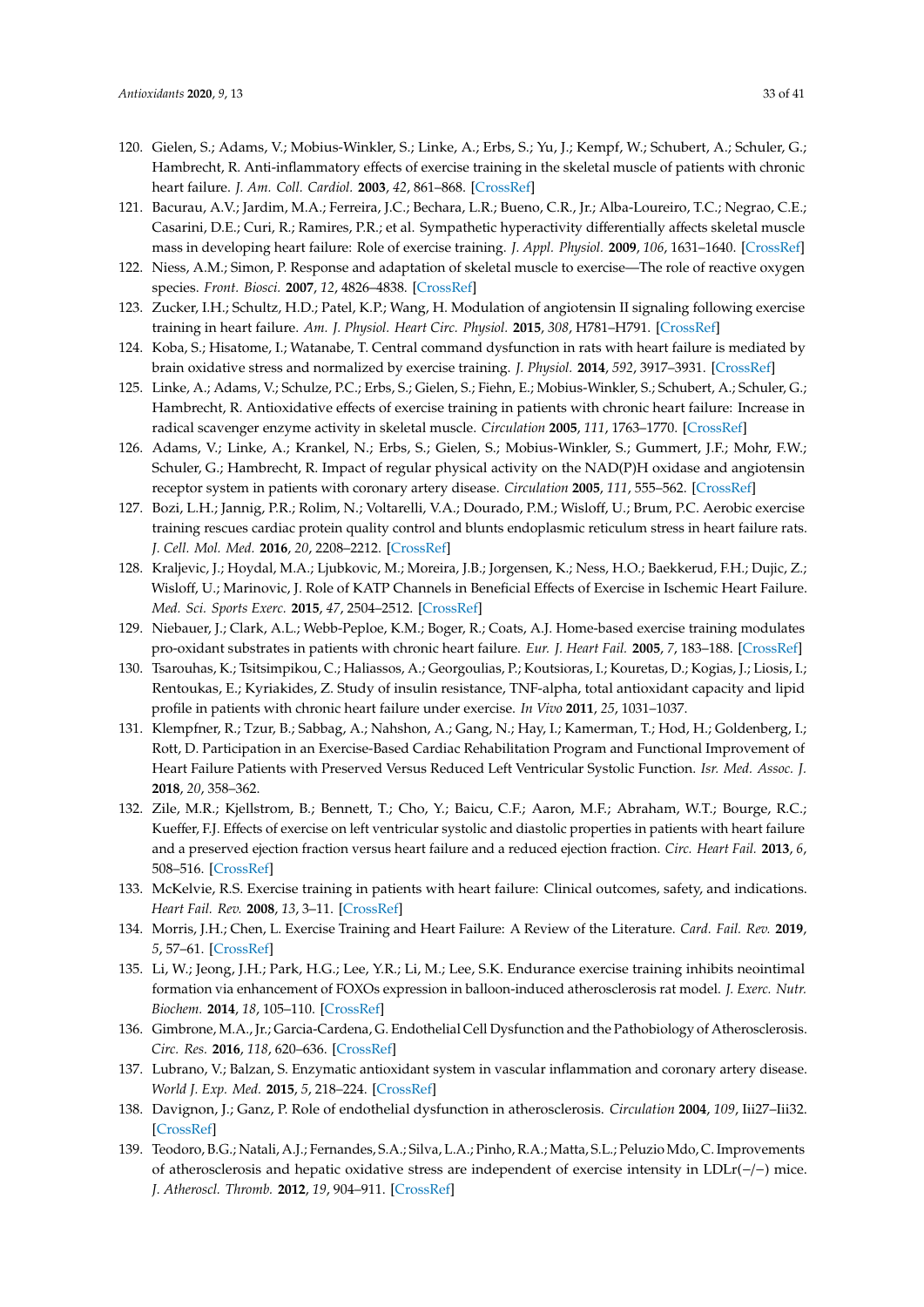- <span id="page-33-0"></span>140. Pellegrin, M.; Aubert, J.F.; Bouzourene, K.; Amstutz, C.; Mazzolai, L. Voluntary Exercise Stabilizes Established Angiotensin II-Dependent Atherosclerosis in Mice through Systemic Anti-Inflammatory Effects. *PLoS ONE* **2015**, *10*, e0143536. [\[CrossRef\]](http://dx.doi.org/10.1371/journal.pone.0143536)
- 141. Bachi, A.L.L.; Barros, M.P.; Vieira, R.P.; Rocha, G.A.; de Andrade, P.B.M.; Victorino, A.B.; Ramos, L.R.; Gravina, C.F.; Lopes, J.D.; Vaisberg, M.; et al. Combined Exercise Training Performed by Elderly Women Reduces Redox Indexes and Proinflammatory Cytokines Related to Atherogenesis. *Oxid. Med. Cell. Longev.* **2019**, *2019*. [\[CrossRef\]](http://dx.doi.org/10.1155/2019/6469213)
- 142. Jakovljevic, B.; Nikolic Turnic, T.; Jeremic, N.; Jeremic, J.; Bradic, J.; Ravic, M.; Jakovljevic, V.L.; Jelic, D.; Radovanovic, D.; Pechanova, O.; et al. The impact of aerobic and anaerobic training regimes on blood pressure in normotensive and hypertensive rats: Focus on redox changes. *Mol. Cell. Biochem.* **2019**, *454*, 111–121. [\[CrossRef\]](http://dx.doi.org/10.1007/s11010-018-3457-y)
- <span id="page-33-1"></span>143. Beck, D.T.; Casey, D.P.; Martin, J.S.; Emerson, B.D.; Braith, R.W. Exercise training improves endothelial function in young prehypertensives. *Exp. Biol. Med.* **2013**, *238*, 433–441. [\[CrossRef\]](http://dx.doi.org/10.1177/1535370213477600)
- <span id="page-33-2"></span>144. Shing, C.M.; Fassett, R.G.; Peake, J.M.; Coombes, J.S. Voluntary exercise decreases atherosclerosis in nephrectomised ApoE knockout mice. *PLoS ONE* **2015**, *10*, e0120287. [\[CrossRef\]](http://dx.doi.org/10.1371/journal.pone.0120287)
- <span id="page-33-5"></span>145. Kadoglou, N.P.; Moustardas, P.; Kapelouzou, A.; Katsimpoulas, M.; Giagini, A.; Dede, E.; Kostomitsopoulos, N.; Karayannacos, P.E.; Kostakis, A.; Liapis, C.D. The anti-inflammatory effects of exercise training promote atherosclerotic plaque stabilization in apolipoprotein E knockout mice with diabetic atherosclerosis. *Eur. J. Histochem.* **2013**, *57*. [\[CrossRef\]](http://dx.doi.org/10.4081/ejh.2013.e3)
- <span id="page-33-7"></span>146. Okabe, T.A.; Shimada, K.; Hattori, M.; Murayama, T.; Yokode, M.; Kita, T.; Kishimoto, C. Swimming reduces the severity of atherosclerosis in apolipoprotein E deficient mice by antioxidant effects. *Cardiovasc. Res.* **2007**, *74*, 537–545. [\[CrossRef\]](http://dx.doi.org/10.1016/j.cardiores.2007.02.019)
- <span id="page-33-3"></span>147. Laufs, U.; Wassmann, S.; Czech, T.; Munzel, T.; Eisenhauer, M.; Bohm, M.; Nickenig, G. Physical inactivity increases oxidative stress, endothelial dysfunction, and atherosclerosis. *Arterioscl. Thromb. Vasc. Biol.* **2005**, *25*, 809–814. [\[CrossRef\]](http://dx.doi.org/10.1161/01.ATV.0000158311.24443.af)
- <span id="page-33-4"></span>148. Walther, C.; Gielen, S.; Hambrecht, R. The effect of exercise training on endothelial function in cardiovascular disease in humans. *Exerc. Sports Sci. Rev.* **2004**, *32*, 129–134. [\[CrossRef\]](http://dx.doi.org/10.1097/00003677-200410000-00002)
- <span id="page-33-6"></span>149. Garelnabi, M.; Mahini, H.; Wilson, T. Quercetin intake with exercise modulates lipoprotein metabolism and reduces atherosclerosis plaque formation. *J. Int. Soc. Sports Nutr.* **2014**, *11*, 22. [\[CrossRef\]](http://dx.doi.org/10.1186/1550-2783-11-22)
- <span id="page-33-8"></span>150. Cesar, L.; Suarez, S.V.; Adi, J.; Adi, N.; Vazquez-Padron, R.; Yu, H.; Ma, Q.; Goldschmidt-Clermont, P.J.; Agatston, A.; Kurlansky, P.; et al. An essential role for diet in exercise-mediated protection against dyslipidemia, inflammation and atherosclerosis in ApoE(−)/(−) mice. *PLoS ONE* **2011**, *6*, e17263. [\[CrossRef\]](http://dx.doi.org/10.1371/journal.pone.0017263)
- <span id="page-33-9"></span>151. Lee, J.; Cho, J.Y.; Kim, W.K. Anti-inflammation effect of Exercise and Korean red ginseng in aging model rats with diet-induced atherosclerosis. *Nutr. Res. Prac.* **2014**, *8*, 284–291. [\[CrossRef\]](http://dx.doi.org/10.4162/nrp.2014.8.3.284)
- <span id="page-33-10"></span>152. Yang, Y.; Parsons, K.K.; Chi, L.; Malakauskas, S.M.; Le, T.H. Glutathione S-transferase-micro1 regulates vascular smooth muscle cell proliferation, migration, and oxidative stress. *Hypertension* **2009**, *54*, 1360–1368. [\[CrossRef\]](http://dx.doi.org/10.1161/HYPERTENSIONAHA.109.139428)
- <span id="page-33-11"></span>153. Lewis, P.; Stefanovic, N.; Pete, J.; Calkin, A.C.; Giunti, S.; Thallas-Bonke, V.; Jandeleit-Dahm, K.A.; Allen, T.J.; Kola, I.; Cooper, M.E.; et al. Lack of the antioxidant enzyme glutathione peroxidase-1 accelerates atherosclerosis in diabetic apolipoprotein E-deficient mice. *Circulation* **2007**, *115*, 2178–2187. [\[CrossRef\]](http://dx.doi.org/10.1161/CIRCULATIONAHA.106.664250)
- <span id="page-33-12"></span>154. Vendrov, A.E.; Vendrov, K.C.; Smith, A.; Yuan, J.; Sumida, A.; Robidoux, J.; Runge, M.S.; Madamanchi, N.R. NOX4 NADPH Oxidase-Dependent Mitochondrial Oxidative Stress in Aging-Associated Cardiovascular Disease. *Antioxid. Redox Signal.* **2015**, *23*, 1389–1409. [\[CrossRef\]](http://dx.doi.org/10.1089/ars.2014.6221)
- <span id="page-33-13"></span>155. Chen, S.D.; Yang, D.I.; Lin, T.K.; Shaw, F.Z.; Liou, C.W.; Chuang, Y.C. Roles of oxidative stress, apoptosis, PGC-1alpha and mitochondrial biogenesis in cerebral ischemia. *Int. J. Mol. Sci.* **2011**, *12*, 7199–7215. [\[CrossRef\]](http://dx.doi.org/10.3390/ijms12107199)
- <span id="page-33-14"></span>156. Maulik, N.; Watanabe, M.; Engelman, D.T.; Engelman, R.M.; Das, D.K. Oxidative stress adaptation improves postischemic ventricular recovery. *Mol. Cell. Biochem.* **1995**, *144*, 67–74. [\[CrossRef\]](http://dx.doi.org/10.1007/BF00926742)
- <span id="page-33-15"></span>157. Mastaloudis, A.; Leonard, S.W.; Traber, M.G. Oxidative stress in athletes during extreme endurance exercise. *Free Radic. Biol. Med.* **2001**, *31*, 911–922. [\[CrossRef\]](http://dx.doi.org/10.1016/S0891-5849(01)00667-0)
- <span id="page-33-16"></span>158. Powers, S.K.; Jackson, M.J. Exercise-induced oxidative stress: Cellular mechanisms and impact on muscle force production. *Physiol. Rev.* **2008**, *88*, 1243–1276. [\[CrossRef\]](http://dx.doi.org/10.1152/physrev.00031.2007)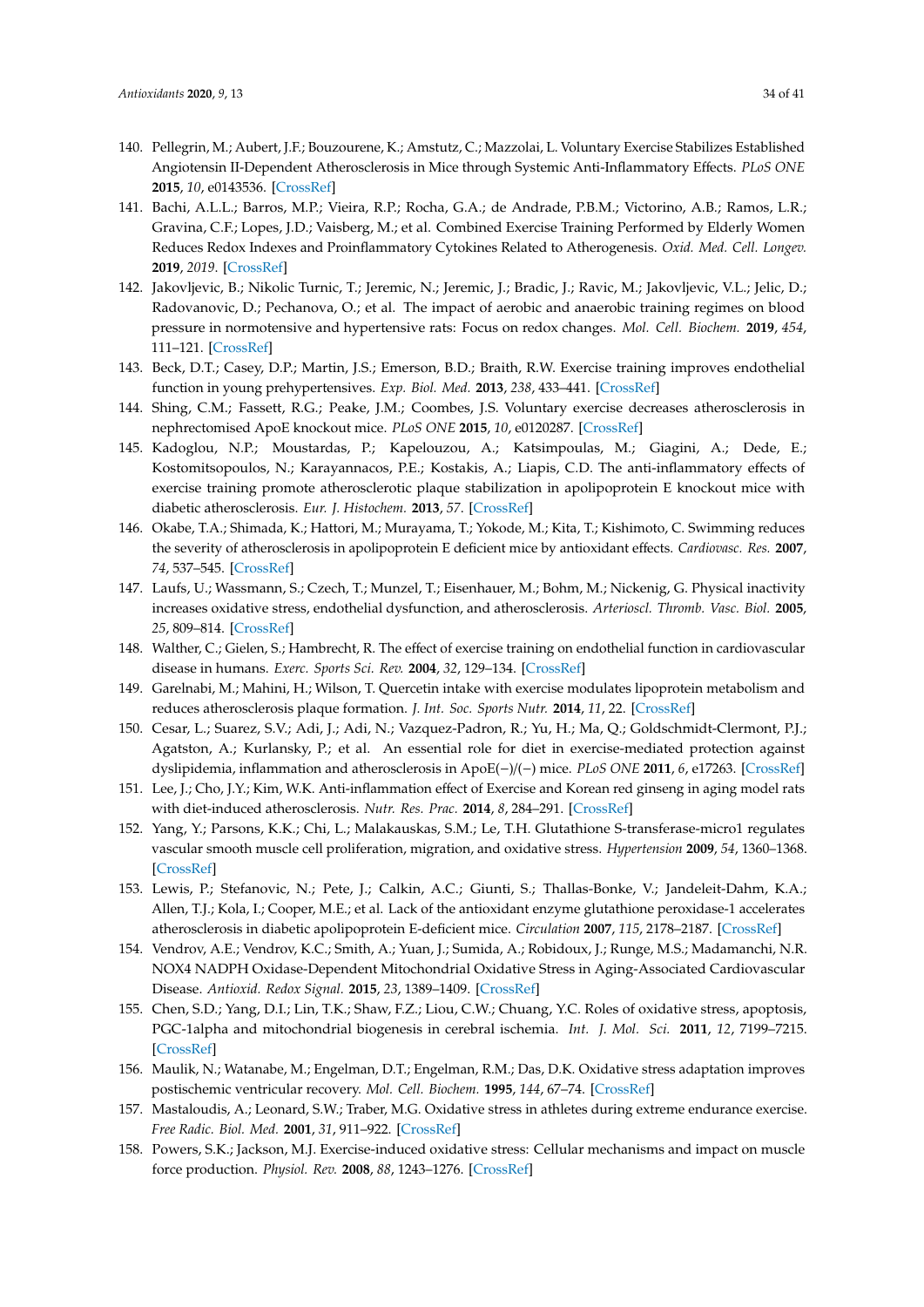- <span id="page-34-14"></span><span id="page-34-13"></span><span id="page-34-12"></span><span id="page-34-0"></span>159. Smuder, A.J.; Kavazis, A.N.; Min, K.; Powers, S.K. Exercise protects against doxorubicin-induced markers of autophagy signaling in skeletal muscle. *J. Appl. Physiol.* **2011**, *111*, 1190–1198. [\[CrossRef\]](http://dx.doi.org/10.1152/japplphysiol.00429.2011)
- <span id="page-34-15"></span><span id="page-34-1"></span>160. Boveris, A.; Navarro, A. Systemic and mitochondrial adaptive responses to moderate exercise in rodents. *Free Radic. Biol. Med.* **2008**, *44*, 224–229. [\[CrossRef\]](http://dx.doi.org/10.1016/j.freeradbiomed.2007.08.015)
- 161. Ljubicic, V.; Joseph, A.M.; Saleem, A.; Uguccioni, G.; Collu-Marchese, M.; Lai, R.Y.; Nguyen, L.M.; Hood, D.A. Transcriptional and post-transcriptional regulation of mitochondrial biogenesis in skeletal muscle: Effects of exercise and aging. *Biochim. Biophys. Acta* **2010**, *1800*, 223–234. [\[CrossRef\]](http://dx.doi.org/10.1016/j.bbagen.2009.07.031)
- <span id="page-34-3"></span><span id="page-34-2"></span>162. Boveris, A.; Navarro, A. Brain mitochondrial dysfunction in aging. *IUBMB Life* **2008**, *60*, 308–314. [\[CrossRef\]](http://dx.doi.org/10.1002/iub.46)
- 163. Kaczor, J.J.; Hall, J.E.; Payne, E.; Tarnopolsky, M.A. Low intensity training decreases markers of oxidative stress in skeletal muscle of mdx mice. *Free Radic. Biol. Med.* **2007**, *43*, 145–154. [\[CrossRef\]](http://dx.doi.org/10.1016/j.freeradbiomed.2007.04.003)
- <span id="page-34-16"></span><span id="page-34-4"></span>164. Taylor, B.A.; Zaleski, A.L.; Capizzi, J.A.; Ballard, K.D.; Troyanos, C.; Baggish, A.L.; D'Hemecourt, P.A.; Dada, M.R.; Thompson, P.D. Influence of chronic exercise on carotid atherosclerosis in marathon runners. *BMJ Open* **2014**, *4*, e004498. [\[CrossRef\]](http://dx.doi.org/10.1136/bmjopen-2013-004498)
- <span id="page-34-17"></span><span id="page-34-5"></span>165. Kliszczewicz, B.; Quindry, C.J.; Blessing, L.D.; Oliver, D.G.; Esco, R.M.; Taylor, J.K. Acute Exercise and Oxidative Stress: CrossFit(TM) vs. Treadmill Bout. *J. Hum. Kinet.* **2015**, *47*, 81–90. [\[CrossRef\]](http://dx.doi.org/10.1515/hukin-2015-0064)
- <span id="page-34-18"></span><span id="page-34-6"></span>166. Francescato, M.P.; Stel, G.; Geat, M.; Cauci, S. Oxidative stress in patients with type 1 diabetes mellitus: Is it affected by a single bout of prolonged exercise? *PLoS ONE* **2014**, *9*, e99062. [\[CrossRef\]](http://dx.doi.org/10.1371/journal.pone.0099062)
- <span id="page-34-19"></span><span id="page-34-7"></span>167. Tossige-Gomes, R.; Costa, K.B.; Ottone Vde, O.; Magalhaes Fde, C.; Amorim, F.T.; Rocha-Vieira, E. Lymphocyte Redox Imbalance and Reduced Proliferation after a Single Session of High Intensity Interval Exercise. *PLoS ONE* **2016**, *11*, e0153647. [\[CrossRef\]](http://dx.doi.org/10.1371/journal.pone.0153647)
- <span id="page-34-8"></span>168. Brito, A.F.; Silva, A.S.; Souza, I.L.; Pereira, J.C.; Martins, I.R.; Silva, B.A. Intensity of swimming exercise influences tracheal reactivity in rats. *J. Smooth Muscle Res.* **2015**, *51*, 70–81. [\[CrossRef\]](http://dx.doi.org/10.1540/jsmr.51.70)
- <span id="page-34-20"></span><span id="page-34-9"></span>169. Brito, A.F.; Silva, A.S.; Souza, I.L.; Pereira, J.C.; Silva, B.A. Intensity of swimming exercise influences aortic reactivity in rats. *Braz. J. Med. Biol. Res.* **2015**, *48*, 996–1003. [\[CrossRef\]](http://dx.doi.org/10.1590/1414-431x20154397)
- <span id="page-34-21"></span><span id="page-34-10"></span>170. Bouzid, M.A.; Hammouda, O.; Matran, R.; Robin, S.; Fabre, C. Changes in oxidative stress markers and biological markers of muscle injury with aging at rest and in response to an exhaustive exercise. *PLoS ONE* **2014**, *9*, e90420. [\[CrossRef\]](http://dx.doi.org/10.1371/journal.pone.0090420)
- <span id="page-34-22"></span><span id="page-34-11"></span>171. Seifi-Skishahr, F.; Damirchi, A.; Farjaminezhad, M.; Babaei, P. Physical Training Status Determines Oxidative Stress and Redox Changes in Response to an Acute Aerobic Exercise. *Biochem. Res. Int.* **2016**, *2016*. [\[CrossRef\]](http://dx.doi.org/10.1155/2016/3757623)
- <span id="page-34-24"></span><span id="page-34-23"></span>172. Cardoso, A.M.; Bagatini, M.D.; Roth, M.A.; Martins, C.C.; Rezer, J.F.; Mello, F.F.; Lopes, L.F.; Morsch, V.M.; Schetinger, M.R. Acute effects of resistance exercise and intermittent intense aerobic exercise on blood cell count and oxidative stress in trained middle-aged women. *Braz. J. Med. Biol. Res.* **2012**, *45*, 1172–1182. [\[CrossRef\]](http://dx.doi.org/10.1590/S0100-879X2012007500166)
- <span id="page-34-25"></span>173. Ramel, A.; Wagner, K.H.; Elmadfa, I. Correlations between plasma noradrenaline concentrations, antioxidants, and neutrophil counts after submaximal resistance exercise in men. *Br. J. Sports Med.* **2004**, *38*, E22. [\[CrossRef\]](http://dx.doi.org/10.1136/bjsm.2003.007666)
- <span id="page-34-26"></span>174. Deminice, R.; Sicchieri, T.; Payao, P.O.; Jordao, A.A. Blood and salivary oxidative stress biomarkers following an acute session of resistance exercise in humans. *Int. J. Sports Med.* **2010**, *31*, 599–603. [\[CrossRef\]](http://dx.doi.org/10.1055/s-0030-1255107)
- <span id="page-34-27"></span>175. Cakir-Atabek, H.; Ozdemir, F.; Colak, R. Oxidative stress and antioxidant responses to progressive resistance exercise intensity in trained and untrained males. *Biol. Sports* **2015**, *32*, 321–328. [\[CrossRef\]](http://dx.doi.org/10.5604/20831862.1176302)
- <span id="page-34-28"></span>176. Park, S.Y.; Kwak, Y.S. Impact of aerobic and anaerobic exercise training on oxidative stress and antioxidant defense in athletes. *J. Exerc. Rehabil.* **2016**, *12*, 113–117. [\[CrossRef\]](http://dx.doi.org/10.12965/jer.1632598.299)
- 177. Esgalhado, M.; Stockler-Pinto, M.B.; de Franca Cardozo, L.F.; Costa, C.; Barboza, J.E.; Mafra, D. Effect of acute intradialytic strength physical exercise on oxidative stress and inflammatory responses in hemodialysis patients. *Kidney Res. Clin. Prac.* **2015**, *34*, 35–40. [\[CrossRef\]](http://dx.doi.org/10.1016/j.krcp.2015.02.004)
- 178. Bouzid, M.A.; Hammouda, O.; Matran, R.; Robin, S.; Fabre, C. Low intensity aerobic exercise and oxidative stress markers in older adults. *J. Aging Phys. Act.* **2014**, *22*, 536–542. [\[CrossRef\]](http://dx.doi.org/10.1123/JAPA.2013-0037)
- 179. McKenzie, M.J.; Goldfarb, A.; Garten, R.S.; Vervaecke, L. Oxidative stress and inflammation response following aerobic exercise: Role of ethnicity. *Int. J. Sports Med.* **2014**, *35*, 822–827. [\[CrossRef\]](http://dx.doi.org/10.1055/s-0033-1363982)
- 180. Canale, R.E.; Farney, T.M.; McCarthy, C.G.; Bloomer, R.J. Influence of acute exercise of varying intensity and duration on postprandial oxidative stress. *Eur. J. Appl. Physiol.* **2014**, *114*, 1913–1924. [\[CrossRef\]](http://dx.doi.org/10.1007/s00421-014-2912-z)
- 181. Rahimi, R. Creatine supplementation decreases oxidative DNA damage and lipid peroxidation induced by a single bout of resistance exercise. *J. Strength Cond. Res.* **2011**, *25*, 3448–3455. [\[CrossRef\]](http://dx.doi.org/10.1519/JSC.0b013e3182162f2b)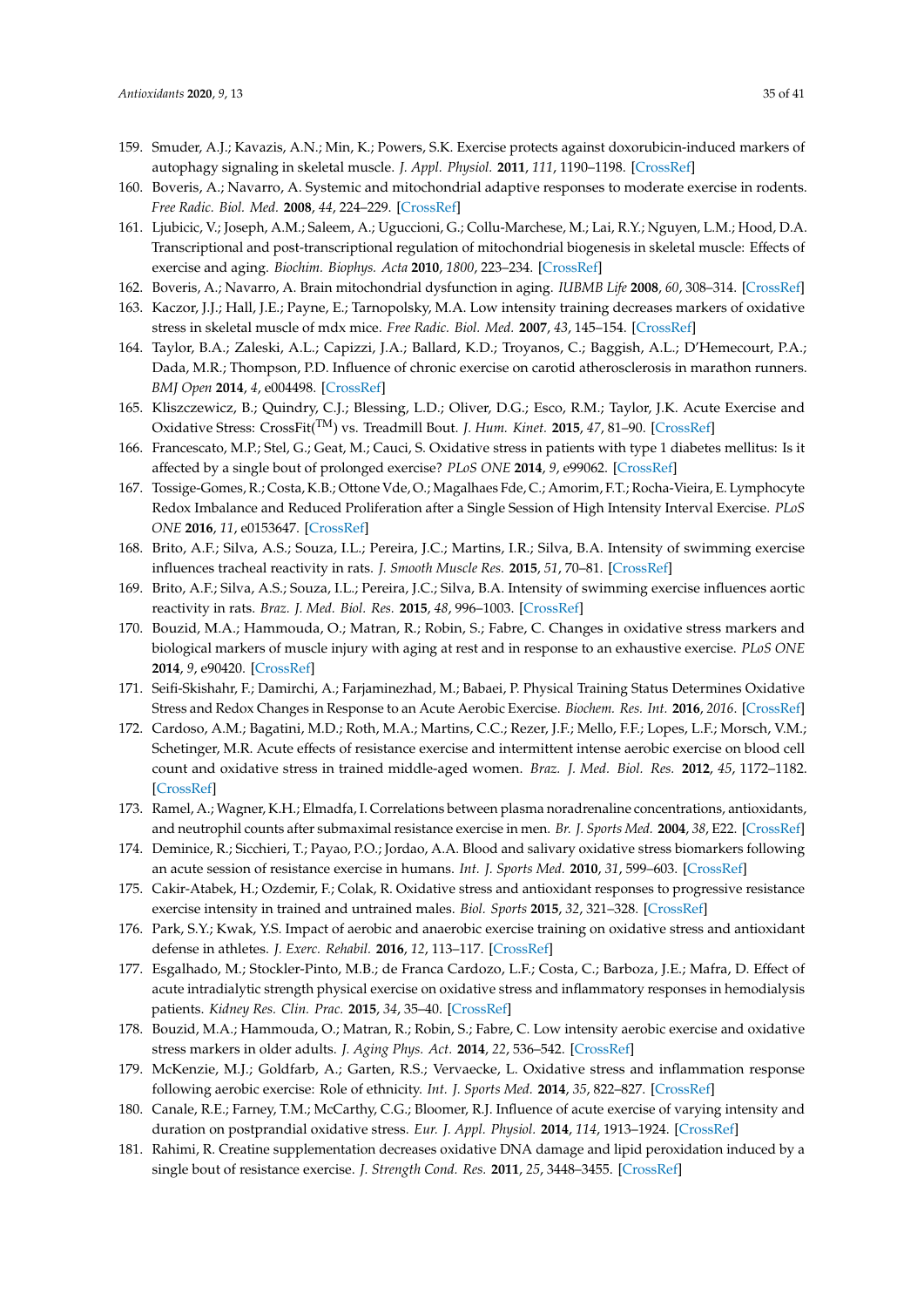- <span id="page-35-18"></span><span id="page-35-17"></span><span id="page-35-16"></span><span id="page-35-15"></span><span id="page-35-14"></span><span id="page-35-13"></span><span id="page-35-0"></span>182. Wetzstein, C.J.; Shern-Brewer, R.A.; Santanam, N.; Green, N.R.; White-Welkley, J.E.; Parthasarathy, S. Does acute exercise affect the susceptibility of low density lipoprotein to oxidation? *Free Radic. Biol. Med.* **1998**, *24*, 679–682. [\[CrossRef\]](http://dx.doi.org/10.1016/S0891-5849(97)00320-1)
- <span id="page-35-19"></span><span id="page-35-1"></span>183. Chis, I.C.; Coseriu, A.; Simedrea, R.; Oros, A.; Nagy, A.L.; Clichici, S. In Vivo Effects of Quercetin in Association with Moderate Exercise Training in Improving Streptozotocin-Induced Aortic Tissue Injuries. *Molecules* **2015**, *20*, 21770–21786. [\[CrossRef\]](http://dx.doi.org/10.3390/molecules201219802)
- <span id="page-35-20"></span><span id="page-35-6"></span>184. Gimenes, C.; Gimenes, R.; Rosa, C.M.; Xavier, N.P.; Campos, D.H.; Fernandes, A.A.; Cezar, M.D.; Guirado, G.N.; Cicogna, A.C.; Takamoto, A.H.; et al. Low Intensity Physical Exercise Attenuates Cardiac Remodeling and Myocardial Oxidative Stress and Dysfunction in Diabetic Rats. *J. Diabetes Res.* **2015**, *2015*. [\[CrossRef\]](http://dx.doi.org/10.1155/2015/457848)
- <span id="page-35-3"></span>185. Riahi, S.; Mohammadi, M.T.; Sobhani, V.; Soleimany, M. Chronic effects of aerobic exercise on gene expression of LOX-1 receptor in the heart of rats fed with high fat diet. *Iran. J. Basic Med. Sci.* **2015**, *18*, 805–812.
- <span id="page-35-4"></span>186. Coelho, C.W.; Jannig, P.R.; Souza, A.B.; Fronza, H., Jr.; Westphal, G.A.; Petronilho, F.; Constantino, L.; Dal-Pizzol, F.; Ferreira, G.K.; Streck, E.E.; et al. Exercise training prevents skeletal muscle damage in an experimental sepsis model. *Clinics* **2013**, *68*, 107–114. [\[CrossRef\]](http://dx.doi.org/10.6061/clinics/2013(01)OA17)
- <span id="page-35-5"></span>187. Naderi, R.; Mohaddes, G.; Mohammadi, M.; Ghaznavi, R.; Ghyasi, R.; Vatankhah, A.M. Voluntary Exercise Protects Heart from Oxidative Stress in Diabetic Rats. *Adv. Pharm. Bull.* **2015**, *5*, 231–236. [\[CrossRef\]](http://dx.doi.org/10.15171/apb.2015.032)
- <span id="page-35-22"></span><span id="page-35-21"></span><span id="page-35-7"></span>188. Holland, A.M.; Hyatt, H.W.; Smuder, A.J.; Sollanek, K.J.; Morton, A.B.; Roberts, M.D.; Kavazis, A.N. Influence of endurance exercise training on antioxidant enzymes, tight junction proteins, and inflammatory markers in the rat ileum. *BMC Res. Notes* **2015**, *8*, 514. [\[CrossRef\]](http://dx.doi.org/10.1186/s13104-015-1500-6)
- <span id="page-35-23"></span><span id="page-35-2"></span>189. Hoffman-Goetz, L.; Pervaiz, N.; Guan, J. Voluntary exercise training in mice increases the expression of antioxidant enzymes and decreases the expression of TNF-alpha in intestinal lymphocytes. *Brain Behav. Immun.* **2009**, *23*, 498–506. [\[CrossRef\]](http://dx.doi.org/10.1016/j.bbi.2009.01.015)
- <span id="page-35-24"></span><span id="page-35-8"></span>190. Alghadir, A.H.; Gabr, S.A.; Al-Eisa, E.S. Effects of Moderate Aerobic Exercise on Cognitive Abilities and Redox State Biomarkers in Older Adults. *Oxid. Med. Cell. Longev.* **2016**, *2016*. [\[CrossRef\]](http://dx.doi.org/10.1155/2016/2545168)
- <span id="page-35-25"></span><span id="page-35-9"></span>191. Arikawa, A.Y.; Thomas, W.; Gross, M.; Smith, A.; Phipps, W.R.; Kurzer, M.S.; Schmitz, K.H. Aerobic training reduces systemic oxidative stress in young women with elevated levels of F2-isoprostanes. *Contemp. Clin. Trials* **2013**, *34*, 212–217. [\[CrossRef\]](http://dx.doi.org/10.1016/j.cct.2012.11.003)
- <span id="page-35-26"></span><span id="page-35-10"></span>192. Claudio, E.R.; Endlich, P.W.; Santos, R.L.; Moyses, M.R.; Bissoli, N.S.; Gouvea, S.A.; Silva, J.F.; Lemos, V.S.; Abreu, G.R. Effects of chronic swimming training and oestrogen therapy on coronary vascular reactivity and expression of antioxidant enzymes in ovariectomized rats. *PLoS ONE* **2014**, *8*, e64806. [\[CrossRef\]](http://dx.doi.org/10.1371/journal.pone.0064806)
- <span id="page-35-11"></span>193. Youssef, H.; Groussard, C.; Lemoine-Morel, S.; Pincemail, J.; Jacob, C.; Moussa, E.; Fazah, A.; Cillard, J.; Pineau, J.C.; Delamarche, A. Aerobic training suppresses exercise-induced lipid peroxidation and inflammation in overweight/obese adolescent girls. *Pediatr. Exerc. Sci.* **2015**, *27*, 67–76. [\[CrossRef\]](http://dx.doi.org/10.1123/pes.2014-0008)
- <span id="page-35-12"></span>194. Kelly, A.S.; Steinberger, J.; Olson, T.P.; Dengel, D.R. In the absence of weight loss, exercise training does not improve adipokines or oxidative stress in overweight children. *Metabolism* **2007**, *56*, 1005–1009. [\[CrossRef\]](http://dx.doi.org/10.1016/j.metabol.2007.03.009)
- <span id="page-35-27"></span>195. Vincent, H.K.; Bourguignon, C.; Vincent, K.R. Resistance training lowers exercise-induced oxidative stress and homocysteine levels in overweight and obese older adults. *Obesity* **2006**, *14*, 1921–1930. [\[CrossRef\]](http://dx.doi.org/10.1038/oby.2006.224)
- <span id="page-35-28"></span>196. Parise, G.; Phillips, S.M.; Kaczor, J.J.; Tarnopolsky, M.A. Antioxidant enzyme activity is up-regulated after unilateral resistance exercise training in older adults. *Free Radic. Biol. Med.* **2005**, *39*, 289–295. [\[CrossRef\]](http://dx.doi.org/10.1016/j.freeradbiomed.2005.03.024)
- <span id="page-35-29"></span>197. Cakir-Atabek, H.; Demir, S.; PinarbaSili, R.D.; Gunduz, N. Effects of different resistance training intensity on indices of oxidative stress. *J. Strength Cond. Res.* **2010**, *24*, 2491–2497. [\[CrossRef\]](http://dx.doi.org/10.1519/JSC.0b013e3181ddb111)
- <span id="page-35-30"></span>198. Flack, K.D.; Davy, B.M.; DeBerardinis, M.; Boutagy, N.E.; McMillan, R.P.; Hulver, M.W.; Frisard, M.I.; Anderson, A.S.; Savla, J.; Davy, K.P. Resistance exercise training and in vitro skeletal muscle oxidative capacity in older adults. *Physiol. Rep.* **2016**, *4*. [\[CrossRef\]](http://dx.doi.org/10.14814/phy2.12849)
- <span id="page-35-31"></span>199. Ghiasi, R.; Mohammadi, M.; Ashrafi Helan, J.; Jafari Jozani, S.R.; Mohammadi, S.; Ghiasi, A.; Naderi, R. Influence of Two Various Durations of Resistance Exercise on Oxidative Stress in the Male Rat's Hearts. *J. Cardiovasc. Thorac. Res.* **2015**, *7*, 149–153. [\[CrossRef\]](http://dx.doi.org/10.15171/jcvtr.2015.32)
- <span id="page-35-32"></span>200. Azizbeigi, K.; Stannard, S.; Atashak, S.; Haghighi, M.M. Antioxidant enzymes and oxidative stress adaptation to exercise training: Comparison of endurance, resistance, and concurrent training in untrained males. *J. Exerc. Sci. Fit.* **2014**, *12*, 1–6. [\[CrossRef\]](http://dx.doi.org/10.1016/j.jesf.2013.12.001)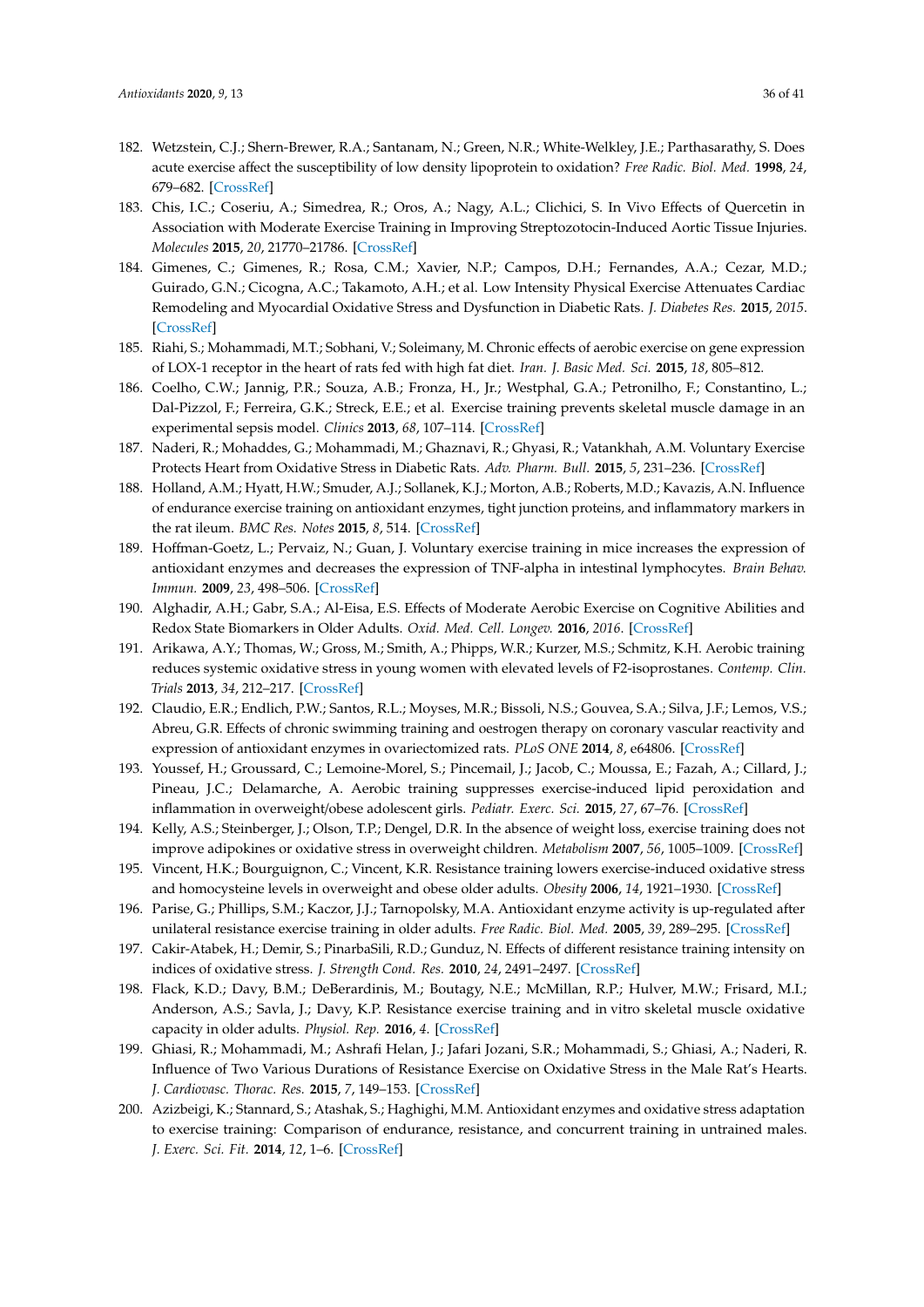- <span id="page-36-15"></span><span id="page-36-6"></span><span id="page-36-5"></span><span id="page-36-4"></span><span id="page-36-3"></span><span id="page-36-2"></span><span id="page-36-1"></span><span id="page-36-0"></span>201. Soares, J.P.; Silva, A.M.; Oliveira, M.M.; Peixoto, F.; Gaivao, I.; Mota, M.P. Effects of combined physical exercise training on DNA damage and repair capacity: Role of oxidative stress changes. *Age* **2015**, *37*, 9799. [\[CrossRef\]](http://dx.doi.org/10.1007/s11357-015-9799-4) [\[PubMed\]](http://www.ncbi.nlm.nih.gov/pubmed/26044257)
- <span id="page-36-16"></span><span id="page-36-7"></span>202. Vinetti, G.; Mozzini, C.; Desenzani, P.; Boni, E.; Bulla, L.; Lorenzetti, I.; Romano, C.; Pasini, A.; Cominacini, L.; Assanelli, D. Supervised exercise training reduces oxidative stress and cardiometabolic risk in adults with type 2 diabetes: A randomized controlled trial. *Sci. Rep.* **2015**, *5*, 9238. [\[CrossRef\]](http://dx.doi.org/10.1038/srep09238) [\[PubMed\]](http://www.ncbi.nlm.nih.gov/pubmed/25783765)
- <span id="page-36-17"></span><span id="page-36-8"></span>203. Bartfay, W.; Bartfay, E. A case-control study examining the effects of active versus sedentary lifestyles on measures of body iron burden and oxidative stress in postmenopausal women. *Biol. Res. Nurs.* **2014**, *16*, 38–45. [\[CrossRef\]](http://dx.doi.org/10.1177/1099800413501717) [\[PubMed\]](http://www.ncbi.nlm.nih.gov/pubmed/24057220)
- <span id="page-36-10"></span><span id="page-36-9"></span>204. Wadley, A.J.; Veldhuijzen van Zanten, J.J.; Stavropoulos-Kalinoglou, A.; Metsios, G.S.; Smith, J.P.; Kitas, G.D.; Aldred, S. Three months of moderate-intensity exercise reduced plasma 3-nitrotyrosine in rheumatoid arthritis patients. *Eur. J. Appl. Physiol.* **2014**, *114*, 1483–1492. [\[CrossRef\]](http://dx.doi.org/10.1007/s00421-014-2877-y)
- 205. Krause, M.; Rodrigues-Krause, J.; O'Hagan, C.; Medlow, P.; Davison, G.; Susta, D.; Boreham, C.; Newsholme, P.; O'Donnell, M.; Murphy, C.; et al. The effects of aerobic exercise training at two different intensities in obesity and type 2 diabetes: Implications for oxidative stress, low-grade inflammation and nitric oxide production. *Eur. J. Appl. Physiol.* **2014**, *114*, 251–260. [\[CrossRef\]](http://dx.doi.org/10.1007/s00421-013-2769-6)
- 206. Eleuterio-Silva, M.A.; Sa da Fonseca, L.J.; Velloso, E.P.; da Silva Guedes, G.; Sampaio, W.O.; da Silva, W.F.; Mota-Gomes, M.A.; da Silva Lima, L.V.; Santos, R.A.; Rabelo, L.A. Short-term cardiovascular physical programme ameliorates arterial stiffness and decreases oxidative stress in women with metabolic syndrome. *J. Rehabil. Med.* **2013**, *45*, 572–579. [\[CrossRef\]](http://dx.doi.org/10.2340/16501977-1148)
- 207. Azizbeigi, K.; Azarbayjani, M.A.; Peeri, M.; Agha-alinejad, H.; Stannard, S. The effect of progressive resistance training on oxidative stress and antioxidant enzyme activity in erythrocytes in untrained men. *Int. J. Sports Nutr. Exerc. Metab.* **2013**, *23*, 230–238. [\[CrossRef\]](http://dx.doi.org/10.1123/ijsnem.23.3.230)
- 208. Azizbeigi, K.; Azarbayjani, M.A.; Atashak, S.; Stannard, S.R. Effect of moderate and high resistance training intensity on indices of inflammatory and oxidative stress. *Res. Sports Med.* **2015**, *23*, 73–87. [\[CrossRef\]](http://dx.doi.org/10.1080/15438627.2014.975807)
- 209. Chicco, A.J.; McCarty, H.; Reed, A.H.; Story, R.R.; Westerlind, K.C.; Turner, R.T.; Hayward, R. Resistance exercise training attenuates alcohol-induced cardiac oxidative stress. *Eur. J. Cardiovasc. Prev. Rehabil.* **2006**, *13*, 74–79. [\[CrossRef\]](http://dx.doi.org/10.1097/00149831-200602000-00011)
- 210. Parise, G.; Brose, A.N.; Tarnopolsky, M.A. Resistance exercise training decreases oxidative damage to DNA and increases cytochrome oxidase activity in older adults. *Exp. Gerontol.* **2005**, *40*, 173–180. [\[CrossRef\]](http://dx.doi.org/10.1016/j.exger.2004.09.002)
- 211. Radak, Z.; Kaneko, T.; Tahara, S.; Nakamoto, H.; Ohno, H.; Sasvari, M.; Nyakas, C.; Goto, S. The effect of exercise training on oxidative damage of lipids, proteins, and DNA in rat skeletal muscle: Evidence for beneficial outcomes. *Free Radic. Biol. Med.* **1999**, *27*, 69–74. [\[CrossRef\]](http://dx.doi.org/10.1016/S0891-5849(99)00038-6)
- <span id="page-36-11"></span>212. Gordon, B.A.; Knapman, L.M.; Lubitz, L. Graduated exercise training and progressive resistance training in adolescents with chronic fatigue syndrome: A randomized controlled pilot study. *Clin. Rehabil.* **2010**, *24*, 1072–1079. [\[CrossRef\]](http://dx.doi.org/10.1177/0269215510371429)
- <span id="page-36-12"></span>213. Volaklis, K.A.; Smilios, I.; Spassis, A.T.; Zois, C.E.; Douda, H.T.; Halle, M.; Tokmakidis, S.P. Acute pro- and anti-inflammatory responses to resistance exercise in patients with coronary artery disease: A pilot study. *J. Sports Sci. Med.* **2015**, *14*, 91–97.
- 214. Ghilarducci, L.E.; Holly, R.G.; Amsterdam, E.A. Effects of high resistance training in coronary artery disease. *Am. J. Cardiol.* **1989**, *64*, 866–870. [\[CrossRef\]](http://dx.doi.org/10.1016/0002-9149(89)90833-3)
- 215. Kelemen, M.H.; Stewart, K.J.; Gillilan, R.E.; Ewart, C.K.; Valenti, S.A.; Manley, J.D.; Kelemen, M.D. Circuit weight training in cardiac patients. *J. Am. Coll. Cardiol.* **1986**, *7*, 38–42. [\[CrossRef\]](http://dx.doi.org/10.1016/S0735-1097(86)80256-X)
- 216. McCartney, N.; McKelvie, R.S.; Haslam, D.R.; Jones, N.L. Usefulness of weightlifting training in improving strength and maximal power output in coronary artery disease. *Am. J. Cardiol.* **1991**, *67*, 939–945. [\[CrossRef\]](http://dx.doi.org/10.1016/0002-9149(91)90164-G)
- 217. Sparling, P.B.; Cantwell, J.D.; Dolan, C.M.; Niederman, R.K. Strength training in a cardiac rehabilitation program: A six-month follow-up. *Arch. Phys. Med. Rehabil.* **1990**, *71*, 148–152.
- <span id="page-36-13"></span>218. Williams, M.A.; Haskell, W.L.; Ades, P.A.; Amsterdam, E.A.; Bittner, V.; Franklin, B.A.; Gulanick, M.; Laing, S.T.; Stewart, K.J. Resistance exercise in individuals with and without cardiovascular disease: 2007 update: A scientific statement from the American Heart Association Council on Clinical Cardiology and Council on Nutrition, Physical Activity, and Metabolism. *Circulation* **2007**, *116*, 572–584. [\[CrossRef\]](http://dx.doi.org/10.1161/CIRCULATIONAHA.107.185214)
- <span id="page-36-14"></span>219. MacDougall, J.D.; Tuxen, D.; Sale, D.G.; Moroz, J.R.; Sutton, J.R. Arterial blood pressure response to heavy resistance exercise. *J. Appl. Physiol.* **1985**, *58*, 785–790. [\[CrossRef\]](http://dx.doi.org/10.1152/jappl.1985.58.3.785)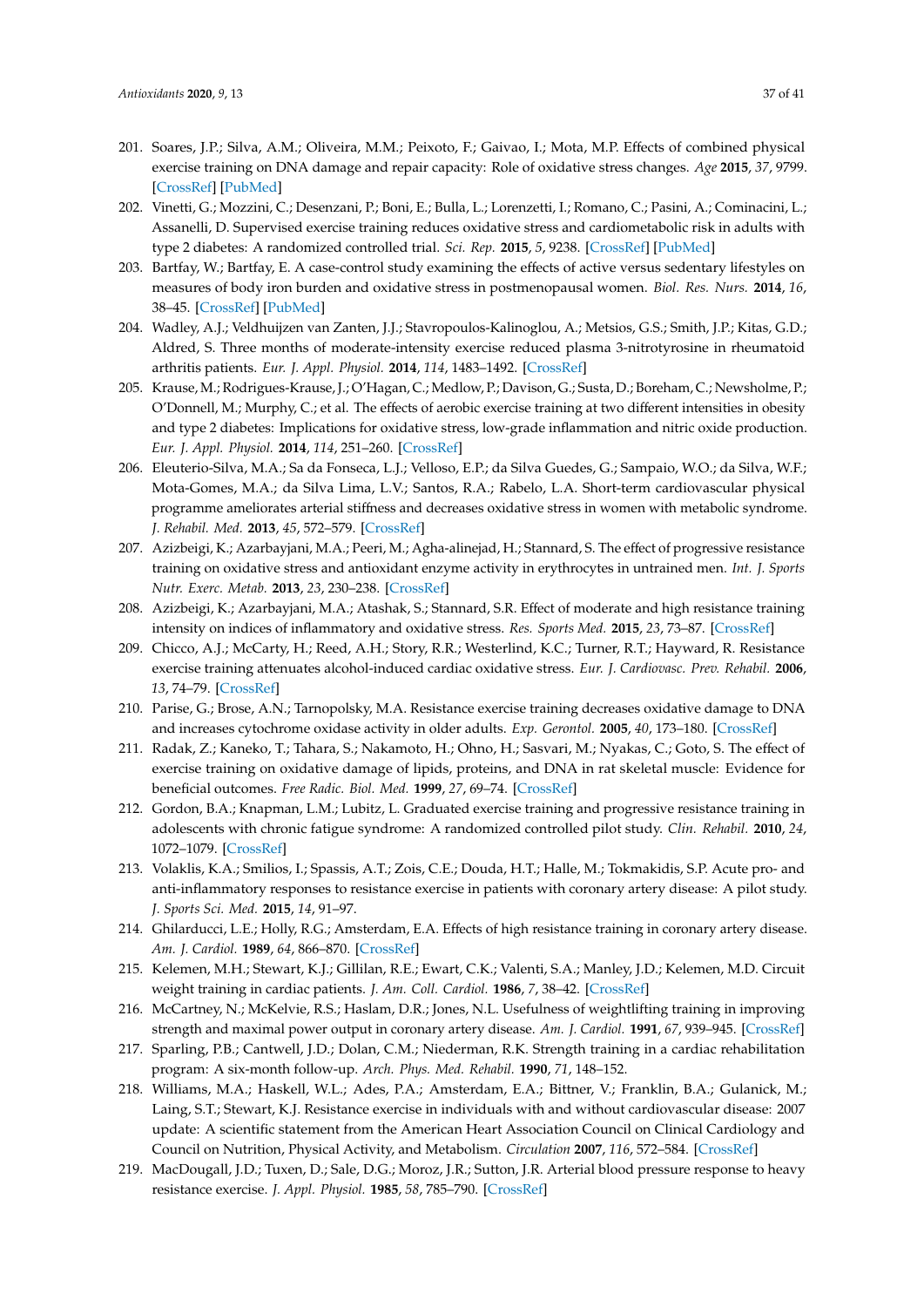- <span id="page-37-0"></span>220. Kamada, M.; Shiroma, E.J.; Buring, J.E.; Miyachi, M.; Lee, I.M. Strength Training and All-Cause, Cardiovascular Disease, and Cancer Mortality in Older Women: A Cohort Study. *J. Am. Heart Assoc.* **2017**, *6*. [\[CrossRef\]](http://dx.doi.org/10.1161/JAHA.117.007677)
- <span id="page-37-1"></span>221. Calle, M.C.; Fernandez, M.L. Effects of resistance training on the inflammatory response. *Nutr. Res. Prac.* **2010**, *4*, 259–269. [\[CrossRef\]](http://dx.doi.org/10.4162/nrp.2010.4.4.259) [\[PubMed\]](http://www.ncbi.nlm.nih.gov/pubmed/20827340)
- <span id="page-37-2"></span>222. Tarnopolsky, M.A. Mitochondrial DNA shifting in older adults following resistance exercise training. *Appl. Physiol. Nutr. Metab.* **2009**, *34*, 348–354. [\[CrossRef\]](http://dx.doi.org/10.1139/H09-022) [\[PubMed\]](http://www.ncbi.nlm.nih.gov/pubmed/19448697)
- <span id="page-37-3"></span>223. Di Meo, S.; Napolitano, G.; Venditti, P. Mediators of Physical Activity Protection against ROS-Linked Skeletal Muscle Damage. *Int. J. Mol. Sci.* **2019**, *20*, 24. [\[CrossRef\]](http://dx.doi.org/10.3390/ijms20123024) [\[PubMed\]](http://www.ncbi.nlm.nih.gov/pubmed/31226872)
- <span id="page-37-6"></span>224. Vargas-Mendoza, N.; Morales-Gonzalez, A.; Madrigal-Santillan, E.O.; Madrigal-Bujaidar, E.; Alvarez-Gonzalez, I.; Garcia-Melo, L.F.; Anguiano-Robledo, L.; Fregoso-Aguilar, T.; Morales-Gonzalez, J.A. Antioxidant and Adaptative Response Mediated by Nrf2 during Physical Exercise. *Antioxidants* **2019**, *8*, 196. [\[CrossRef\]](http://dx.doi.org/10.3390/antiox8060196)
- <span id="page-37-4"></span>225. Alikhani, S.; Sheikholeslami-Vatani, D. Oxidative stress and anti-oxidant responses to regular resistance training in young and older adult women. *Geriatr. Gerontol. Int.* **2019**, *19*, 419–422. [\[CrossRef\]](http://dx.doi.org/10.1111/ggi.13636)
- <span id="page-37-5"></span>226. Done, A.J.; Traustadottir, T. Nrf2 mediates redox adaptations to exercise. *Redox Biol.* **2016**, *10*, 191–199. [\[CrossRef\]](http://dx.doi.org/10.1016/j.redox.2016.10.003)
- <span id="page-37-7"></span>227. Abreu, C.C.; Cardozo, L.; Stockler-Pinto, M.B.; Esgalhado, M.; Barboza, J.E.; Frauches, R.; Mafra, D. Does resistance exercise performed during dialysis modulate Nrf2 and NF-kappaB in patients with chronic kidney disease? *Life Sci.* **2017**, *188*, 192–197. [\[CrossRef\]](http://dx.doi.org/10.1016/j.lfs.2017.09.007)
- <span id="page-37-8"></span>228. Atashak, S.; Sharafi, H.; Azarbayjani, M.A.; Stannard, S.; GOli, M.; Haghighi, M. Effect of omega-3 supplementation on the blood levels of oxidative stress, muscle damage and inflammation markers after acute resistance exercise in young athletes. *Kinesiology* **2013**, *45*, 22–29.
- <span id="page-37-9"></span>229. Nordin, T.C.; Done, A.J.; Traustadottir, T. Acute exercise increases resistance to oxidative stress in young but not older adults. *Age* **2014**, *36*, 9727. [\[CrossRef\]](http://dx.doi.org/10.1007/s11357-014-9727-z)
- <span id="page-37-10"></span>230. McAnulty, S.R.; McAnulty, L.S.; Nieman, D.C.; Morrow, J.D.; Utter, A.C.; Dumke, C.L. Effect of resistance exercise and carbohydrate ingestion on oxidative stress. *Free Rad. Res.* **2005**, *39*, 1219–1224. [\[CrossRef\]](http://dx.doi.org/10.1080/10725760500317536)
- <span id="page-37-11"></span>231. Mota, M.M.; Silva, T.L.; Fontes, M.T.; Barreto, A.S.; Araujo, J.E.; Oliveira, A.C.; Wichi, R.B.; Santos, M.R. Resistance exercise restores endothelial function and reduces blood pressure in type 1 diabetic rats. *Arq. Bras. Cardiol.* **2014**, *103*, 25–32. [\[CrossRef\]](http://dx.doi.org/10.5935/abc.20140087) [\[PubMed\]](http://www.ncbi.nlm.nih.gov/pubmed/25120082)
- <span id="page-37-12"></span>232. Camiletti-Moiron, D.; Aparicio, V.A.; Nebot, E.; Medina, G.; Martinez, R.; Kapravelou, G.; Andrade, A.; Porres, J.M.; Lopez-Jurado, M.; Aranda, P. High-intensity Exercise Modifies the Effects of Stanozolol on Brain Oxidative Stress in Rats. *Int. J. Sports Med.* **2015**, *36*, 984–991. [\[CrossRef\]](http://dx.doi.org/10.1055/s-0035-1548941) [\[PubMed\]](http://www.ncbi.nlm.nih.gov/pubmed/26252547)
- <span id="page-37-13"></span>233. Camiletti-Moiron, D.; Aparicio, V.A.; Nebot, E.; Medina, G.; Martinez, R.; Kapravelou, G.; Andrade, A.; Porres, J.M.; Lopez-Jurado, M.; Aranda, P. High-protein diet induces oxidative stress in rat brain: Protective action of high-intensity exercise against lipid peroxidation. *Nutr. Hosp.* **2014**, *31*, 866–874. [\[CrossRef\]](http://dx.doi.org/10.3305/nh.2015.31.2.8182) [\[PubMed\]](http://www.ncbi.nlm.nih.gov/pubmed/25617575)
- <span id="page-37-14"></span>234. Croymans, D.M.; Krell, S.L.; Oh, C.S.; Katiraie, M.; Lam, C.Y.; Harris, R.A.; Roberts, C.K. Effects of resistance training on central blood pressure in obese young men. *J. Hum. Hypertens.* **2014**, *28*, 157–164. [\[CrossRef\]](http://dx.doi.org/10.1038/jhh.2013.81) [\[PubMed\]](http://www.ncbi.nlm.nih.gov/pubmed/24005959)
- <span id="page-37-15"></span>235. Carteri, R.B.; Schaun, M.I.; Lopes, A.L.; Teixeira, B.C.; Macedo, R.C.; Pinto, R.S.; Homem De Bittencourt, P.I., Jr.; Reischak-Oliveira, A. Lipid peroxidation and total glutathione after different intensities of resistance exercise in trained men. *J. Sports Med. Phys. Fit.* **2015**, *55*, 735–741.
- <span id="page-37-16"></span>236. De Souza, M.R.; Pimenta, L.; Pithon-Curi, T.C.; Bucci, M.; Fontinele, R.G.; De Souza, R.R. Effects of aerobic training, resistance training, or combined resistance-aerobic training on the left ventricular myocardium in a rat model. *Microsc. Res. Tech.* **2014**, *77*, 727–734. [\[CrossRef\]](http://dx.doi.org/10.1002/jemt.22394)
- <span id="page-37-17"></span>237. Bloomer, R.J.; Goldfarb, A.H.; Wideman, L.; McKenzie, M.J.; Consitt, L.A. Effects of acute aerobic and anaerobic exercise on blood markers of oxidative stress. *J. Strength Cond. Res.* **2005**, *19*, 276–285. [\[CrossRef\]](http://dx.doi.org/10.1519/14823.1)
- <span id="page-37-18"></span>238. Silva, S.D., Jr.; Jara, Z.P.; Peres, R.; Lima, L.S.; Scavone, C.; Montezano, A.C.; Touyz, R.M.; Casarini, D.E.; Michelini, L.C. Temporal changes in cardiac oxidative stress, inflammation and remodeling induced by exercise in hypertension: Role for local angiotensin II reduction. *PLoS ONE* **2017**, *12*, e0189535. [\[CrossRef\]](http://dx.doi.org/10.1371/journal.pone.0189535)
- <span id="page-37-19"></span>239. Fatouros, I.G.; Douroudos, I.; Panagoutsos, S.; Pasadakis, P.; Nikolaidis, M.G.; Chatzinikolaou, A.; Sovatzidis, A.; Michailidis, Y.; Jamurtas, A.Z.; Mandalidis, D.; et al. Effects of L-carnitine on oxidative stress responses in patients with renal disease. *Med. Sci. Sports Exerc.* **2010**, *42*, 1809–1818. [\[CrossRef\]](http://dx.doi.org/10.1249/MSS.0b013e3181dbacab)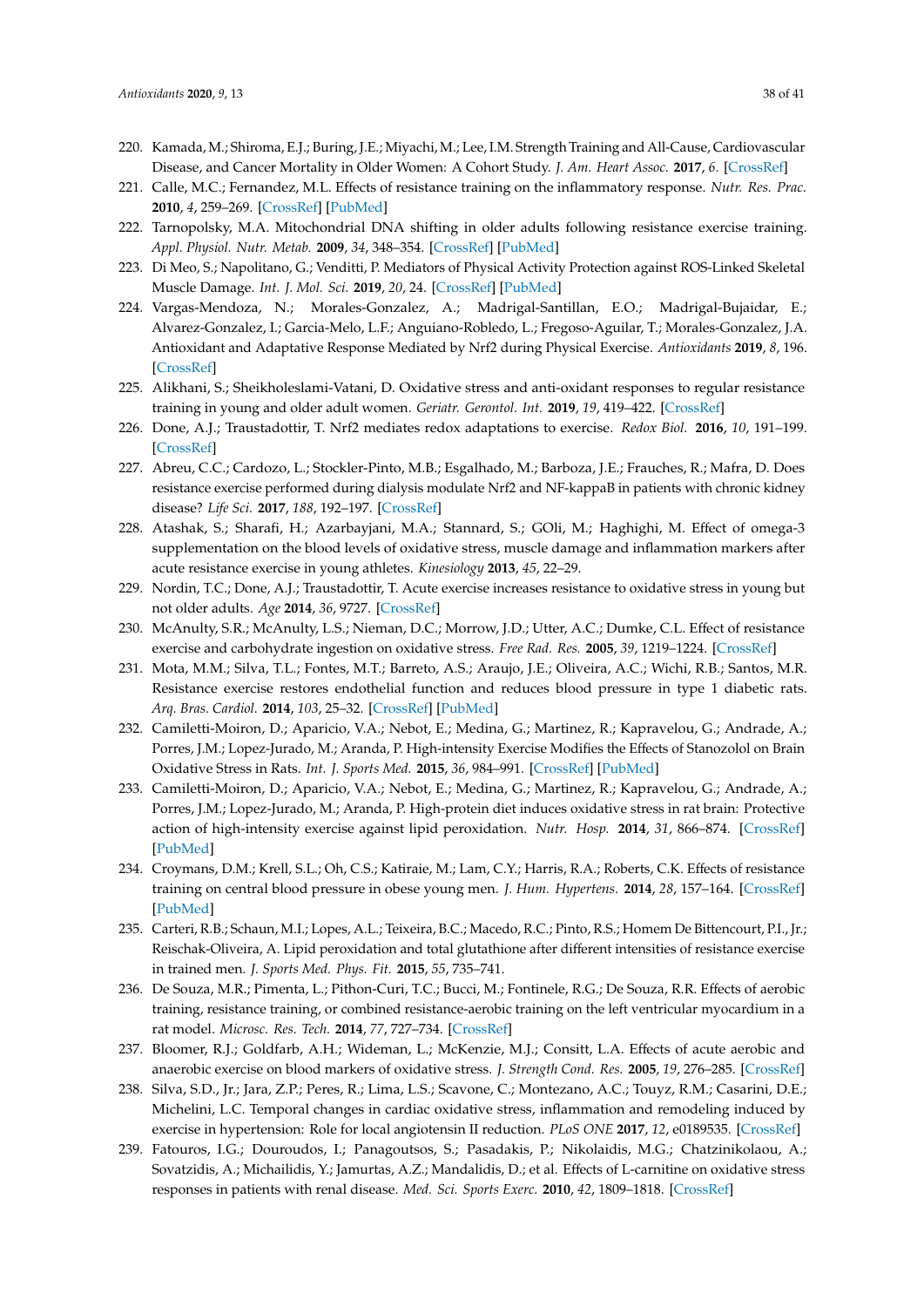- 240. Nikolaidis, M.G.; Kyparos, A.; Hadziioannou, M.; Panou, N.; Samaras, L.; Jamurtas, A.Z.; Kouretas, D. Acute exercise markedly increases blood oxidative stress in boys and girls. *Appl. Physiol. Nutr. Metab.* **2007**, *32*, 197–205. [\[CrossRef\]](http://dx.doi.org/10.1139/h06-097)
- <span id="page-38-0"></span>241. Aoi, W.; Naito, Y.; Takanami, Y.; Kawai, Y.; Sakuma, K.; Ichikawa, H.; Yoshida, N.; Yoshikawa, T. Oxidative stress and delayed-onset muscle damage after exercise. *Free Radic. Biol. Med.* **2004**, *37*, 480–487. [\[CrossRef\]](http://dx.doi.org/10.1016/j.freeradbiomed.2004.05.008) [\[PubMed\]](http://www.ncbi.nlm.nih.gov/pubmed/15256219)
- <span id="page-38-1"></span>242. Venojarvi, M.; Korkmaz, A.; Wasenius, N.; Manderoos, S.; Heinonen, O.J.; Lindholm, H.; Aunola, S.; Eriksson, J.G.; Atalay, M. 12 weeks' aerobic and resistance training without dietary intervention did not influence oxidative stress but aerobic training decreased atherogenic index in middle-aged men with impaired glucose regulation. *Food Chem.* **2013**, *61*, 127–135. [\[CrossRef\]](http://dx.doi.org/10.1016/j.fct.2013.04.015) [\[PubMed\]](http://www.ncbi.nlm.nih.gov/pubmed/23623841)
- <span id="page-38-2"></span>243. Napoli, C.; Williams-Ignarro, S.; de Nigris, F.; Lerman, L.O.; D'Armiento, F.P.; Crimi, E.; Byrns, R.E.; Casamassimi, A.; Lanza, A.; Gombos, F.; et al. Physical training and metabolic supplementation reduce spontaneous atherosclerotic plaque rupture and prolong survival in hypercholesterolemic mice. *Proc. Natl. Acad. Sci. USA* **2006**, *103*, 10479–10484. [\[CrossRef\]](http://dx.doi.org/10.1073/pnas.0602774103) [\[PubMed\]](http://www.ncbi.nlm.nih.gov/pubmed/16801544)
- <span id="page-38-3"></span>244. Leeuwenburgh, C.; Heinecke, J.W. Oxidative stress and antioxidants in exercise. *Curr. Med. Chem.* **2001**, *8*, 829–838. [\[CrossRef\]](http://dx.doi.org/10.2174/0929867013372896) [\[PubMed\]](http://www.ncbi.nlm.nih.gov/pubmed/11375753)
- <span id="page-38-4"></span>245. Davies, K.J.; Quintanilha, A.T.; Brooks, G.A.; Packer, L. Free radicals and tissue damage produced by exercise. *Biochem. Biophys. Res. Commun.* **1982**, *107*, 1198–1205. [\[CrossRef\]](http://dx.doi.org/10.1016/S0006-291X(82)80124-1)
- <span id="page-38-8"></span>246. Packer, L.; Cadenas, E.; Davies, K.J. Free radicals and exercise: An introduction. *Free Radic. Biol. Med.* **2008**, *44*, 123–125. [\[CrossRef\]](http://dx.doi.org/10.1016/j.freeradbiomed.2007.05.031) [\[PubMed\]](http://www.ncbi.nlm.nih.gov/pubmed/18191747)
- <span id="page-38-5"></span>247. Camiletti-Moiron, D.; Aparicio, V.A.; Aranda, P.; Radak, Z. Does exercise reduce brain oxidative stress? A systematic review. *Scand. J. Med. Sci. Sports* **2013**, *23*, e202–e212. [\[CrossRef\]](http://dx.doi.org/10.1111/sms.12065)
- <span id="page-38-6"></span>248. Nystoriak, M.A.; Bhatnagar, A. Cardiovascular Effects and Benefits of Exercise. *Front. Cardiovasc. Med.* **2018**, *5*, 135. [\[CrossRef\]](http://dx.doi.org/10.3389/fcvm.2018.00135)
- <span id="page-38-7"></span>249. Thirupathi, A.; Pinho, R.A. Effects of reactive oxygen species and interplay of antioxidants during physical exercise in skeletal muscles. *J. Physiol. Biochem.* **2018**, *74*, 359–367. [\[CrossRef\]](http://dx.doi.org/10.1007/s13105-018-0633-1)
- <span id="page-38-9"></span>250. Gomez-Cabrera, M.C.; Domenech, E.; Vina, J. Moderate exercise is an antioxidant: Upregulation of antioxidant genes by training. *Free Radic. Biol. Med.* **2008**, *44*, 126–131. [\[CrossRef\]](http://dx.doi.org/10.1016/j.freeradbiomed.2007.02.001)
- <span id="page-38-10"></span>251. Popovic, L.M.; Mitic, N.R.; Radic, I.; Miric, D.; Kisic, B.; Krdzic, B.; Djokic, T. The effect of exhaustive exercise on oxidative stress generation and antioxidant defense in guinea pigs. *Adv. Clin. Exp. Med.* **2012**, *21*, 313–320. [\[PubMed\]](http://www.ncbi.nlm.nih.gov/pubmed/23214194)
- <span id="page-38-11"></span>252. Sugama, K.; Suzuki, K.; Yoshitani, K.; Shiraishi, K.; Miura, S.; Yoshioka, H.; Mori, Y.; Kometani, T. Changes of thioredoxin, oxidative stress markers, inflammation and muscle/renal damage following intensive endurance exercise. *Exerc. Immunol. Rev.* **2015**, *21*, 130–142. [\[PubMed\]](http://www.ncbi.nlm.nih.gov/pubmed/25826051)
- <span id="page-38-12"></span>253. Jorde, U.P.; Colombo, P.C.; Ahuja, K.; Hudaihed, A.; Onat, D.; Diaz, T.; Hirsh, D.S.; Fisher, E.A.; Tseng, C.H.; Vittorio, T.J. Exercise-induced increases in oxidized low-density lipoprotein are associated with adverse outcomes in chronic heart failure. *J. Card. Fail.* **2007**, *13*, 759–764. [\[CrossRef\]](http://dx.doi.org/10.1016/j.cardfail.2007.06.724) [\[PubMed\]](http://www.ncbi.nlm.nih.gov/pubmed/17996825)
- <span id="page-38-13"></span>254. Le Goff, C.; Kaux, J.F.; Laurent, T.; Vannuscorps, J.; Pincemail, J.; Chapelle, J.P.; Cavalier, E.; Croisier, J.L. Is isokinetic eccentric exercise dangerous for the heart? *Isokinet. Exerc. Sci.* **2014**, *22*, 131–136. [\[CrossRef\]](http://dx.doi.org/10.3233/IES-130529)
- <span id="page-38-14"></span>255. Mujika, I.; Padilla, S. Detraining: Loss of training-induced physiological and performance adaptations. Part I: Short term insufficient training stimulus. *Sports Med.* **2000**, *30*, 79–87. [\[CrossRef\]](http://dx.doi.org/10.2165/00007256-200030020-00002) [\[PubMed\]](http://www.ncbi.nlm.nih.gov/pubmed/10966148)
- <span id="page-38-15"></span>256. Toraman, N.F.; Ayceman, N. Effects of six weeks of detraining on retention of functional fitness of old people after nine weeks of multicomponent training. *Br. J. Sports Med.* **2005**, *39*. [\[CrossRef\]](http://dx.doi.org/10.1136/bjsm.2004.015586)
- <span id="page-38-16"></span>257. Kemi, O.J.; Haram, P.M.; Wisloff, U.; Ellingsen, O. Aerobic fitness is associated with cardiomyocyte contractile capacity and endothelial function in exercise training and detraining. *Circulation* **2004**, *109*, 2897–2904. [\[CrossRef\]](http://dx.doi.org/10.1161/01.CIR.0000129308.04757.72)
- <span id="page-38-17"></span>258. Miyachi, M.; Kawano, H.; Sugawara, J.; Takahashi, K.; Hayashi, K.; Yamazaki, K.; Tabata, I.; Tanaka, H. Unfavorable effects of resistance training on central arterial compliance: A randomized intervention study. *Circulation* **2004**, *110*, 2858–2863. [\[CrossRef\]](http://dx.doi.org/10.1161/01.CIR.0000146380.08401.99)
- <span id="page-38-18"></span>259. Stebbings, G.K.; Morse, C.I.; McMahon, G.E.; Onambele, G.L. Resting arterial diameter and blood flow changes with resistance training and detraining in healthy young individuals. *J. Athl. Train.* **2013**, *48*, 209–219. [\[CrossRef\]](http://dx.doi.org/10.4085/1062-6050-48.1.17)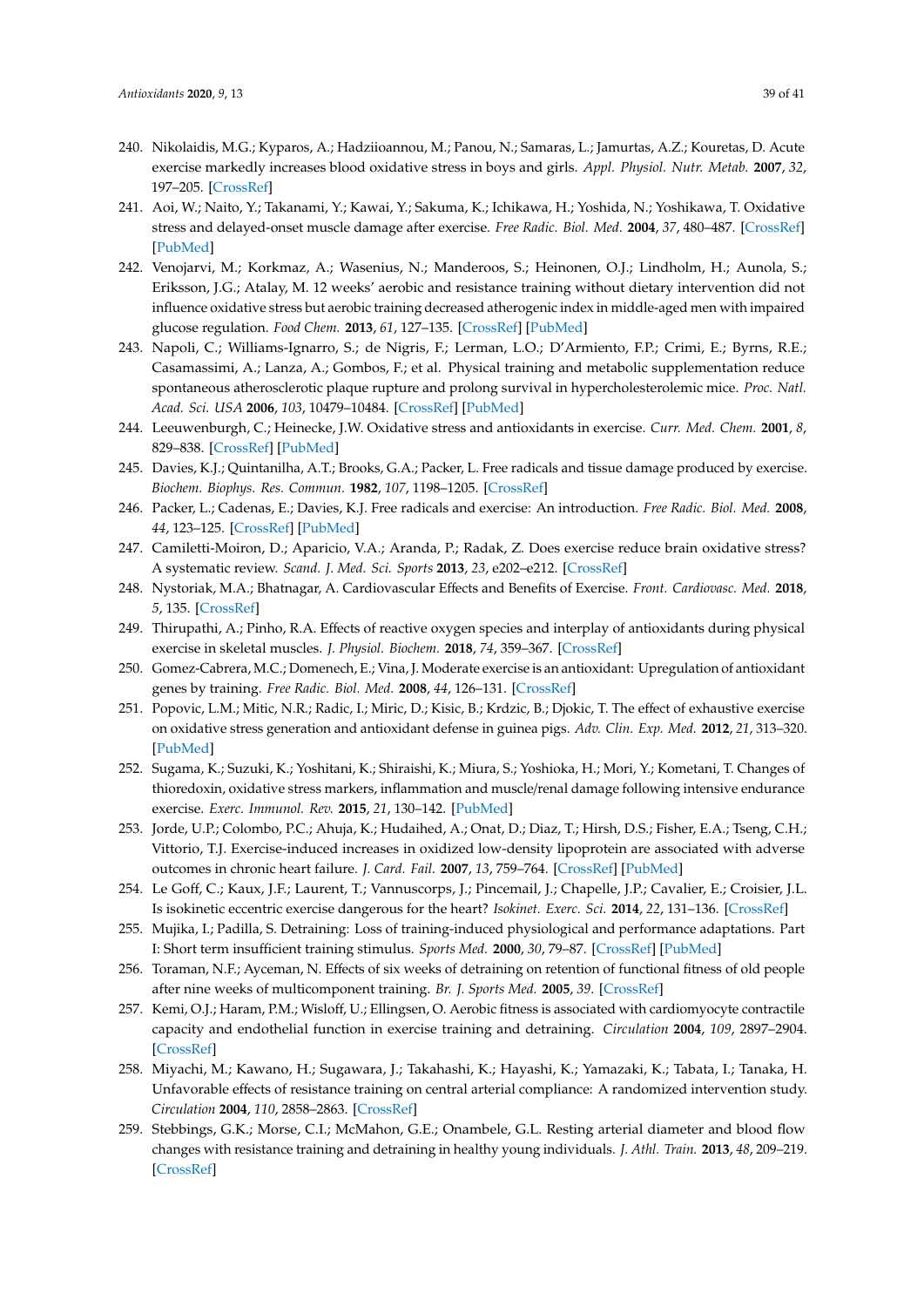- <span id="page-39-0"></span>260. Esain, I.; Rodriguez-Larrad, A.; Bidaurrazaga-Letona, I.; Gil, S.M. Health-related quality of life, handgrip strength and falls during detraining in elderly habitual exercisers. *Health Qual. Life Outcomes* **2017**, *15*, 226. [\[CrossRef\]](http://dx.doi.org/10.1186/s12955-017-0800-z)
- <span id="page-39-16"></span>261. Toraman, N.F. Short term and long term detraining: Is there any difference between young-old and old people? *Br. J. Sports Med.* **2005**, *39*, 561–564. [\[CrossRef\]](http://dx.doi.org/10.1136/bjsm.2004.015420) [\[PubMed\]](http://www.ncbi.nlm.nih.gov/pubmed/16046344)
- <span id="page-39-4"></span>262. Coetsee, C.; Terblanche, E. The time course of changes induced by resistance training and detraining on muscular and physical function in older adults. *Eur. Rev. Aging Phys. Act.* **2015**, *12*, 7. [\[CrossRef\]](http://dx.doi.org/10.1186/s11556-015-0153-8) [\[PubMed\]](http://www.ncbi.nlm.nih.gov/pubmed/26865871)
- <span id="page-39-3"></span>263. Yasuda, T.; Loenneke, J.P.; Thiebaud, R.S.; Abe, T. Effects of detraining after blood flow-restricted low-intensity concentric or eccentric training on muscle size and strength. *J. Physiol. Sci.* **2015**, *65*, 139–144. [\[CrossRef\]](http://dx.doi.org/10.1007/s12576-014-0345-4) [\[PubMed\]](http://www.ncbi.nlm.nih.gov/pubmed/25381173)
- <span id="page-39-2"></span>264. Harris, C.; DeBeliso, M.; Adams, K.J.; Irmischer, B.S.; Spitzer Gibson, T.A. Detraining in the older adult: Effects of prior training intensity on strength retention. *J. Strength Cond. Res.* **2007**, *21*, 813–818. [\[CrossRef\]](http://dx.doi.org/10.1519/00124278-200708000-00027) [\[PubMed\]](http://www.ncbi.nlm.nih.gov/pubmed/17685673)
- <span id="page-39-1"></span>265. Fatouros, I.G.; Kambas, A.; Katrabasas, I.; Nikolaidis, K.; Chatzinikolaou, A.; Leontsini, D.; Taxildaris, K. Strength training and detraining effects on muscular strength, anaerobic power, and mobility of inactive older men are intensity dependent. *Br. J. Sports Med.* **2005**, *39*, 776–780. [\[CrossRef\]](http://dx.doi.org/10.1136/bjsm.2005.019117) [\[PubMed\]](http://www.ncbi.nlm.nih.gov/pubmed/16183776)
- <span id="page-39-5"></span>266. Nascimento Dda, C.; Tibana, R.A.; Benik, F.M.; Fontana, K.E.; Ribeiro Neto, F.; Santana, F.S.; Santos-Neto, L.; Silva, R.A.; Silva, A.O.; Farias, D.L.; et al. Sustained effect of resistance training on blood pressure and hand grip strength following a detraining period in elderly hypertensive women: A pilot study. *Clin. Interv. Aging* **2014**, *9*, 219–225. [\[CrossRef\]](http://dx.doi.org/10.2147/CIA.S56058)
- <span id="page-39-6"></span>267. Padilha, C.S.; Ribeiro, A.S.; Fleck, S.J.; Nascimento, M.A.; Pina, F.L.; Okino, A.M.; Venturini, D.; Barbosa, D.S.; Mayhew, J.L.; Cyrino, E.S. Effect of resistance training with different frequencies and detraining on muscular strength and oxidative stress biomarkers in older women. *Age* **2015**, *37*, 104. [\[CrossRef\]](http://dx.doi.org/10.1007/s11357-015-9841-6)
- <span id="page-39-7"></span>268. Sertie, R.A.; Andreotti, S.; Proenca, A.R.; Campana, A.B.; Lima-Salgado, T.M.; Batista, M.L., Jr.; Seelaender, M.C.; Curi, R.; Oliveira, A.C.; Lima, F.B. Cessation of physical exercise changes metabolism and modifies the adipocyte cellularity of the periepididymal white adipose tissue in rats. *J. Appl. Physiol.* **2013**, *115*, 394–402. [\[CrossRef\]](http://dx.doi.org/10.1152/japplphysiol.01272.2012)
- <span id="page-39-9"></span>269. Sertie, R.A.; Andreotti, S.; Proenca, A.R.; Campana, A.B.; Lima, F.B. Fat gain with physical detraining is correlated with increased glucose transport and oxidation in periepididymal white adipose tissue in rats. *Braz. J. Med. Biol. Res.* **2015**, *48*, 650–653. [\[CrossRef\]](http://dx.doi.org/10.1590/1414-431x20154356)
- <span id="page-39-8"></span>270. Mazzucatto, F.; Higa, T.S.; Fonseca-Alaniz, M.H.; Evangelista, F.S. Reversal of metabolic adaptations induced by physical training after two weeks of physical detraining. *Int. J. Clin. Exp. Med.* **2014**, *7*, 2000–2008.
- <span id="page-39-10"></span>271. Waring, C.D.; Henning, B.J.; Smith, A.J.; Nadal-Ginard, B.; Torella, D.; Ellison, G.M. Cardiac adaptations from 4 weeks of intensity-controlled vigorous exercise are lost after a similar period of detraining. *Physiol. Rep.* **2015**, *3*. [\[CrossRef\]](http://dx.doi.org/10.14814/phy2.12302) [\[PubMed\]](http://www.ncbi.nlm.nih.gov/pubmed/25713328)
- <span id="page-39-11"></span>272. Evangelista, F.S.; Martuchi, S.E.; Negrao, C.E.; Brum, P.C. Loss of resting bradycardia with detraining is associated with intrinsic heart rate changes. *Braz. J. Med. Biol. Res.* **2005**, *38*, 1141–1146. [\[CrossRef\]](http://dx.doi.org/10.1590/S0100-879X2005000700018) [\[PubMed\]](http://www.ncbi.nlm.nih.gov/pubmed/16007286)
- <span id="page-39-12"></span>273. Rodrigues, B.; Santana, A.A.; Santamarina, A.B.; Oyama, L.M.; Caperuto, E.C.; de Souza, C.T.; Barboza Cde, A.; Rocha, L.Y.; Figueroa, D.; Mostarda, C.; et al. Role of training and detraining on inflammatory and metabolic profile in infarcted rats: Influences of cardiovascular autonomic nervous system. *Med. Inflamm.* **2014**, *2014*, 207131. [\[CrossRef\]](http://dx.doi.org/10.1155/2014/207131)
- <span id="page-39-13"></span>274. Maeda, S.; Miyauchi, T.; Kakiyama, T.; Sugawara, J.; Iemitsu, M.; Irukayama-Tomobe, Y.; Murakami, H.; Kumagai, Y.; Kuno, S.; Matsuda, M. Effects of exercise training of 8 weeks and detraining on plasma levels of endothelium-derived factors, endothelin-1 and nitric oxide, in healthy young humans. *Life Sci.* **2001**, *69*, 1005–1016. [\[CrossRef\]](http://dx.doi.org/10.1016/S0024-3205(01)01192-4)
- <span id="page-39-14"></span>275. Koshiba, H.; Maeshima, E. Influence of detraining on temporal changes in arterial stiffness in endurance athletes: A prospective study. *J. Phys. Ther. Sci.* **2015**, *27*, 3681–3684. [\[CrossRef\]](http://dx.doi.org/10.1589/jpts.27.3681)
- <span id="page-39-15"></span>276. Spence, A.L.; Naylor, L.H.; Carter, H.H.; Buck, C.L.; Dembo, L.; Murray, C.P.; Watson, P.; Oxborough, D.; George, K.P.; Green, D.J. A prospective randomised longitudinal MRI study of left ventricular adaptation to endurance and resistance exercise training in humans. *J. Physiol.* **2011**, *589*, 5443–5452. [\[CrossRef\]](http://dx.doi.org/10.1113/jphysiol.2011.217125)
- <span id="page-39-17"></span>277. Tokmakidis, S.P.; Volaklis, K.A. Training and detraining effects of a combined-strength and aerobic exercise program on blood lipids in patients with coronary artery disease. *J. Cardiopulm. Rehabil.* **2003**, *23*, 193–200. [\[CrossRef\]](http://dx.doi.org/10.1097/00008483-200305000-00006)